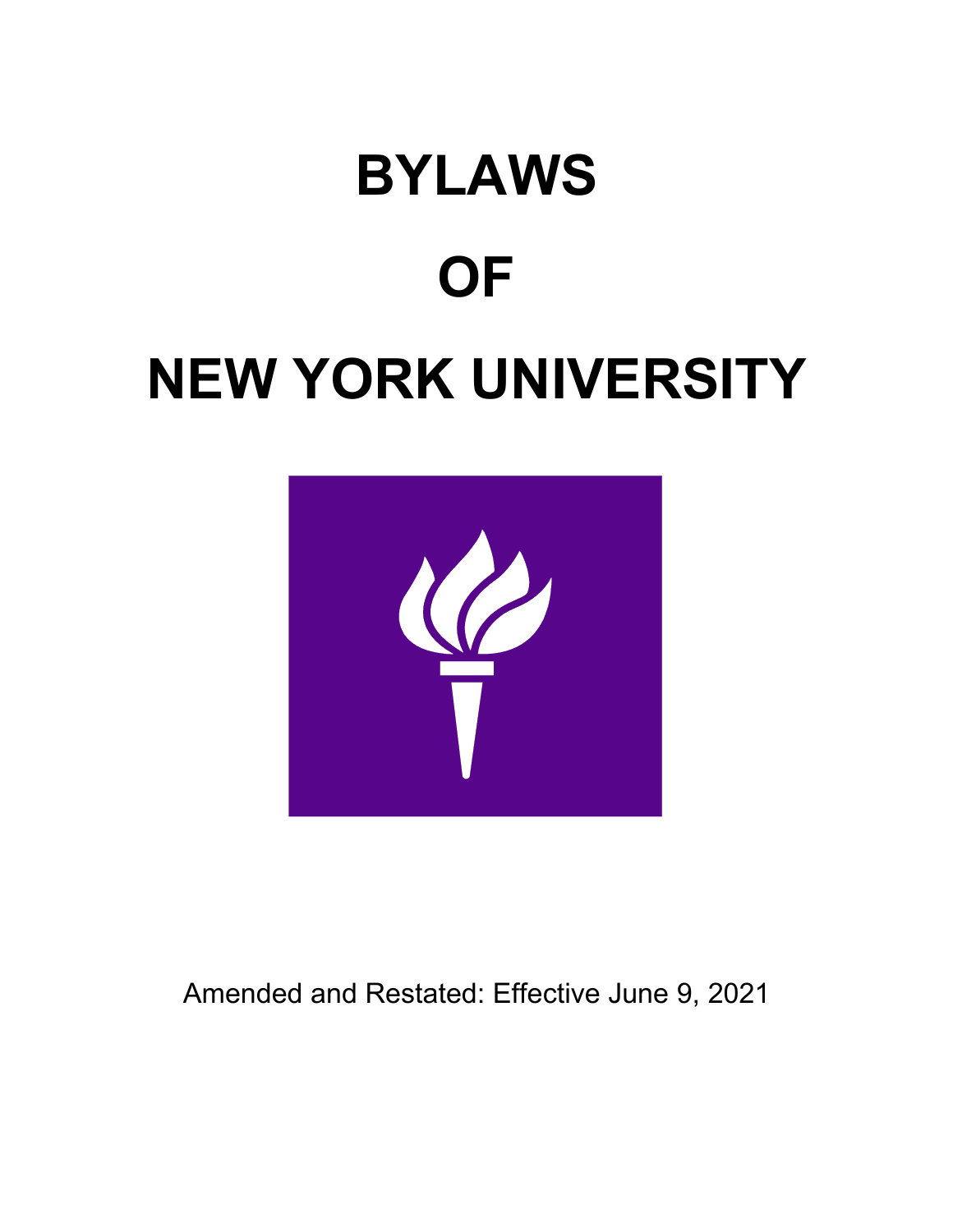# **TABLE OF CONTENTS**

| <b>CHAPTER I</b> |                                                        |  |
|------------------|--------------------------------------------------------|--|
|                  | PURPOSES, NONDISCRIMINATION, OFFICES AND FISCAL YEAR 1 |  |
| 1.               |                                                        |  |
| 2.               |                                                        |  |
| 3.               |                                                        |  |
| 4.               |                                                        |  |
| 5.               |                                                        |  |
|                  |                                                        |  |
|                  |                                                        |  |
| 6.               |                                                        |  |
| 7.               |                                                        |  |
| 8.               |                                                        |  |
| 9.               |                                                        |  |
| 10.              |                                                        |  |
| 11.              |                                                        |  |
|                  |                                                        |  |
|                  |                                                        |  |
| 12.              |                                                        |  |
| 13.              |                                                        |  |
| 14.              |                                                        |  |
| 15.              |                                                        |  |
| 16.              |                                                        |  |
| 17.              |                                                        |  |
| 18.              |                                                        |  |
| 19.              |                                                        |  |
| 20.              |                                                        |  |
| 21.              |                                                        |  |
| 22.              |                                                        |  |
| 23.              |                                                        |  |
|                  |                                                        |  |
| OFFICERS         |                                                        |  |
| 24               | Officers                                               |  |
| 25.              |                                                        |  |
| 26.              |                                                        |  |
| 27.              |                                                        |  |
| 28.              |                                                        |  |
| 29.              |                                                        |  |
| 30.              |                                                        |  |
| 31.              |                                                        |  |
| 32.              |                                                        |  |
| 33.              | Provost                                                |  |
| 34.              |                                                        |  |
| 35.              |                                                        |  |
| 36.              |                                                        |  |
| 37.              |                                                        |  |
|                  |                                                        |  |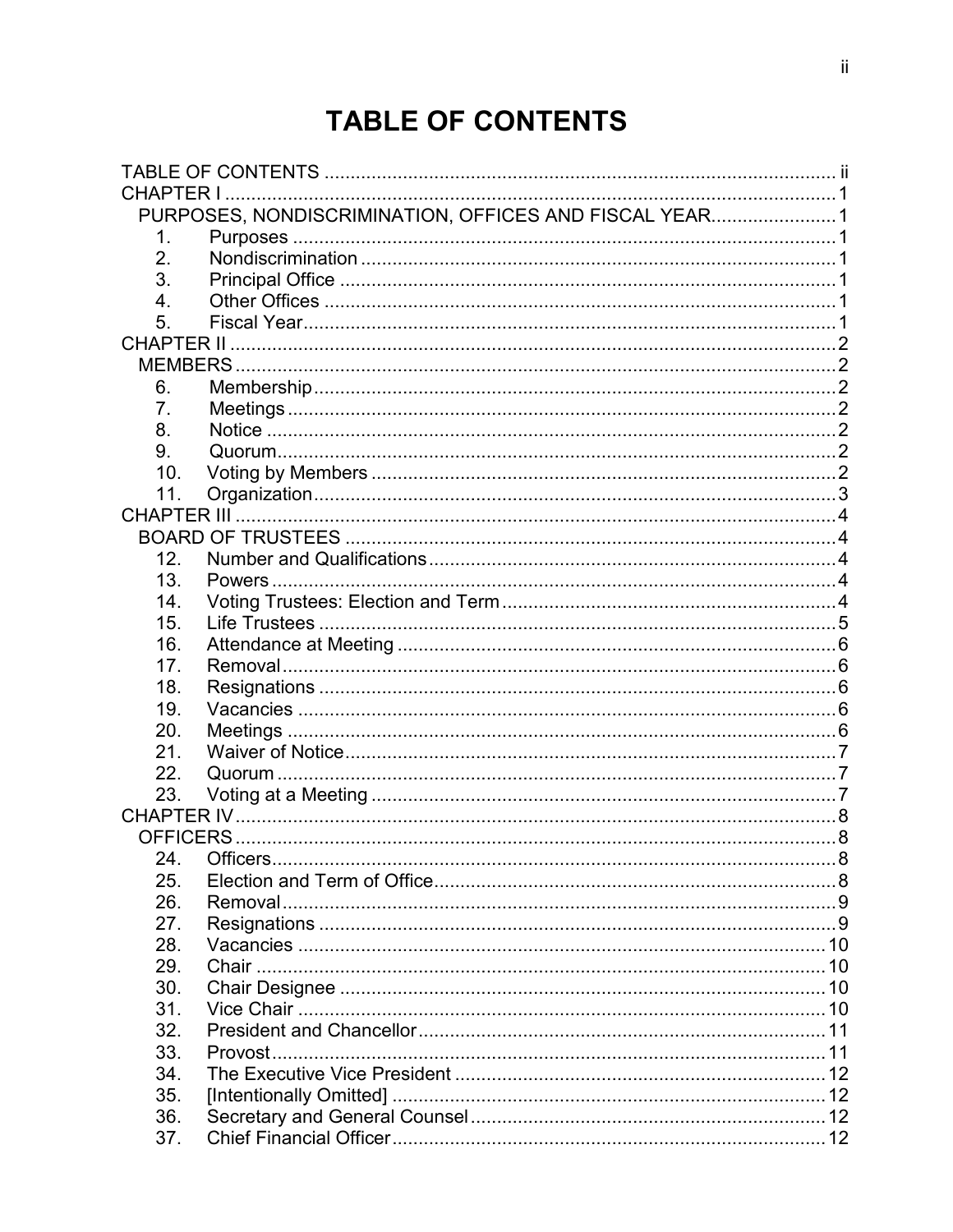| 38.               |                                                                      |  |
|-------------------|----------------------------------------------------------------------|--|
| 39.               |                                                                      |  |
| 40.               | Election and Removal of Committee Members, Chairs and Vice Chairs 14 |  |
| 41.               |                                                                      |  |
| 42.               |                                                                      |  |
| 43.               |                                                                      |  |
| 44.               |                                                                      |  |
| 45.               |                                                                      |  |
| 46.               |                                                                      |  |
| 47.               |                                                                      |  |
| 48.               |                                                                      |  |
| 49.               |                                                                      |  |
| 50.               |                                                                      |  |
| 51.               |                                                                      |  |
| 52.               |                                                                      |  |
| 53.               |                                                                      |  |
|                   |                                                                      |  |
|                   | OTHER PROVISIONS RELATING TO MEMBERS, TRUSTEES AND OFFICERS20        |  |
| 54.               |                                                                      |  |
| 55.               |                                                                      |  |
| 56.               |                                                                      |  |
| 57.               |                                                                      |  |
| 58.               |                                                                      |  |
| 59.               |                                                                      |  |
|                   |                                                                      |  |
|                   |                                                                      |  |
| 60.               |                                                                      |  |
| 61.               |                                                                      |  |
| 62.               |                                                                      |  |
| 63.               |                                                                      |  |
| 64                | Rules.                                                               |  |
|                   |                                                                      |  |
|                   |                                                                      |  |
| 65.               |                                                                      |  |
| 66.               | The Full-Time Continuing Contract Faculty Senators Council 26        |  |
| 67.               |                                                                      |  |
| 68.               |                                                                      |  |
| 69.               |                                                                      |  |
| 70.               |                                                                      |  |
| 71.               |                                                                      |  |
| 72.               | Other University and Interschool Committees and Commissions 31       |  |
| <b>CHAPTER IX</b> |                                                                      |  |
|                   | ORGANIZATION OF COLLEGES, SCHOOLS, AND ACADEMIC DEPARTMENTS.32       |  |
| 73.               |                                                                      |  |
| 74.               |                                                                      |  |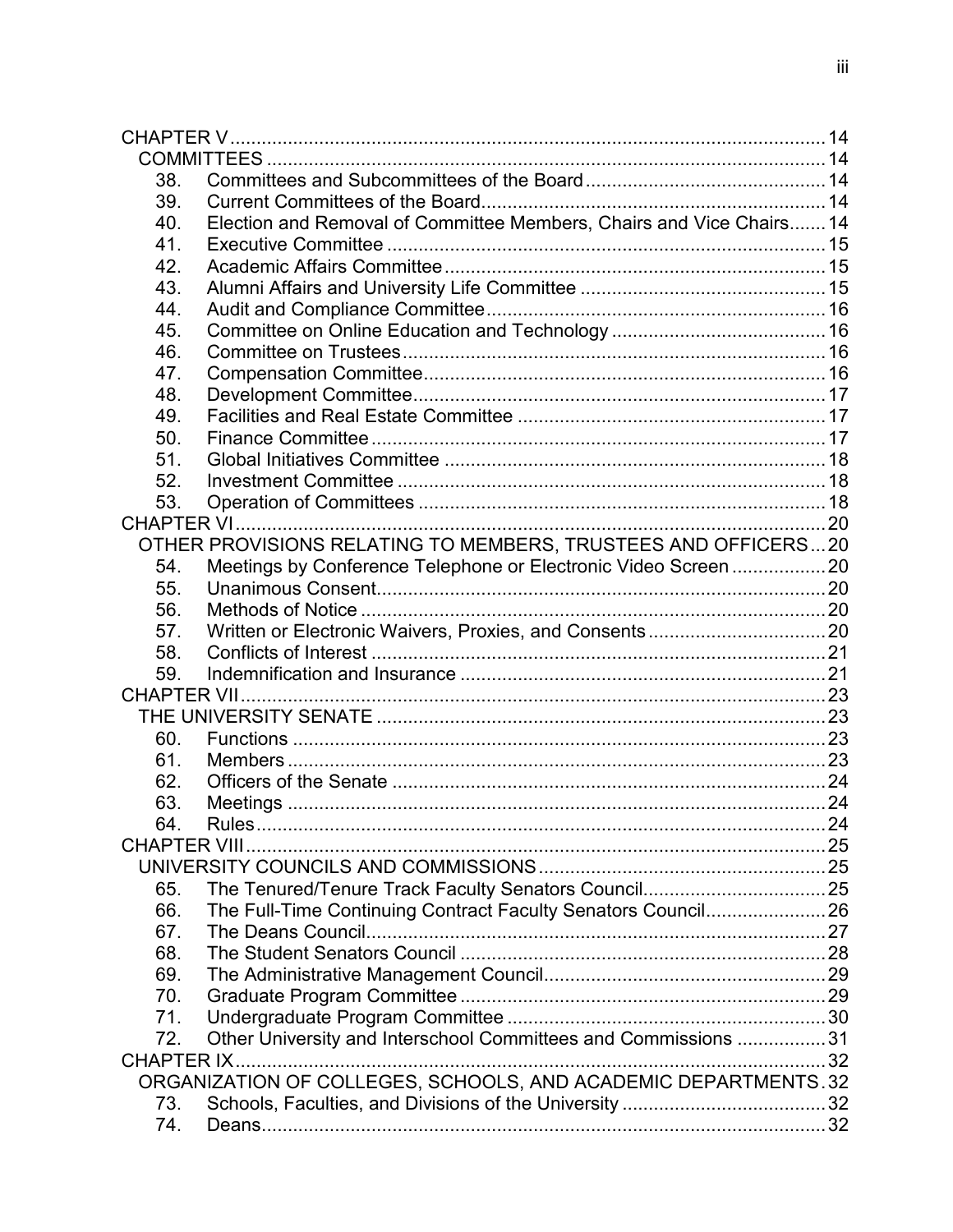| 75. |                                                            |  |
|-----|------------------------------------------------------------|--|
| 76. |                                                            |  |
| 77. |                                                            |  |
| 78. |                                                            |  |
|     |                                                            |  |
|     |                                                            |  |
| 79. |                                                            |  |
| 80. |                                                            |  |
| 81. |                                                            |  |
| 82. |                                                            |  |
| 83. |                                                            |  |
| 84. |                                                            |  |
|     |                                                            |  |
|     |                                                            |  |
| 85. |                                                            |  |
| 86. |                                                            |  |
| 87. |                                                            |  |
| 88. |                                                            |  |
| 89. |                                                            |  |
| 90. |                                                            |  |
| 91. | Retirement of Tenured Faculty and Tenured Librarians 42    |  |
| 92. |                                                            |  |
|     |                                                            |  |
|     |                                                            |  |
| 93. |                                                            |  |
|     |                                                            |  |
|     |                                                            |  |
| 94. |                                                            |  |
| 95. |                                                            |  |
| 96. |                                                            |  |
| 97. |                                                            |  |
| 98. |                                                            |  |
| 99. | Bylaws                                                     |  |
|     |                                                            |  |
|     |                                                            |  |
|     | NEW YORK UNIVERSITY INSTITUTE FOR THE STUDY OF THE ANCIENT |  |
|     |                                                            |  |
|     |                                                            |  |
|     |                                                            |  |
|     |                                                            |  |
|     |                                                            |  |
|     |                                                            |  |
|     |                                                            |  |
|     | <b>CHAPTER XV</b>                                          |  |
|     |                                                            |  |
|     |                                                            |  |
|     |                                                            |  |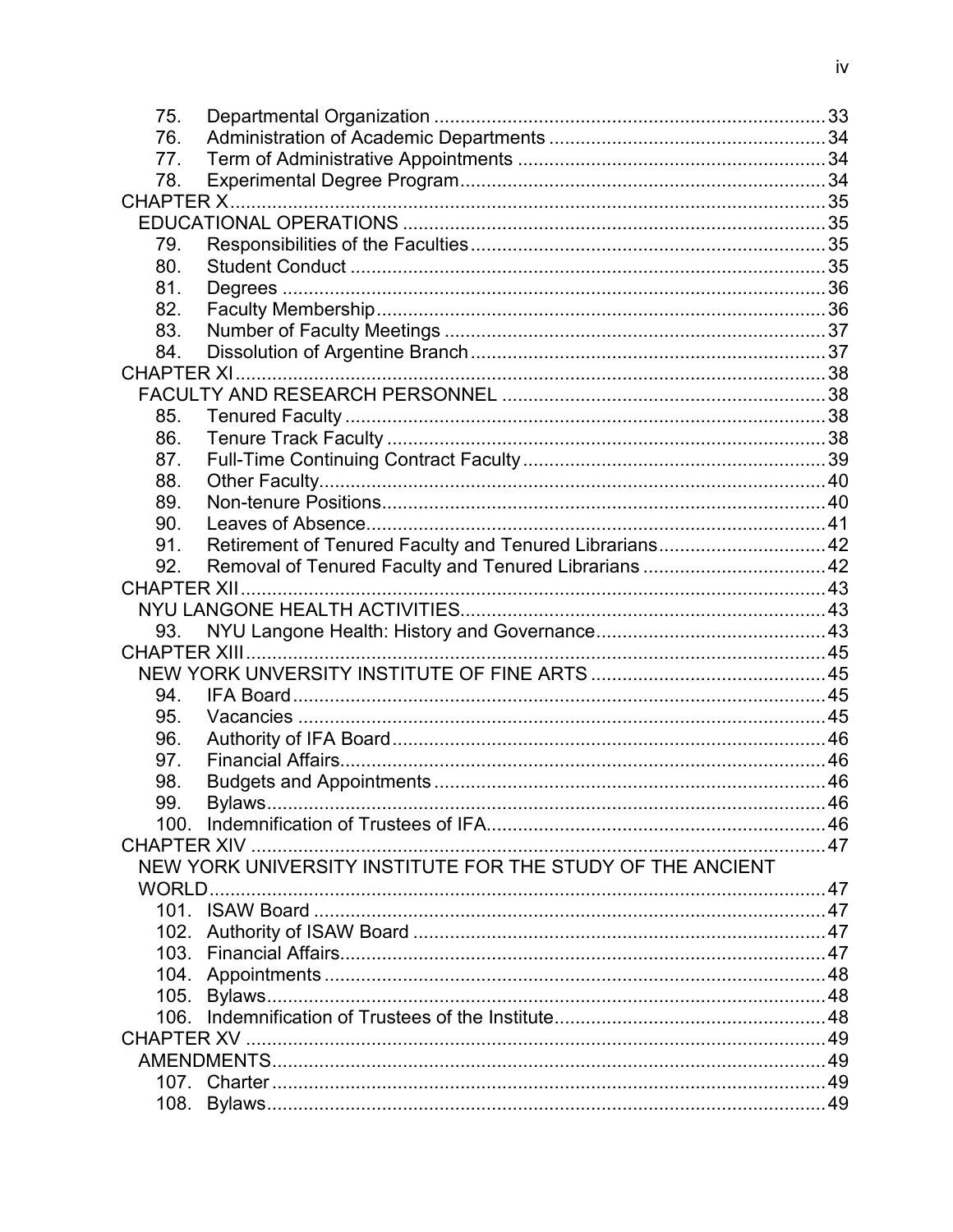# **CHAPTER I**

# PURPOSES, NONDISCRIMINATION, OFFICES AND FISCAL YEAR

#### 1. Purposes

New York University (the "University") is an education corporation of the State of New York that derives its powers from a charter granted by act of the New York State Legislature in 1831 (such charter as amended from time to time, the "Charter"). The purposes of the University are exclusively charitable, scientific, literary and educational within the full contemplation of Section 501(c)(3) of the Internal Revenue Code of 1986, as amended, or corresponding provision of any successor law (the "Internal Revenue Code").

#### 2. Nondiscrimination

The University will undertake and carry on its educational activities and programs, free from discrimination and harassment based on actual or perceived race, sex, gender and/or gender identity or expression, color, religion, creed, age, national origin, ethnicity, disability, veteran or military status, sexual orientation, marital status, pregnancy, citizenship status, genetic information or any other basis prohibited by law. The University will not discriminate on any of these bases in administering its educational policies, admission policies and other school-administered programs.

The University shall maintain nondiscriminatory policy(ies) on its website and shall make such policy known at least annually to all members of the University community via means designed to reasonably reach all members of the community (e.g., email distribution).

#### 3. Principal Office

The principal office of the University will be located at such place in the City of New York, State of New York, as the Board of Trustees of the University (the "Board") may from time to time determine.

#### 4. Other Offices

The University also may have other offices at such other places both within and without the State of New York as the Board may from time to time determine or the business of the University may require.

#### 5. Fiscal Year

The fiscal year of the University will begin each year on September 1 and end on the following August 31.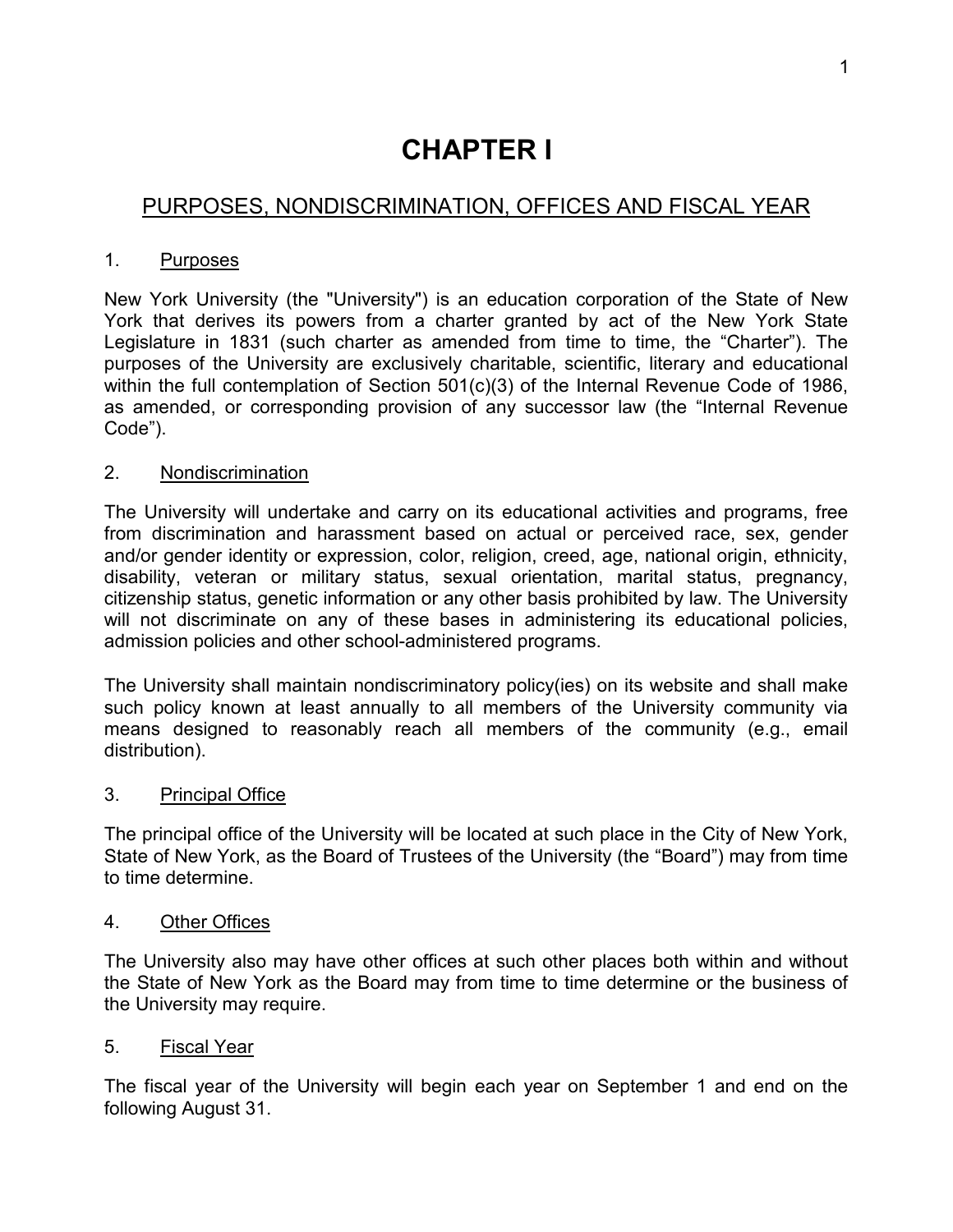# **CHAPTER II**

## MEMBERS

#### 6. Membership

The University will have one class of members, which will consist of those persons serving as the voting Trustees of the Board. Such persons are the members of the University for the purposes of any statutory provision or rule of law relating to members of a non-stock, not-for-profit education corporation. If a member ceases to serve as a voting Trustee, whether due to his or her death, incapacity, disqualification, resignation, removal or expiration of term as a voting Trustee, such person automatically ceases being a member of the University.

#### 7. Meetings

A regular meeting of the members denominated as the annual meeting will be held annually, usually in June, for the election of Trustees and the transaction of such other business as may properly come before the membership including the delivery of a financial report verified by the President and Chancellor and by the Chief Financial Officer. The Board or the Chair of the Board may call other regular or special meetings for any permitted purpose. The Chair of the Board, or the President and Chancellor in the Chair's absence, will determine the date, time and place of meetings of the members and will advise the Secretary and General Counsel. Special meetings also may be convened at the principal office of the University by written demand of at least ten percent of the members then in office, specifying the date of such meeting, which must be not less than two nor more than three months from the date of the written demand; the Secretary will give prompt notice of the meeting upon receipt of the written demand.

#### 8. Notice

The Secretary and General Counsel will provide members with not less than ten or more than fifty days' notice of each meeting. Notice of special meetings also will set forth the purpose or purposes of the meeting. Notice of a meeting of the members need not be given to a member who submits a waiver of notice before or after the meeting, or who attends the meeting without protesting the lack of notice prior to the conclusion of the meeting.

9. Quorum

One-third of the members present in person or by proxy constitutes a quorum for the transaction of business.

#### 10. Voting by Members

a. Voting at a Meeting. At all meetings of the members, each member present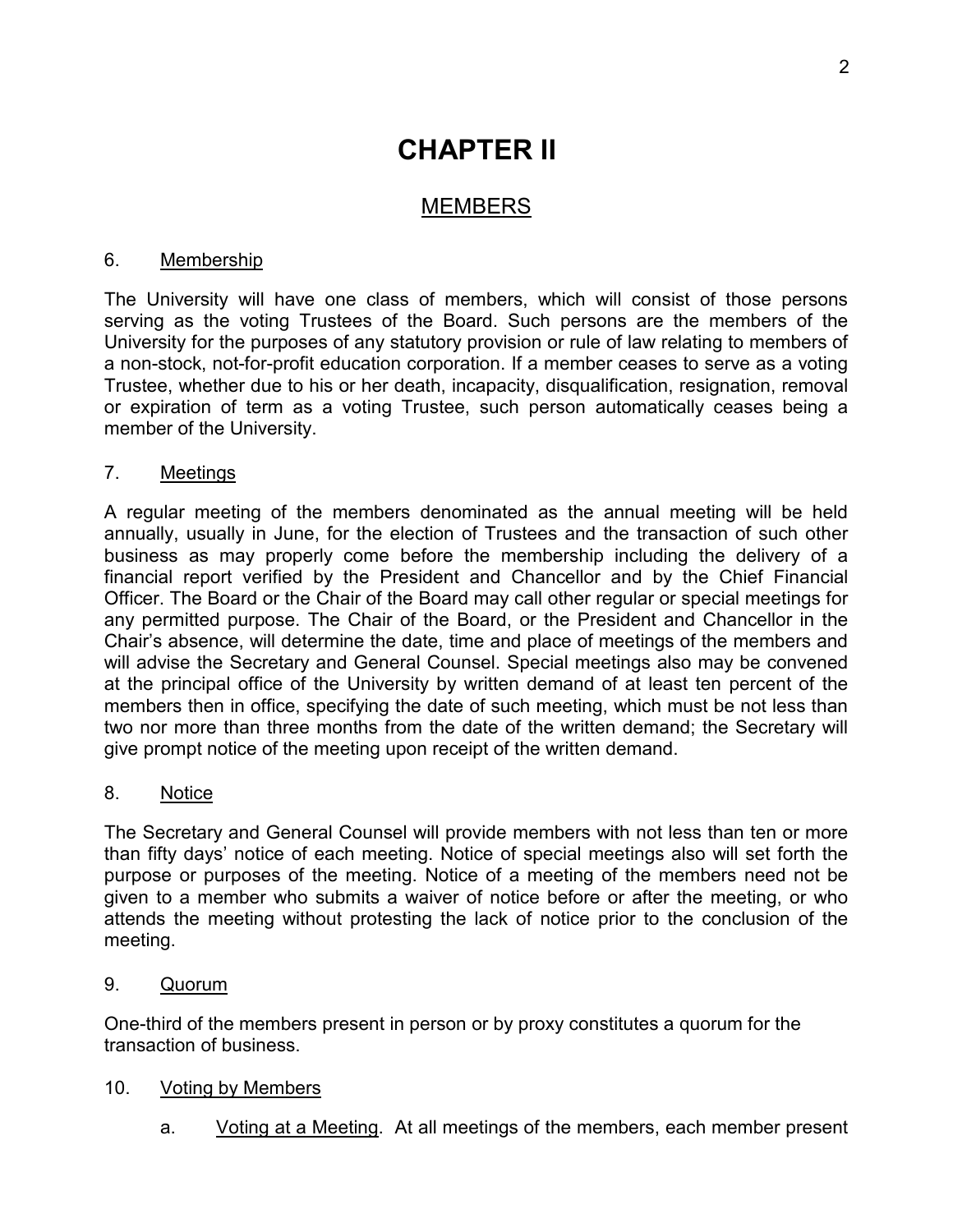is entitled to one vote. Except as otherwise provided by law or by these Bylaws, the vote of a majority of the members present at any meeting at which there is a quorum will constitute the act of the members.

b. Proxies. Voting by proxy is permitted. A member may authorize another person to act for the member by providing an authorization to the person who will be the holder of the proxy. No proxy is valid more than eleven months after execution unless it expressly states otherwise and every proxy is revocable prospectively at the pleasure of the member executing it.

#### 11. Organization

The Chair will preside at all meetings of the members or, in the absence or incapacity of the Chair, the Chair Designee (if there is one) or the Vice Chair (if there is more than one, the Vice Chair designated by the Chair), or, in the absence or incapacity of the Chair Designee, if any, and Vice Chair (or all the Vice Chairs if there is more than one), an acting Chair chosen by the voting Trustees. The Secretary and General Counsel will act as Secretary at all meetings of the members, but in the absence or incapacity of the Secretary and General Counsel, the presiding officer may appoint any person to act as Secretary of the meeting.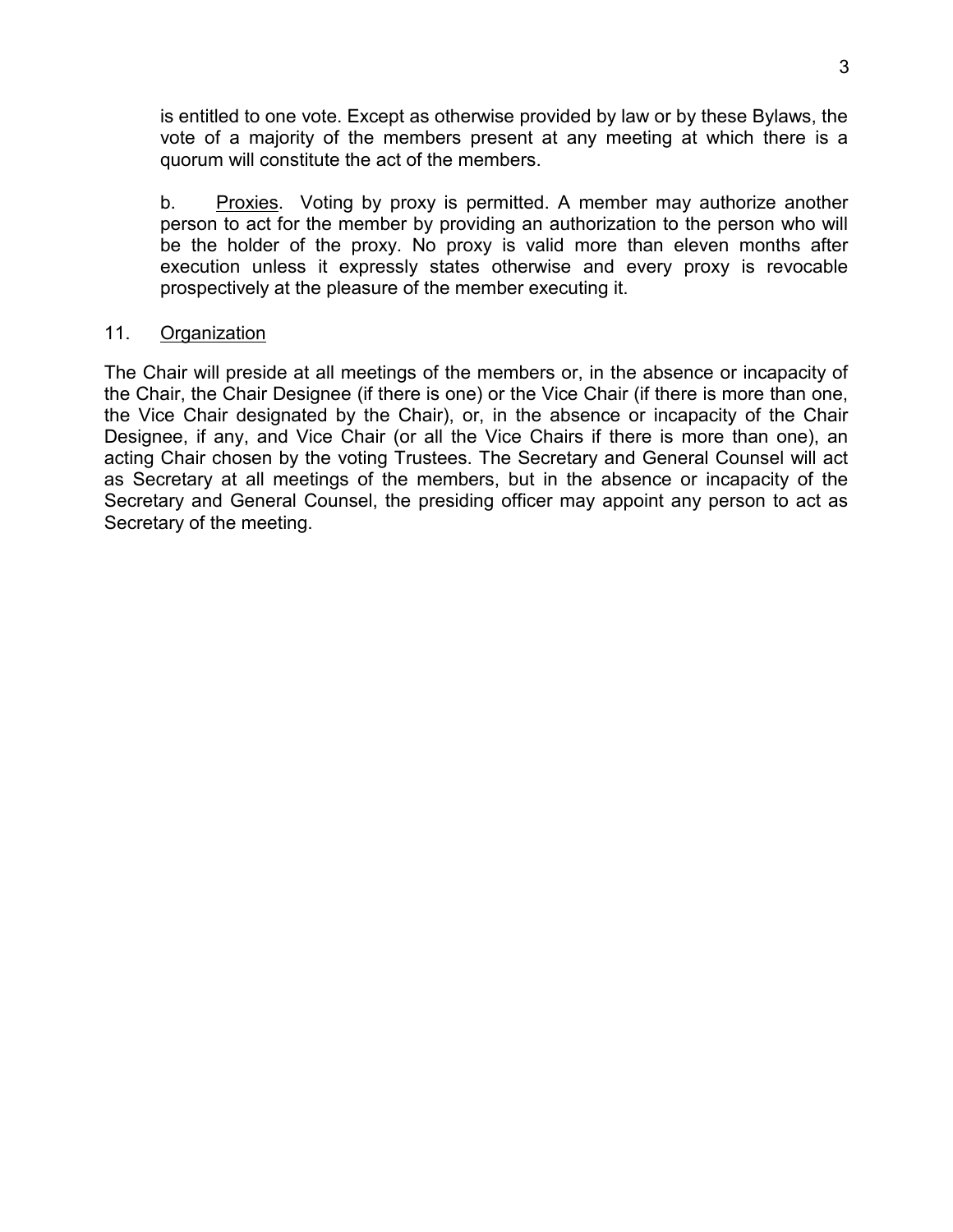# **CHAPTER III**

# BOARD OF TRUSTEES

#### 12. Number and Qualifications

The Board will be composed of not less than twenty-five nor more than seventy voting Trustees, including Elected Trustees as described in Section 14(b), Ex Officio Trustees as described in Section 14(c), Alumni Trustees as described in Section 14(d), and Young Alumni Trustees as described in Section 14(e). The number of voting Trustees that will constitute the Board at any time will be the number of voting Trustees elected by the members or serving as Ex Officio Trustees who have not ceased to serve as voting Trustees, whether due to their death, incapacity, disqualification, resignation, removal or expiration of term. Each voting Trustee must be a natural person at least eighteen years of age, be committed to the advancement of the University and its goals, and provide expertise and support to assist the University and help it attain its goals. No person who has reached the age of seventy-five is eligible to be elected or reelected as an Elected Trustee or an Alumni Trustee except as provided in Section 25 (Chair Emeritus), Section 29 (Chair), and Section 40 (Election and Removal of Committee Members, Chairs and Vice Chairs).

#### 13. Powers

The Board will establish policy and strategic direction for the University and oversee the business and affairs of the University. The Board may exercise all powers and take all actions not prohibited by law, the Charter or these Bylaws.

#### 14. Voting Trustees: Election and Term

a. Categories. There will be four categories of voting Trustees: Elected Trustees; Ex Officio Trustees; Alumni Trustees; and Young Alumni Trustees.

b. Elected Trustees. Elected Trustees will be elected upon nomination by the Committee on Trustees or, with not less than thirty or more than sixty days' notice to the members proposing a specific nomination, upon nomination from the floor, by the vote of a majority of the members present at any meeting at which there is a quorum of members. Unless otherwise provided by the members, Elected Trustees will take office upon their election. An Elected Trustee may be elected for a full term of six years, for the remainder of an unexpired term or for a term of less than six years to better equalize the size of the respective classes or upon recommendation of the Committee on Trustees. An Elected Trustee will serve until the annual meeting of the members proximate to the expiration of such Elected Trustee's respective term and until the Elected Trustee's successor is elected and qualified, or until such Elected Trustee's sooner death, incapacity, disqualification, resignation or removal. At the expiration of any term, any qualified Elected Trustee may be reelected.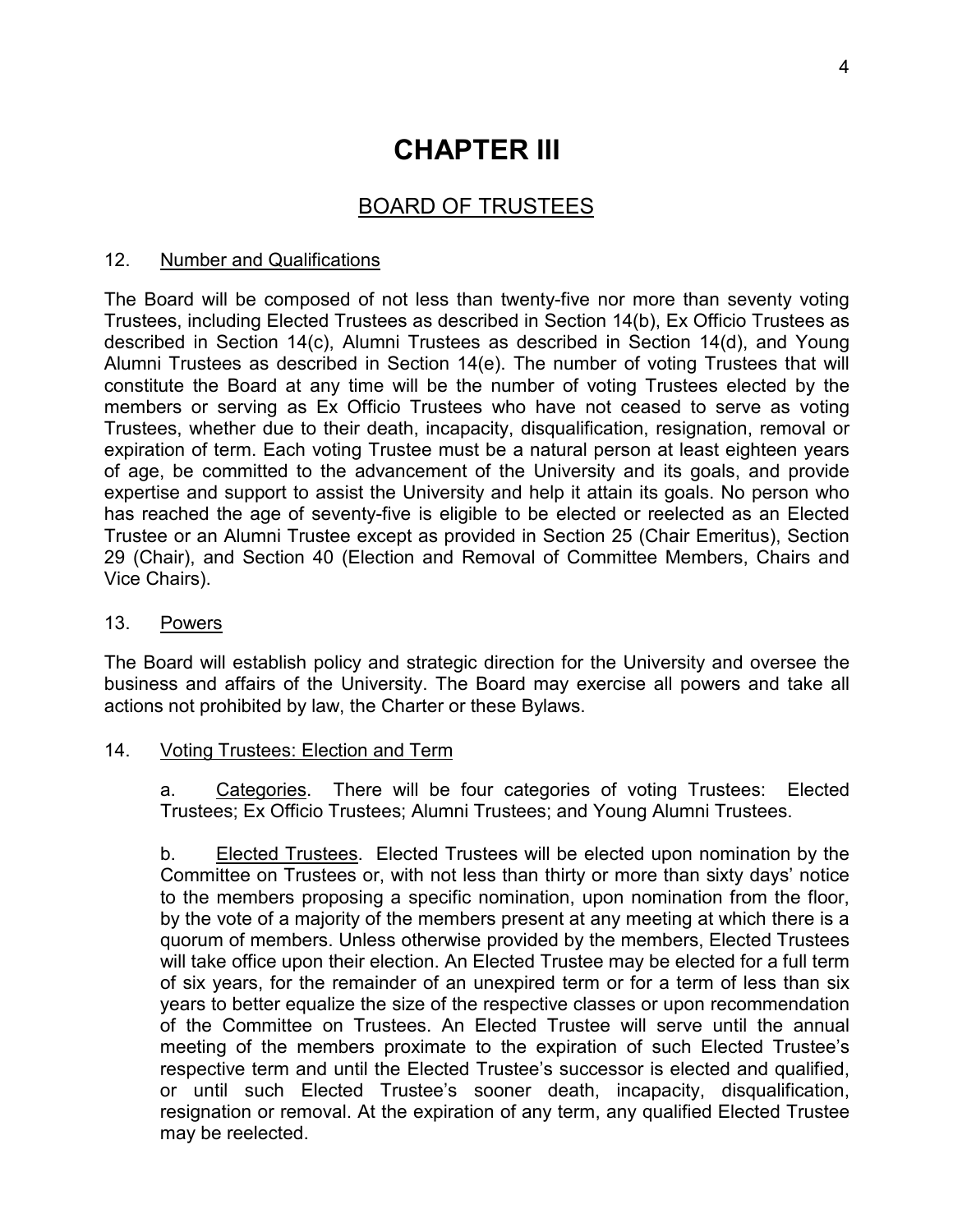c. Ex Officio Trustees. The Chair of the Board for the two years following the end of his or her service as Chair, if able and willing and if not at that time an Elected Trustee, will serve as an Ex Officio Trustee. The President and Chancellor during his or her service as President and Chancellor, other than on an acting basis, will serve as an Ex Officio Trustee. The President of the NYU Alumni Association Board of Directors, if not already an Elected Trustee or Young Alumni Trustee, will serve as an Ex Officio Trustee for the duration of his or her term as President of the NYU Alumni Association Board of Directors.

d. Alumni Trustees. Alumni Trustees, who must be graduates of the University, will be elected upon nomination of the Committee on Trustees by the vote of a majority of the members present at any meeting at which there is a quorum of members. Prior to making any nomination, the Committee on Trustees will consult with the University's Alumni Association in such manner as determined by the Committee from time to time. Unless otherwise provided by the members, Alumni Trustees will take office upon their election. An Alumni Trustee may be elected for a full term of six years or for the remainder of an unexpired term, and will serve until the annual meeting of the members proximate to the expiration of such Alumni Trustee's respective term and until the Alumni Trustee's successor is elected and qualified, or until such Alumni Trustee's sooner death, incapacity, disqualification, resignation or removal. An Alumni Trustee may not be reelected as an Alumni Trustee; provided, however, that an Alumni Trustee who served less than a full-term may be reelected as an Alumni Trustee to a partial term that, together with the term served, does not exceed six years plus such additional days as necessary to end the term at the annual meeting of the members following such six-year period.

e. Young Alumni Trustees. Young Alumni Trustees, who must be graduates of the University who have not attained the age of forty when first elected as a Young Alumni Trustee, will be elected upon nomination of the Committee on Trustees by the vote of a majority of the members present at any meeting at which there is a quorum of members. Unless otherwise provided by the members, Young Alumni Trustees will take office upon their election. A Young Alumni Trustee may be elected for a term of four years and will serve until the expiration of such Young Alumni Trustee's respective term, or until such Young Alumni Trustee's sooner death, incapacity, disqualification, resignation or removal. A Young Alumni Trustee may not thereafter be reelected as a Young Alumni Trustee.

f. Staggered Classes of Trustees. Voting Trustees other than Ex Officio Trustees will be divided into six classes based on the year of expiration of their respective terms, with such classes as nearly equal as practicable.

#### 15. Life Trustees

Upon recommendation of the Committee on Trustees, the members may elect a retiring member of the Board or other person as an Honorary Trustee with the title of Life Trustee. Life Trustees will receive notice of Board meetings and have the right to attend meetings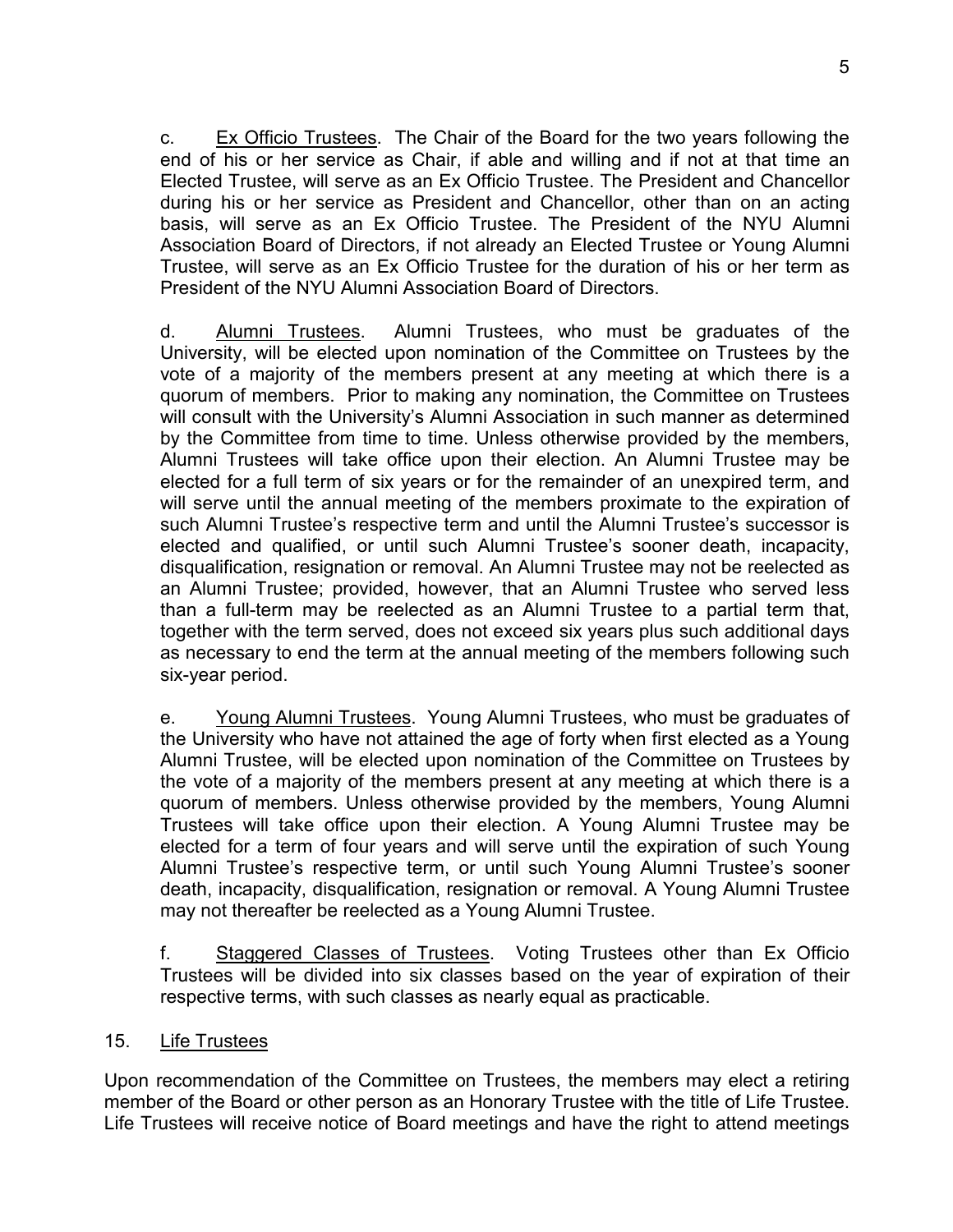and participate in deliberations, but will not be counted in determining the presence of a quorum and will have no vote. Life Trustees are eligible to be appointed to committees and to serve as committee chairs and vice chairs.

#### 16. Attendance at Meeting

Absent compelling circumstances, the members may remove any Voting Trustee who fails to attend at least fifty percent of all Board meetings during any two consecutive fiscal years.

#### 17. Removal

Any Elected or Life Trustee may be removed with or without cause at any time by the vote of a majority of the members present at any meeting at which a quorum of at least sixty percent of the members, excluding the member who is the subject of the removal proceeding, is present; provided that members receive not less than thirty or more than fifty days' notice of the meeting.

#### 18. Resignations

Any Trustee may resign at any time by giving written notice to the Chair or Secretary and General Counsel. The resignation will take effect at the time specified in the notice or immediately if no time is specified.

#### 19. Vacancies

A vacancy caused by the death, incapacity, disqualification, resignation, or removal of a Trustee, or by the creation of a new Trusteeship, may be filled by the voting Trustees or the members at any meeting.

#### 20. Meetings

a. Regular Meetings. A regular meeting of the Board denominated as the annual meeting will be held each year, usually during the month of June, jointly with or immediately following the annual meeting of the members. The Board will elect the Officers at the annual meeting, unless otherwise provided by these Bylaws. The Board will hold at least three other regular meetings each year. Regular meetings may be held at such dates, times, and places as set by resolution of the Board, or as determined by the Chair of the Board, on at least thirty days' notice.

b. Special Meetings. Upon the written request of the Chair, the President and Chancellor, or at least ten percent of the voting Trustees then in office, setting forth the purpose, the Secretary and General Counsel will call a special meeting of the Board on at least thirty days' notice, specifying the purpose, date, time, and place of the meeting. The meeting may be held on less than thirty days' notice, but not less than twenty-four hours' notice, if in the judgment of the Chair or President and Chancellor an urgent situation requires less notice.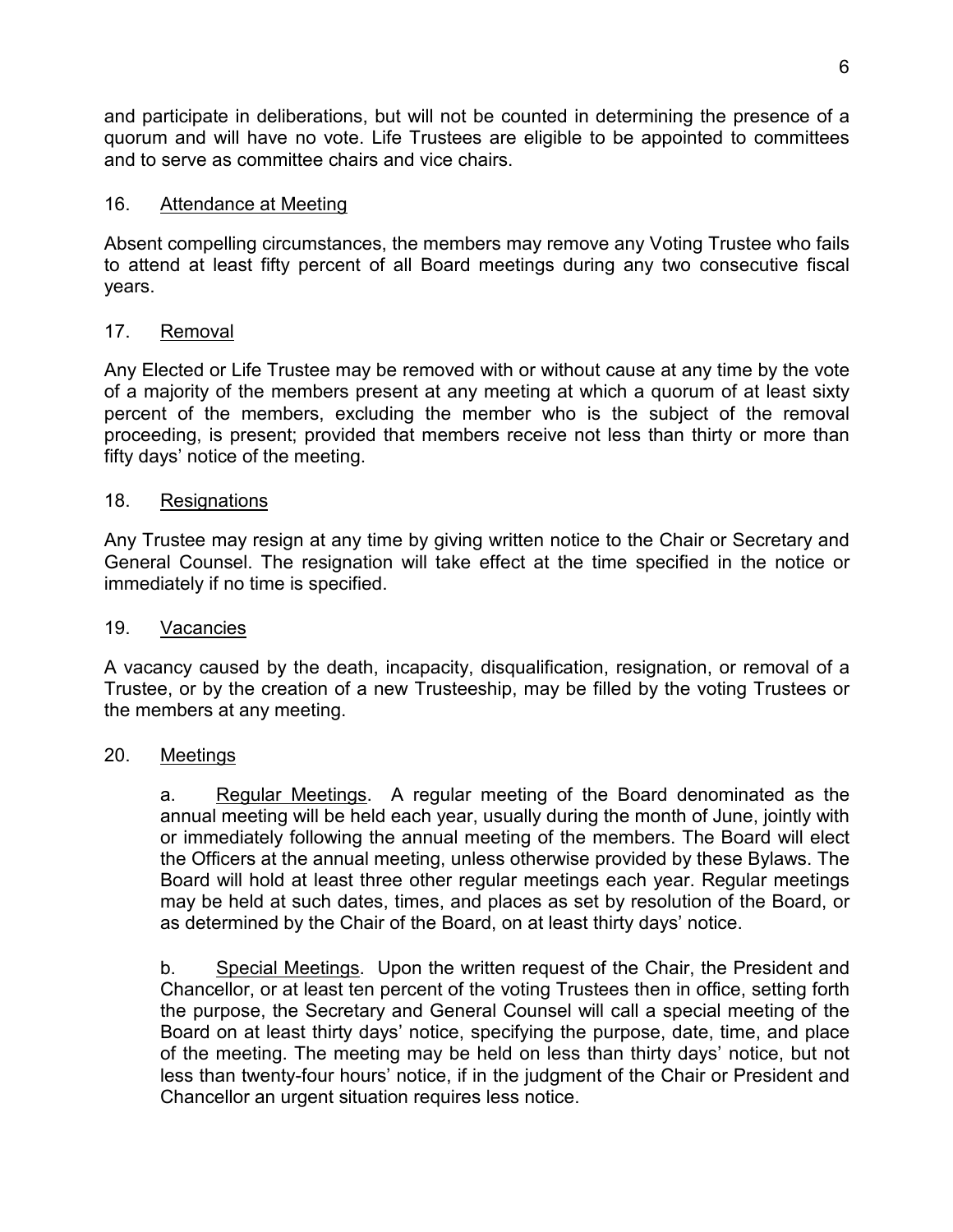c. Executive Sessions. The Board may hold one or more executive sessions at any meeting on the request of the Chair, President and Chancellor, or at least five voting Trustees. The Board may exclude from an executive session persons who are not voting Trustees, voting Trustees who are employed by or have business relationships with the University or its affiliates, and/or voting Trustees who may have a conflict of interest with respect to a matter being discussed.

#### 21. Waiver of Notice

Notice of a meeting of the Board need not be given to a member who submits a waiver of notice before or after the meeting, or who attends the meeting without protesting the lack of notice prior to the commencement of the meeting.

#### 22. Quorum

At each meeting of the Board, one-third of the voting Trustees then in office will constitute a quorum for the transaction of business.

#### 23. Voting at a Meeting

Each voting Trustee will have one vote. Except as required by applicable law or these Bylaws, the vote of a majority of the voting Trustees present at any meeting at which there is a quorum of voting Trustees will be the act of the Board.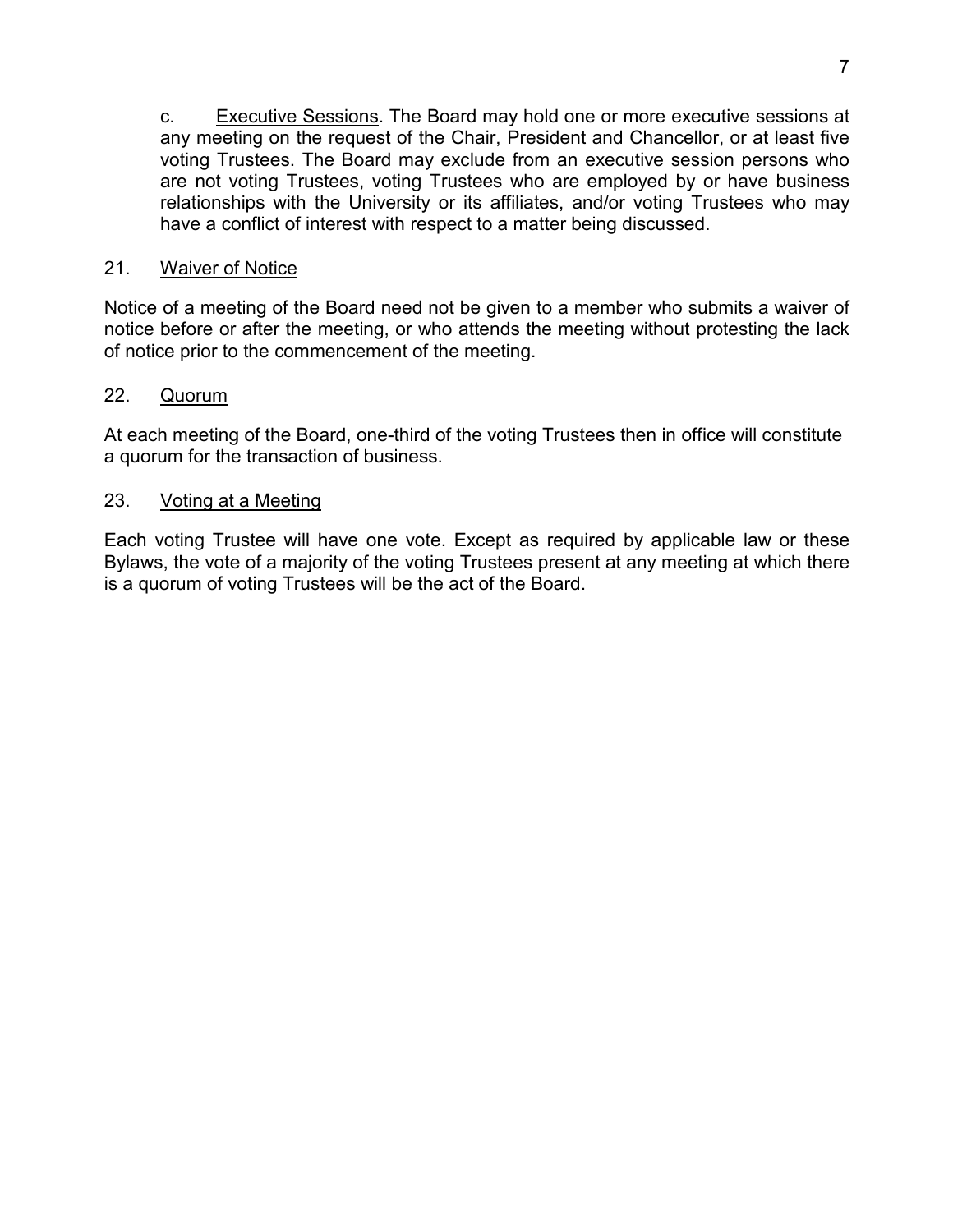# **CHAPTER IV**

## **OFFICERS**

#### 24. Officers

a. Officers of the Board and Officers of the University. The officers of the Board will consist of a Chair and one or more Vice Chairs and may include a Chair Designee and Honorary Officers. The officers of the University will consist of a President and Chancellor, a Provost, a Secretary and General Counsel, and a Chief Financial Officer, and may include an Executive Vice President and such other officers and assistant officers with such titles, powers and duties as the Board may from time to time determine. All officers will be elected by and will serve at the pleasure of the Board.

b. Qualification to Hold Office. Each officer must be a natural person at least eighteen years of age and each of the Chair and the Chair Designee, if any, must be an Elected Trustee. Each officer of the University must be an employee of the University whose employment duties, as determined by the President and Chancellor, correspond to the duties of the office. No employee of the University may serve as Chair, Vice Chair, or Chair Designee.

#### 25. Election and Term of Office

a. Officers of the Board. The officers of the Board will be elected by the voting Trustees upon nomination of the Committee on Trustees or upon nomination from the floor by the vote of a majority of the voting Trustees present at any meeting at which there is a quorum of voting Trustees. Unless otherwise provided by the Board or these Bylaws, officers of the Board will take office upon their election.

(i) Chair. Except in the case of a vacancy, the Chair will be elected by the voting Trustees at the meeting of the Board immediately preceding the annual meeting of the Board for a five-year term beginning September 1 of the next academic year and hold office until the Chair's successor is elected and qualified, or until such Chair's sooner death, incapacity, disqualification, resignation or removal. The Chair may be reelected for one additional five-year term, but is not eligible for reelection thereafter.

(ii) Chair Designee. The Board should consider electing a Chair Designee at least one year before the anticipated end of the then current Chair's term. The Chair Designee may be elected by the voting Trustees at any meeting of the Board for a term that ends with the conclusion of the current Chair's term, or until such Chair Designee's sooner death, incapacity, disqualification, resignation or removal, after which the Chair Designee shall become the Chair, to serve for a five-year term subject to the provisions of Section 25(a)(i). The Chair Designee is not eligible for reelection.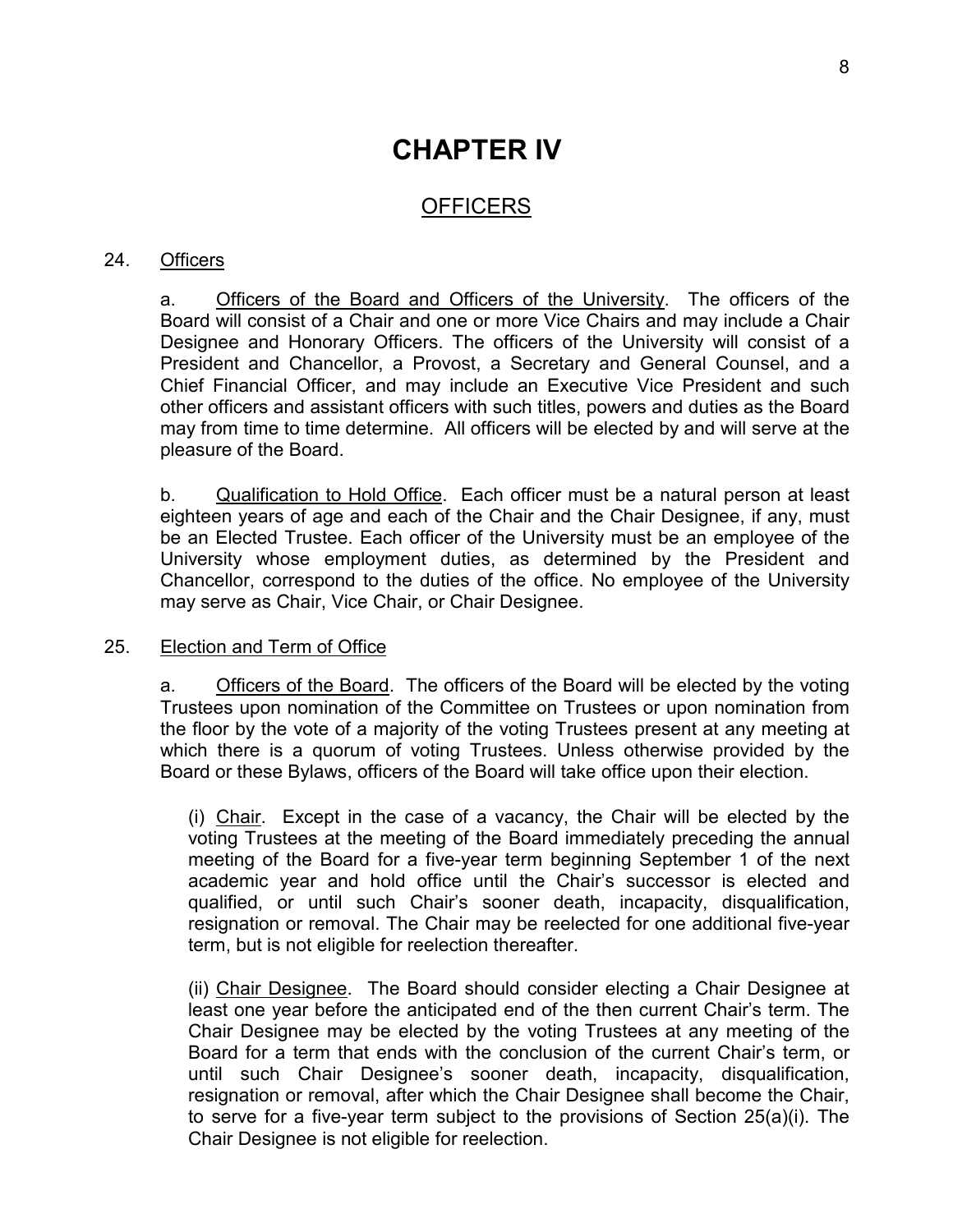(iii) Other Officers of the Board. Except in the case of vacancies, each officer of the Board, other than the Chair and any Chair Designee or Honorary Officer, will be elected by the voting Trustees at the annual meeting of the Board for a one-year term and hold office until the next annual meeting of the Board and until the officer's successor is elected and qualified, or until such officer's sooner death, incapacity, disqualification, resignation or removal. At the expiration of any term, any qualified officer of the Board may be reelected except that a Chair may not serve more than two terms and a Chair Designee is not eligible for reelection.

(iv)Honorary Officers of the Board. Upon recommendation of the Committee on Trustees, the voting Trustees may elect, at any meeting of the Board, a former Chair of the Board to the office of Chair Emeritus, and such Chair Emeritus shall have all of the rights and responsibilities of Elected Trustees, including full voting rights, regardless of age. In addition, upon recommendation of the Committee on Trustees, the voting Trustees may elect, at any meeting of the Board, a former Vice Chair of the Board to the honorific office of Vice Chair Emeritus, or any other Trustee as an Honorary Officer as the Board deems appropriate, such designations to recognize exceptional service to the University but not involve any rights or responsibilities.

b. Officers of the University. The President and Chancellor will be elected by the voting Trustees after consideration of the recommendations of a committee established by the Chair to conduct a search for a President and Chancellor of the University, which committee will include members of the faculty of the University and such representation of other constituencies of the University as the Chair deems appropriate. The officers of the University, other than the President and Chancellor, will be elected by the voting Trustees upon recommendation of the President and Chancellor. Unless otherwise provided by the Board, officers of the University will take office upon their election. Officers of the University may be elected for a specific term or may be elected without a stated term and serve until such officer's sooner death, incapacity, disqualification, resignation, removal or until the person ceases to be an employee of the University whose employment duties, as determined by the President and Chancellor, correspond to the duties of the office. At the expiration of any term, any qualified officer of the University may be reelected.

26. Removal

Any officer may be removed with or without cause at any time by a majority of the voting Trustees in office.

#### 27. Resignations

Any officer of the Board, other than the Chair, may resign at any time by giving written notice to the Chair or to the Secretary and General Counsel; the Chair may resign at any time by giving written notice to the President and Chancellor or to the Secretary and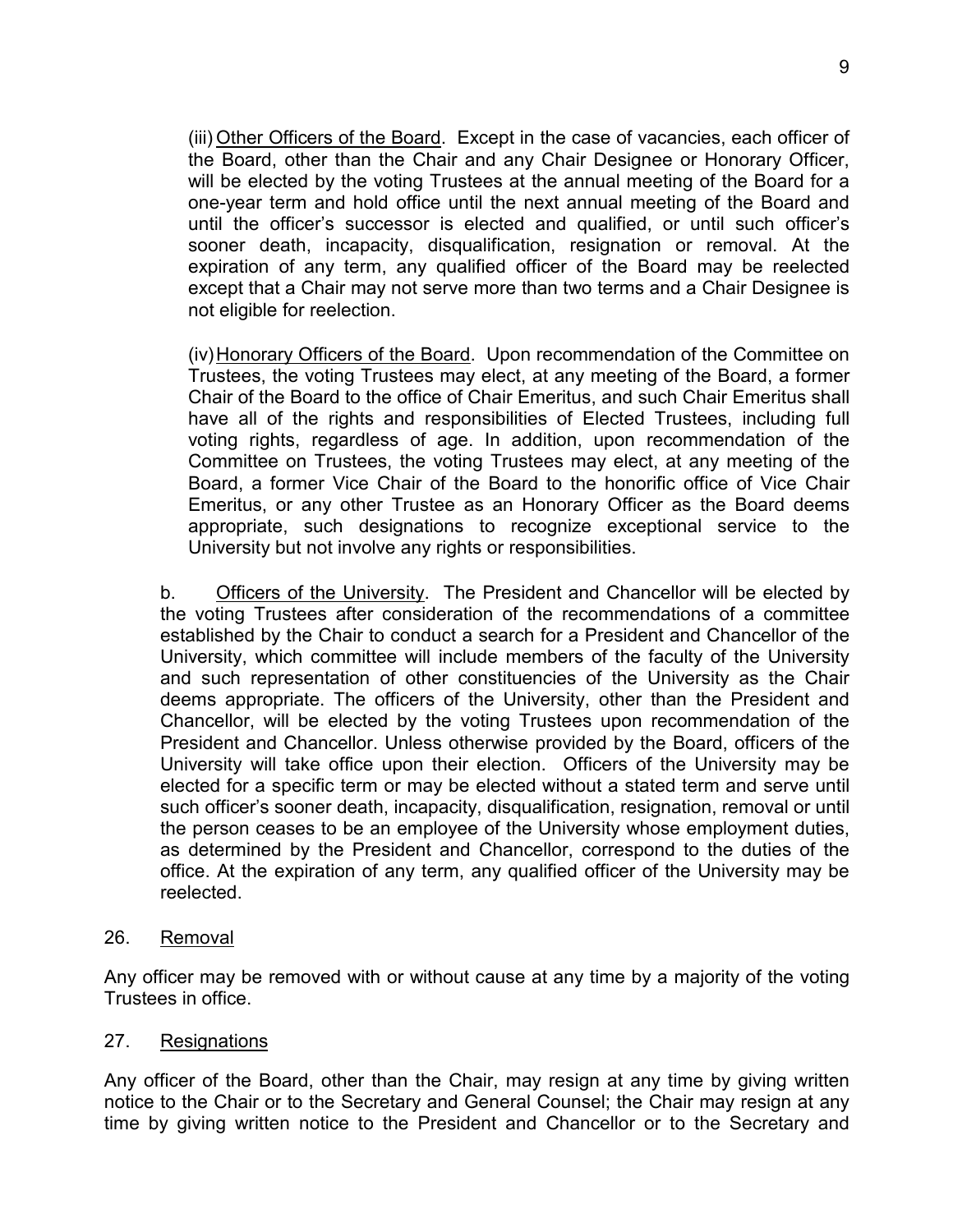General Counsel; any officer of the University, other than the President and Chancellor, may resign at any time by giving written notice to the Chair or to the President and Chancellor; and the President and Chancellor may resign at any time by giving written notice to the Chair or to the Secretary and General Counsel. The resignation will take effect at the time specified in the notice or immediately if no time is specified.

#### 28. Vacancies

Except in the case of the Chair, a vacancy caused by the death, incapacity, disqualification, resignation, or removal of an officer, or by the creation of a new office, may be filled for the unexpired term by the voting Trustees at any meeting. A vacancy caused by the death, incapacity, disqualification, resignation, or removal of the Chair may be filled at any meeting for a new term of four years plus such additional days as necessary to end the term at the annual meeting of the Board that is approximately four years after such election. If an officer ceases to meet the qualifications to hold office, such person automatically ceases being an officer.

#### 29. Chair

The Chair will preside at all meetings of the Board and the members at which the Chair is present; will decide all questions of order, subject to appeal to the Board; will be the principal officer of the Board; will serve as the Board's principal spokesperson; will act as liaison officer between the Board and the President and Chancellor; will make recommendations to the Board regarding the persons to be appointed as members and chairs and vice chairs of committees of the Board; will take such actions and make such recommendations as will facilitate the work of the Board and its committees; subject to Board policies regarding conflicts of interest and executive sessions, may attend meetings of any committee of the Board; and will have all powers and duties incident to the office of board chair and such other powers and perform such other duties as the Board may prescribe from time to time. The person serving as the Chair is eligible to be reelected as an Elected Trustee regardless of age, that is without regard to the limitation set forth in Section 12 that no person who has reached the age of seventy-five is eligible to be reelected as an Elected Trustee.

### 30. Chair Designee

The Chair Designee is the person that the Board has selected to serve as Chair at the conclusion of the then current Chair's term. The Chair Designee will assume the powers and discharge the duties of the Chair in the absence or incapacity of the Chair; and will, in general, have all powers and perform all duties incident to the office of chair designee and such other powers and duties as the Chair or Board may prescribe from time to time.

### 31. Vice Chair

The Vice Chair, or the Vice Chairs if there are more than one, will, in the order designated by the Chair or by the Board, assume the powers and discharge the duties of the Chair in the absence or incapacity of the Chair and the Chair Designee, if any; and will, in general, have all powers and perform all duties incident to the office of vice chair and such other powers and duties as the Chair or Board may prescribe from time to time.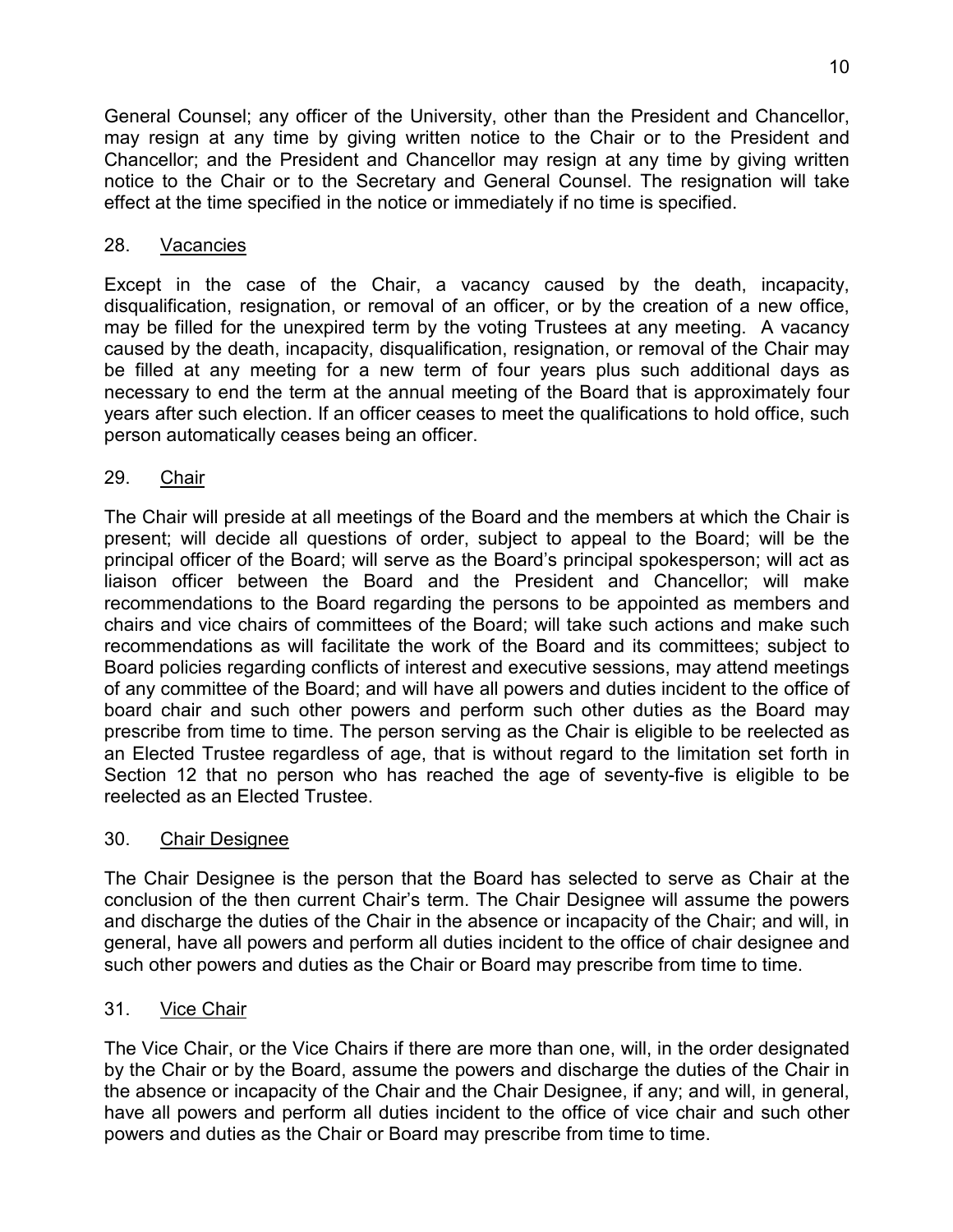The President and Chancellor is appointed by and serves at the pleasure of the Board; the President and Chancellor serves as an Ex Officio Trustee so long as he or she holds the office on a non-acting basis. The President and Chancellor will serve as the chief executive officer and chief academic officer of the University; will be delegated authority and responsibility for the administration and management of the University consistent with its mission and the direction of the Board; will have all powers and perform all duties incident to the office and such other powers and duties as the Board may prescribe from time to time; will exercise supervision and direction of all University activities; will be responsible to the Board for the supervision of the University's educational programs in the University's schools, colleges, institutes, departments, divisions, and units; will serve as head of each faculty of the University and have the power to call a meeting of any faculty or a joint faculty meeting of two or more faculties, provided that any such meeting has the power to take action only upon such subjects as specified in the call for the meeting; will be concerned with the welfare of students of the University and their moral and intellectual development; will be the Board's representative and the official medium of communication between each faculty of the University and the Board, between University students and the Board, and between University administration and the Board; will prepare or cause to be prepared an annual proposed capital and operating budget in advance of each fiscal year for the Board's consideration; will recommend to the Board the appointment of the deans of schools and colleges and directors of institutes, after consulting with the faculty of the applicable college, school, or institute or a duly constituted committee, including faculty representatives thereof, each of whom will serve at the pleasure of the President and Chancellor; will consult or cause his or her representative to consult with the University Senate, which may be through the pertinent Senate committee, before making a recommendation to the Board with respect to changes or innovations that affect the University in matters within the jurisdiction of the Senate; may call upon the University's senior management and academic leaders for assistance in the performance of his or her duties and may appoint advisory councils of senior management and academic leaders and others as he or she deems appropriate; subject to Board policies regarding conflicts of interest and executive sessions, may attend meetings of any committee of the Board; and will determine the senior management and academic leaders who will serve in the President and Chancellor's stead during a temporary absence or incapacity, or until the Board replaces the President and Chancellor or determines a temporary succession plan during a permanent or more extensive absence or incapacity.

33. Provost

The Provost is appointed by the Board upon the recommendation of the President and Chancellor, and may be removed by the President and Chancellor or the Board. The Provost will be the senior assistant to the President and Chancellor in all academic matters; will be a member of each faculty of the University; will work with the deans of the colleges and schools and the directors of the institutes in strategic academic planning, recruiting faculty, overseeing academic appointments and promotions, conducting program reviews, guiding academic aspects of enrollment planning and ensuring the highest academic standards throughout the University for faculty and students; and will have such other powers and duties as the President and Chancellor may prescribe from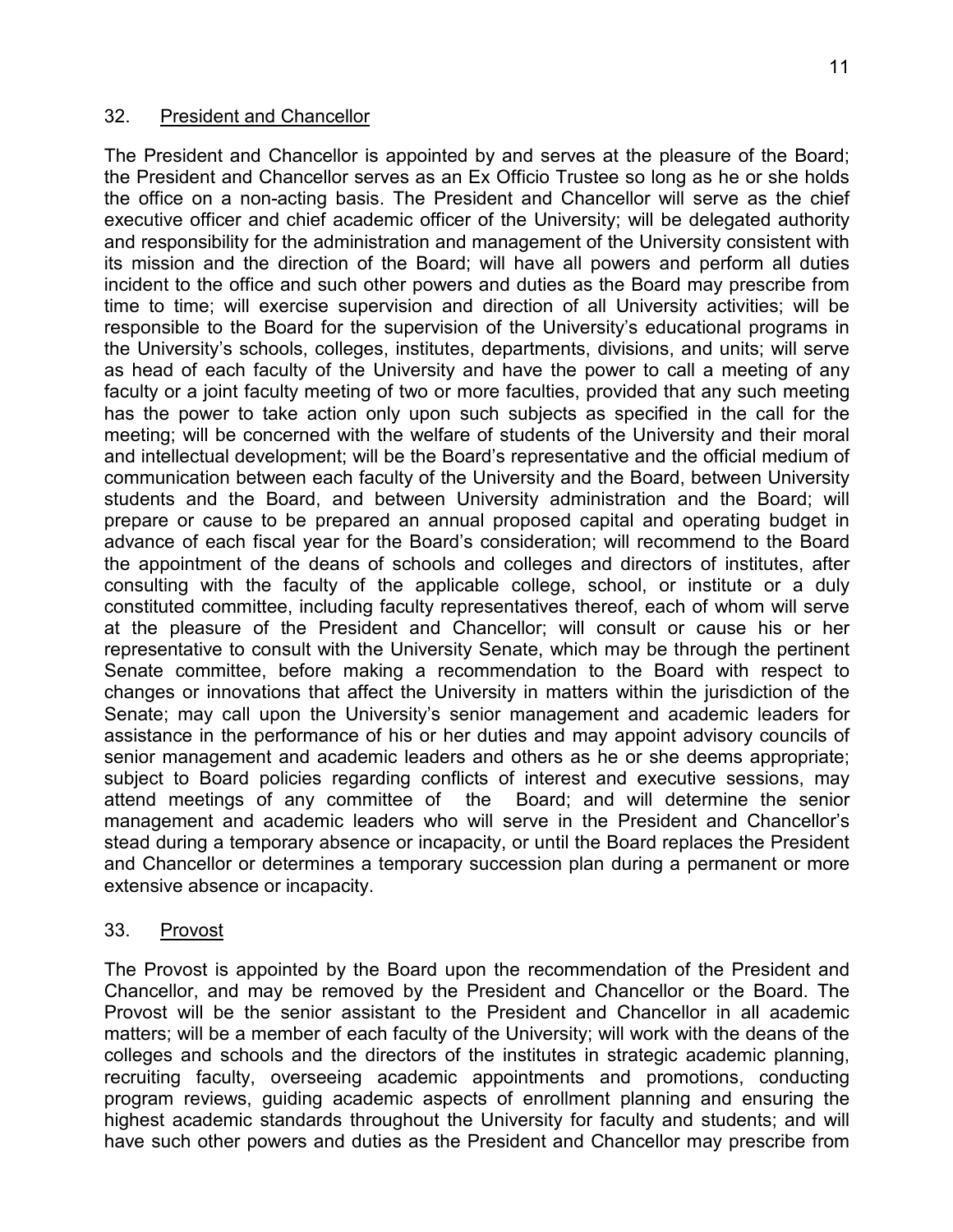time to time.

## 34. The Executive Vice President

The Executive Vice President, if there is one, is appointed by the Board upon the recommendation of the President and Chancellor, and may be removed by the President and Chancellor or the Board. The Executive Vice President will be the senior assistant to the President and Chancellor in all non-academic matters; and will have such other powers and duties as the President and Chancellor, Chair or Board may prescribe from time to time.

35. [Intentionally Omitted]

## 36. Secretary and General Counsel

The Secretary and General Counsel is appointed by the Board upon the recommendation of the President and Chancellor, and may be removed by the President and Chancellor or the Board. As Secretary, the officer will have custody of the seal, Charter, Bylaws, and records of the Board; will act as secretary at all meetings of the Board of Trustees and the members (in the absence or incapacity of the Secretary, the Chair will appoint a Secretary of the meeting); will be responsible for the maintenance of fair and accurate records of the proceedings of the Board, its Executive Committee and other committees of the Board, and the members, and distribute them to Trustees and members, as applicable, in accordance with these Bylaws; will cause notice to be given to Trustees, members, officers of the Board, and Board committee members of meetings and acts of the Board, Board committees, and members affecting them; will be responsible for the issuance of certificates; and will have all powers and duties incident to the office of secretary and such other powers and perform such other duties as the President and Chancellor, Chair, or Board may prescribe from time to time. As General Counsel, the officer will represent the University and its affiliates in its legal affairs; except for those matters where the General Counsel's own performance of duties or status is being considered or evaluated, and subject to the right of the Board, the Audit and Compliance Committee and the Compensation Committee to engage independent counsel, all matters requiring legal advice or legal action will be referred to the General Counsel who will provide legal advice or take legal action directly or through counsel engaged for such purpose by the General Counsel; and will have such other powers and duties as the President and Chancellor, Chair, or Board may prescribe from time to time.

### 37. Chief Financial Officer

The Chief Financial Officer is appointed by the Board upon the recommendation of the President and Chancellor, and may be removed by the President and Chancellor or the Board. The Chief Financial Officer will be the chief accounting and financial officer of the University; will be responsible for assuring that the University is in compliance with applicable financial and accounting standards and has appropriate internal controls; will be responsible for assuring that payments made by the University are included in the approved budget for the fiscal year, unless approved by the Board, and that restricted funds are expended in accordance with applicable limitations and restrictions; will be responsible for collecting, recording, and safeguarding all funds and securities of the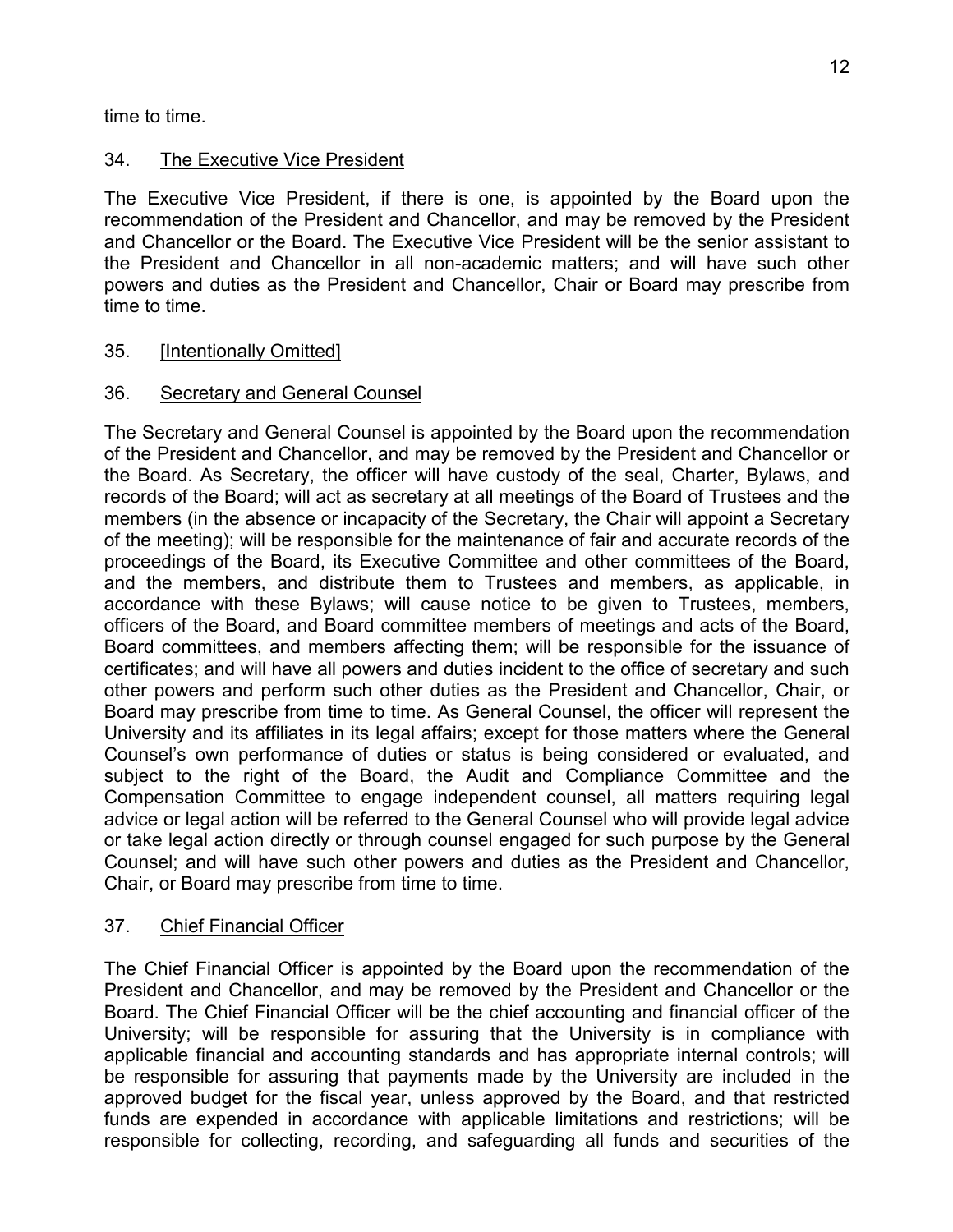University, which will be deposited with such banks or trust companies as authorized by the Board; will be responsible for keeping proper books of account, preparing quarterly and annual financial reports, and providing financial reports to the members and the Board at least annually and as requested by the President and Chancellor, Chair, members, or Board or its committees; will make available during business hours, on request by a Trustee or member, the University's books of account and records; will work with the University's independent certified public accounting firm in its preparation of the annual audit; and will have such other powers and duties as the President and Chancellor, the Executive Vice President, Chair, or Board may prescribe from time to time.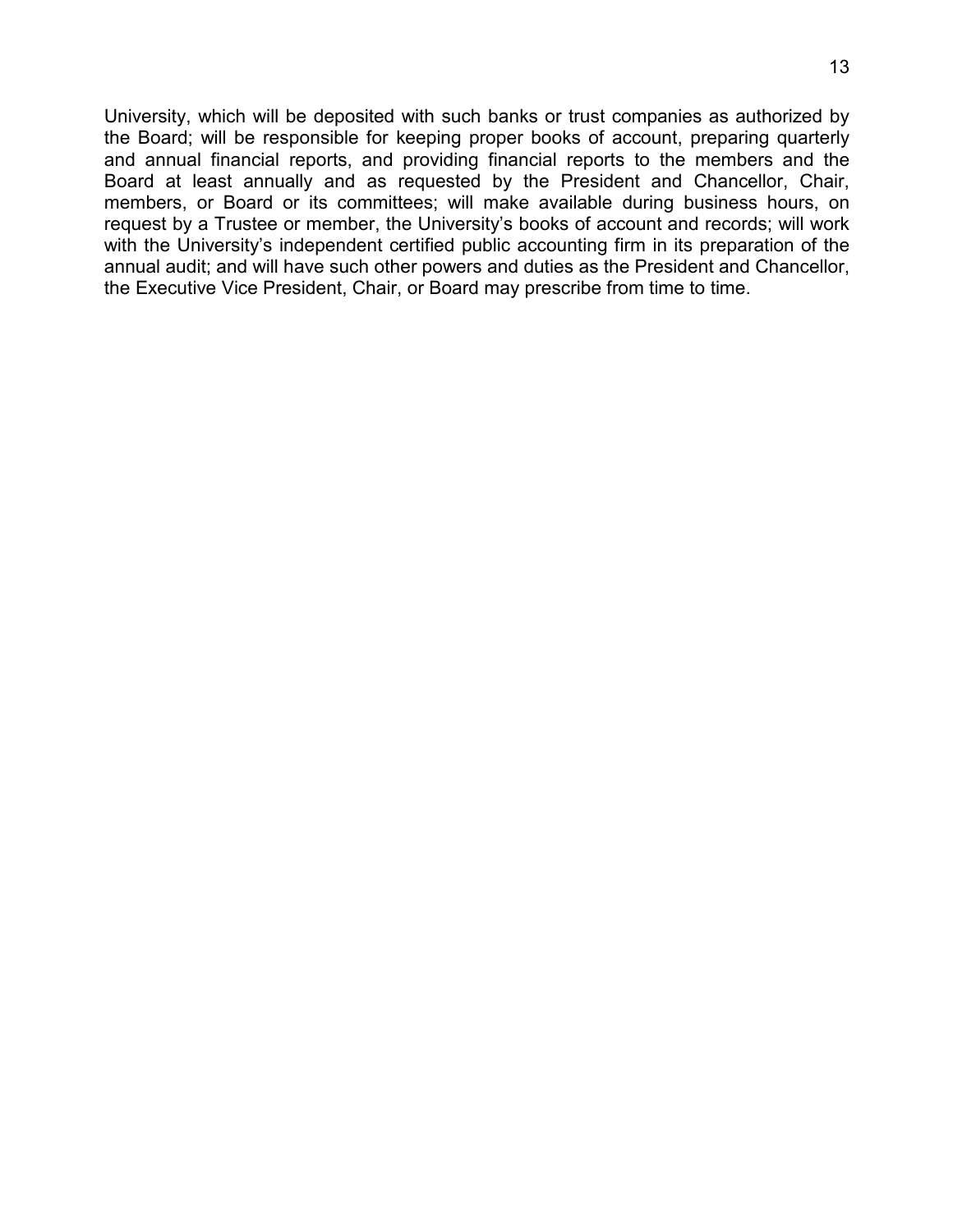# **CHAPTER V**

# COMMITTEES

#### 38. Committees and Subcommittees of the Board

The Board may establish such committees of the Board with such powers and responsibilities as determined by the Board and as permitted by law. Each such committee of the Board, and subcommittee where permitted, will consist of three or more voting Trustees and may include other persons.

#### 39. Current Committees of the Board

The current committees of the Board are as follows:

- (a) Executive Committee;
- (b) Academic Affairs Committee;
- (c) Alumni Affairs and University Life Committee;
- (d) Audit and Compliance Committee;
- (e) Committee on Trustees;
- (f) Committee on Online Education and Technology;
- (g) Compensation Committee;
- (h) Development Committee;
- (i) Facilities and Real Estate Committee;
- (j) Finance Committee;
- (k) Global Initiatives Committee; and
- (l) Investment Committee.

#### 40. Election and Removal of Committee Members, Chairs and Vice Chairs

Except as provided in these Bylaws or as otherwise directed by the Board, the Chair of the Board will determine the size of each committee and, after consulting with the Committee on Trustees, recommend to the Board the membership of each committee, and the chair or co-chairs and vice chair or vice chairs for each committee, for annual election by the Board; provided, however, that upon election or re-election of a Chair, the Chair who will be in office on the effective date of new committee assignments will make the recommendation to the Board regarding such committee assignments after consulting with the Committee on Trustees. Notwithstanding the provisions of Section 12 of these Bylaws, any person serving, or nominated to serve, as the chair, co-chair, or vice chair of a committee is eligible to be elected or reelected as an Elected Trustee regardless of age. Each committee member will serve until his or her successor is elected and qualified or until such committee member's sooner death, incapacity, disqualification, resignation or removal. Any committee member, chair or vice chair, or subcommittee member, chair or vice chair where permitted, may be removed with or without cause at any time by a majority of the voting Trustees present at any meeting at which there is a quorum. Committee members, chairs and vice chairs may be added to committees at any time by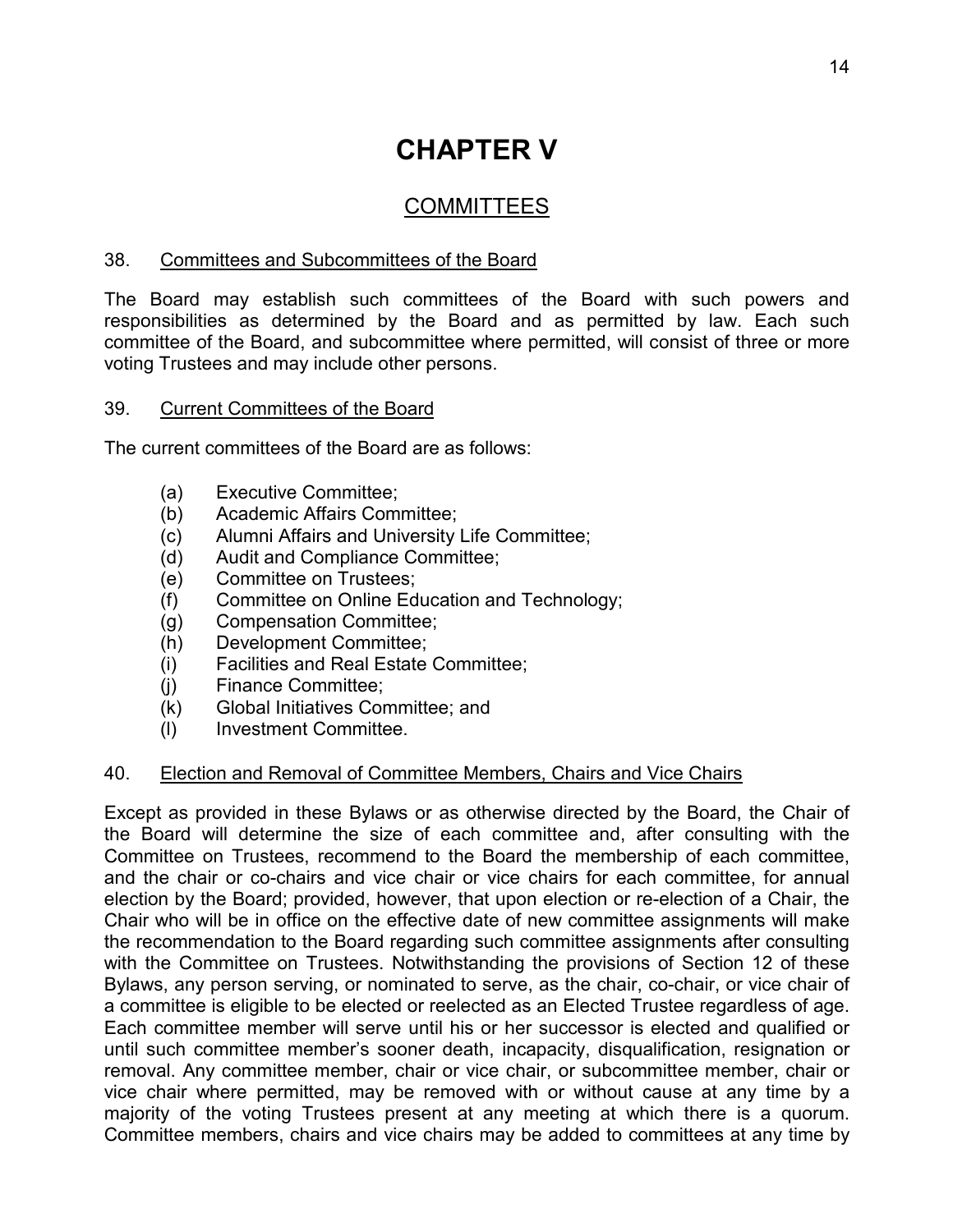the Board on the recommendation of the Board Chair, but their terms will expire when their successors are elected and qualified or upon each such committee member's sooner death, incapacity, disqualification, resignation or removal.

#### 41. Executive Committee

The Executive Committee will be composed of the Chair of the Board, who will serve as chair of the Committee, the Chair Designee, if any, who will serve as chair designee of the Committee, the Vice Chair or Vice Chairs of the Board, who will serve as vice chair(s) of the Committee, the President and Chancellor, at least five persons who are either chairs of other committees of the Board or, if they are Trustees, the chair of the New York University Institute of Fine Arts Board of Trustees or the chair of the School of Law Foundation, and up to ten additional members. The members of the Executive Committee who are not ex-officio members as set forth above will be elected by at least threequarters of the Trustees present at a meeting at which a quorum is present.

The Executive Committee will have and exercise all of the powers and authority of the Board, including its committees, except that the Committee may not elect or remove Trustees, Officers, or committee members or fill vacancies on the Board or committees; may not amend these Bylaws or approve amendments to the Charter; may not submit to the Members any action requiring Members' approval by law or under these Bylaws; and may not take any other action prohibited by law or by the Board. With respect to permitted powers and authority, references in these Bylaws to the Board, including, but not limited to, Board powers, approvals, actions, and duties, and the making of recommendations to the Board, mean the Board or the Executive Committee. The Executive Committee will meet at least twice a year and more frequently as desirable.

### 42. Academic Affairs Committee

The Academic Affairs Committee will focus and periodically review existing and proposed academic programs and make recommendations to the Board concerning such programs and/or other academic matters. The Committee may meet with representatives of the faculties, students and administration, as desirable to discuss any educational concerns of the colleges, schools, institutes, or University as a whole. The Committee will make recommendations to the Board for the conferment of honorary degrees by the President and Chancellor at the Annual Commencement Exercises and, if appropriate, at other times. The Committee will perform such other activities as may be assigned by the Board. The Committee will meet at least once a year and more frequently as desirable.

### 43. Alumni Affairs and University Life Committee

The Alumni Affairs Committee will act as a liaison between the Board and the Alumni Association. The Committee will meet periodically with the Alumni Association in order to be kept informed of alumni programs and activities, leadership development, and alumni fundraising and will report to the Board concerning these matters. The Committee will perform such other activities as may be assigned by the Board. The Committee will meet at least once a year and more frequently as desirable.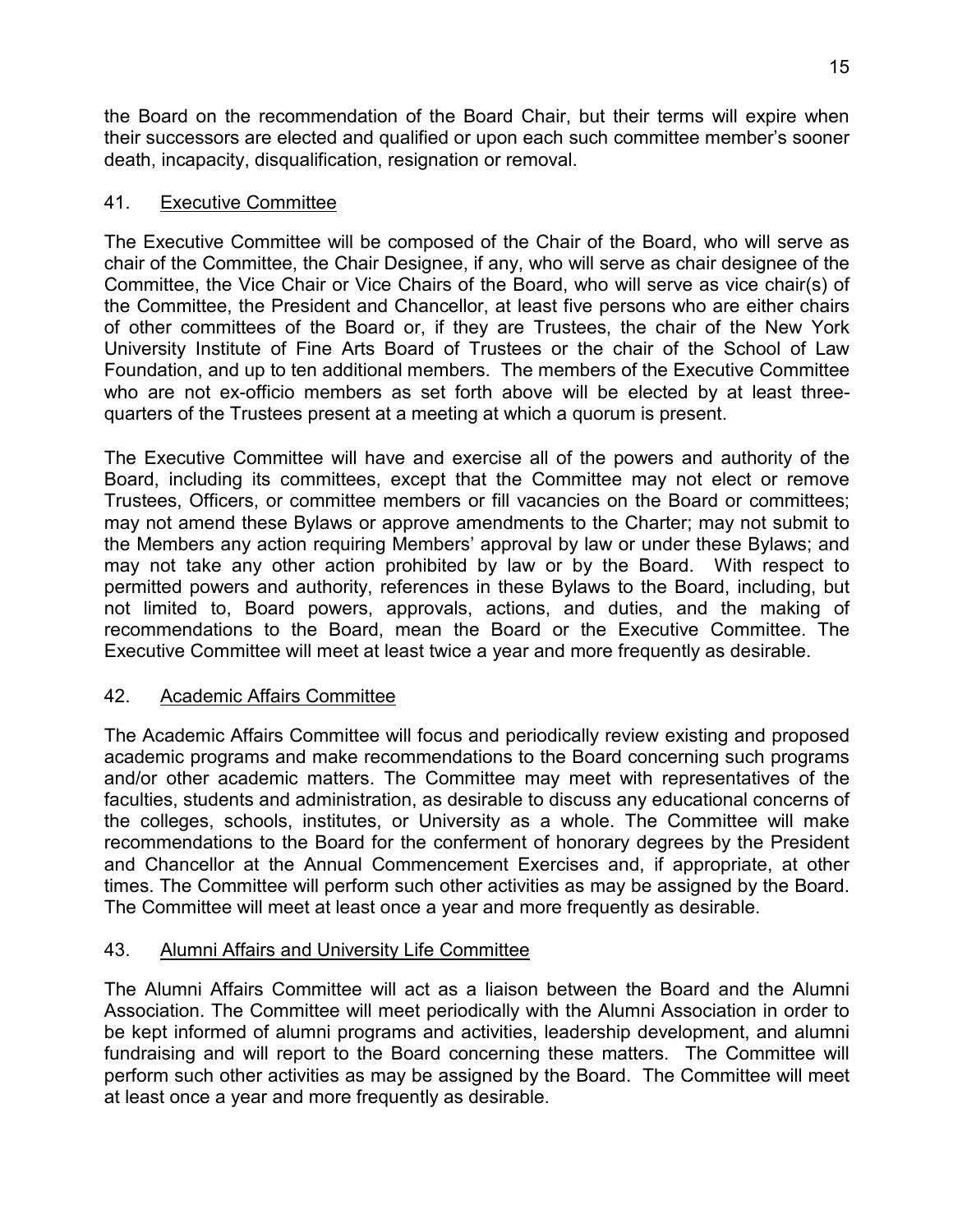#### 44. Audit and Compliance Committee

The Audit and Compliance Committee will cause an annual audit of the University's financial statements to be made by an independent firm of certified public accountants; discuss the substance and form of the auditor's report with the representatives of the auditing firm; monitor the independence and performance of the auditing firm; require the auditing firm to submit its opinion as auditors regarding the financial statements and present the auditor's written report to the Board; monitor the integrity of the University's financial reporting processes and systems of internal controls regarding finance and accounting; monitor the performance of the University's internal audit, accounting and financial, and compliance departments; and provide an avenue of communication among the independent auditors, management, the internal audit and compliance functions, and the Board. The Committee will assist the Board in fulfilling its oversight responsibilities with respect to monitoring the University's compliance with legal, research grant terms and obligations, and regulatory obligations. The Committee will oversee the adoption of, implementation of, and compliance with the University's Code of Ethical Conduct, conflict of interest policies, and whistleblower policies and will have such other duties related to these areas as are determined by the Board. The Committee will have the authority to conduct any review or investigation it deems appropriate to fulfilling its responsibilities; will have direct access to the independent auditors as well as anyone in the University; and will have full authority to retain, at the University's expense, special legal, accounting, or other consultants or experts it deems necessary in the performance of its duties. The Committee will perform such other activities as may be assigned by the Board. The Committee will meet at least twice a year and more frequently as desirable.

#### 45. Committee on Online Education and Technology

The Committee on Online Education and Technology will advise the Board and University management on matters related to online education and technology used in connection with teaching. The Committee will perform such other activities as may be assigned by the Board. The Committee will meet at least twice a year and more frequently as desirable.

#### 46. Committee on Trustees

The Committee on Trustees will present a slate of nominated successors to the outgoing Trustees and officers to the voting Trustees in advance of the annual meeting of the Board and from time to time present nominations to fill vacancies on the Board. The Committee will advise the Chair of the Board on appropriate assignments of Trustees to committees of the Board. The Committee will be responsible for establishing criteria for Board membership, and will seek out prospective Trustees as necessary, will advise new members of the Board concerning their duties and responsibilities, and in general work to assure the effective functioning of the Board. The Committee will perform such other activities as may be assigned by the Board. The Committee will meet at least twice a year and more frequently as desirable.

#### 47. Compensation Committee

The Compensation Committee will determine the compensation, including benefits, of the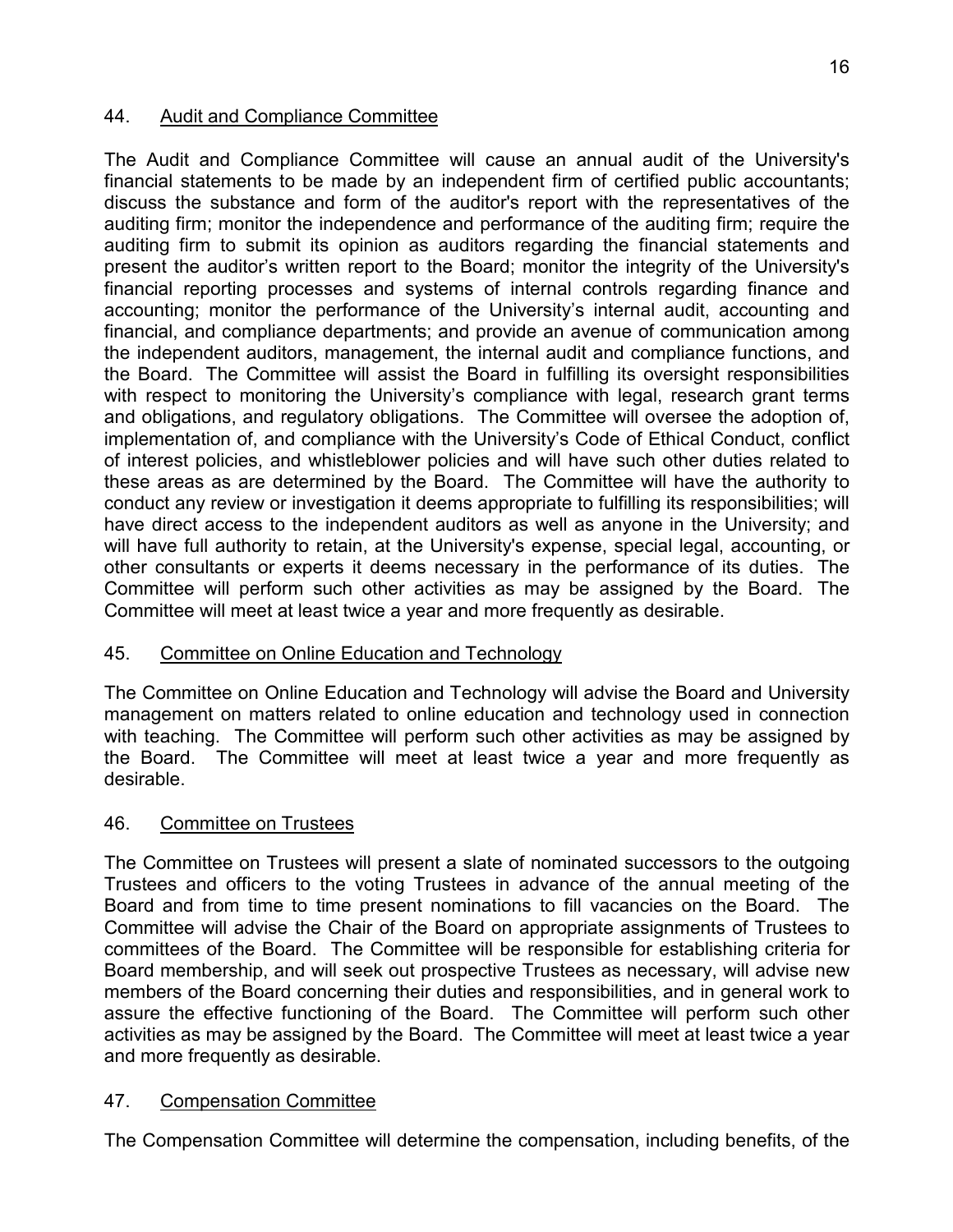President and Chancellor and review and approve the compensation, including benefits, of the other University officers as recommended by the President and Chancellor. In so doing, the Committee will seek to comply with best practices, including meeting the requirements necessary to obtain the rebuttable presumption of reasonableness under Section 4958 of the Internal Revenue Code, which includes considering appropriate data as to comparability, determining that the total compensation is reasonable in light of the performance of the President and Chancellor or other University officer and the comparability data, and concurrently documenting the basis for the Compensation Committee's determination, and will seek to meet the requirements of applicable laws. The Compensation Committee also may review and approve the compensation, including benefits, for other members of the administrative and academic University leadership team and of officers, directors, and key employees of University affiliates, in each case as recommended by the President and Chancellor. The Committee will have the authority to review any University compensation matter it deems appropriate to fulfilling its responsibilities and will have full authority to retain, at the University's expense, compensation consultants, special legal counsel, or other consultants or experts it deems necessary in the performance of its duties. The Committee will perform such other activities as may be assigned by the Board. The Committee will meet at least twice a year and more frequently as desirable.

#### 48. Development Committee

The Development Committee will be concerned with fund-raising policies and the coordination of plans and programs for the generation of financial support of the University. The Committee will make appropriate recommendations to the Board concerning these matters. The Committee will perform such other activities as may be assigned by the Board. The Committee will meet at least twice a year and more frequently as desirable.

### 49. Facilities and Real Estate Committee

The Facilities and Real Estate Committee will review and provide guidance concerning the University's proposed purchases and sales of real estate and the University's short-term and long-term facilities' plans. To the extent it considers advisable, the Committee may review other facilities, real estate and construction matters of the University. The Committee will perform such other activities as may be assigned by the Board. The Committee will meet at least twice a year and more frequently as desirable.

#### 50. Finance Committee

The Finance Committee will have responsibility for the financial and budget affairs of the University and for recommending the acquisition and disposition of property. The Committee will review the borrowing plans of the University and will submit them, with recommendations, to the Board for consideration and adoption. The Committee will review the operating and capital expenditures budgets of the University and will submit them, with recommendations, to the Board for consideration and adoption. The Committee will be concerned with plans and procedures for conserving and enhancing the facilities and assets of the University, and will make recommendations to the Board before University officers are authorized by the Board to purchase or sell real property. The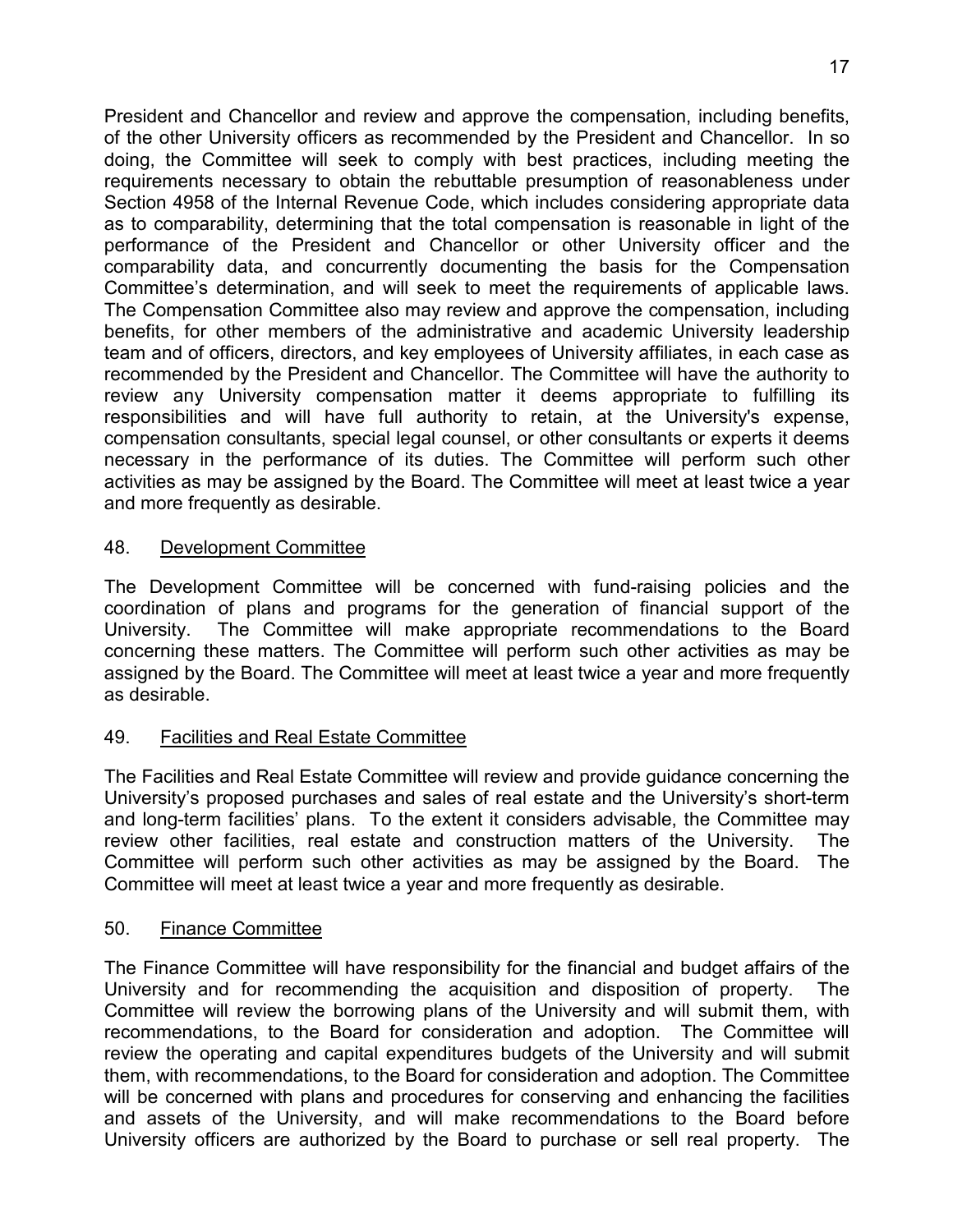Committee will have responsibility for overseeing the University's investment and management of University pension plans and University funds other than the endowment and quasi-endowment, and the Committee may establish policies and guidelines related to such plans and funds. The Committee or its chair may establish one or more subcommittees to which it delegates some or all of its responsibilities. The Committee will perform such other activities as may be assigned by the Board. The Committee will meet at least twice a year and more frequently as desirable.

## 51. Global Initiatives Committee

The Global Initiatives Committee will provide the Board with advice and guidance relating to the development, oversight and operation of the University's Global Network, including with respect to the University's global sites and campuses, the experience of University students studying in the Global Network, the enhancement of the University's standing and profile as the Global Network University, the recruitment of students from outside the United States, and the integration of the activities, students, faculty and staff within and among the Global Network. The Committee will perform such other activities as may be assigned by the Board. The Committee will meet at least once a year and more frequently as desirable.

### 52. Investment Committee

The Investment Committee will have responsibility for investing and managing the endowment and quasi-endowment funds of the University. The Committee will establish policies and guidelines that comply with applicable law for the investment and reinvestment of such funds and will oversee the investment and management of the funds, including the engagement of investment managers and other professionals, approval of investments with specific managers and other professionals, approval of allocations among asset classes, and review of investment performance. At each meeting of the Board, the Committee will report changes in investments for the preceding period. The Committee or its chair may establish one or more subcommittees to which it delegates some or all of its responsibilities. The Committee will perform such other activities as may be assigned by the Board. The Committee will meet at least twice a year and more frequently as desirable.

### 53. Operation of Committees

(a) Meetings. The chair of the committee, or subcommittee where permitted, may call meetings of the committee (or subcommittee) on at least three days' notice to the membership. The committee (or subcommittee) may hold one or more executive sessions at any meeting on the request of the committee (or subcommittee) chair or on the request of at least a quorum of the voting Trustee members of the committee (or subcommittee). The committee (or subcommittee) may exclude from an executive session persons who are not voting Trustees, voting Trustees who are employed by or have business relationships with the University or its affiliates, and/or voting Trustees who may have a conflict of interest with respect to a matter being discussed.

(b) Quorum. At each meeting of a committee, and subcommittee where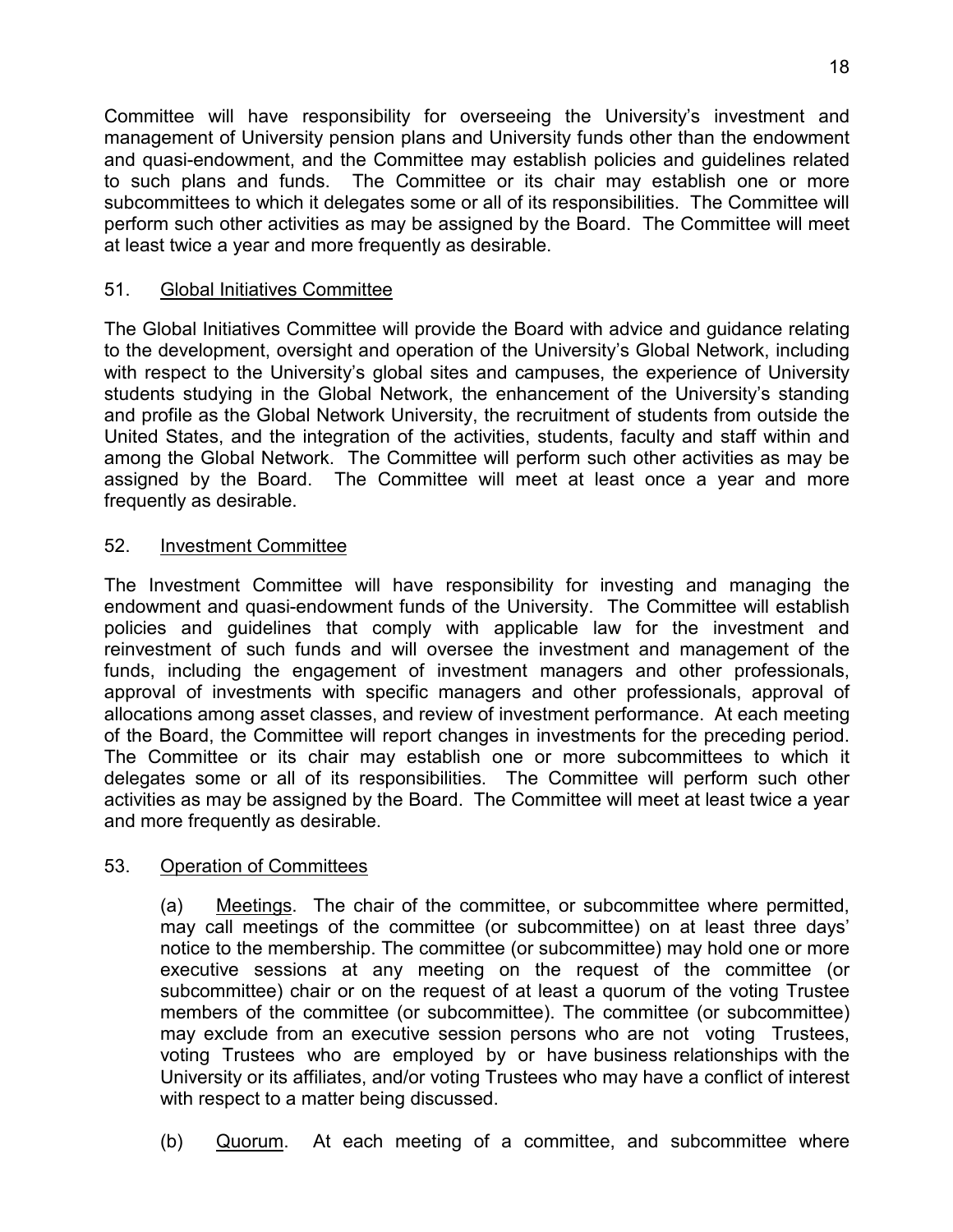permitted, one-third of the members who also are voting Trustees present will constitute a quorum for the transaction of business.

(c) Voting. The vote of a majority of the members of a committee, or subcommittee where permitted, who also are voting Trustees present at any meeting at which there is a quorum will constitute the act of the committee (or subcommittee).

(d) Minutes. All committees of the Board, will take minutes of their meetings and transmit those minutes to the Secretary and General Counsel for distribution to all Trustees; except that the minutes for the Compensation Committee will be distributed only to its members.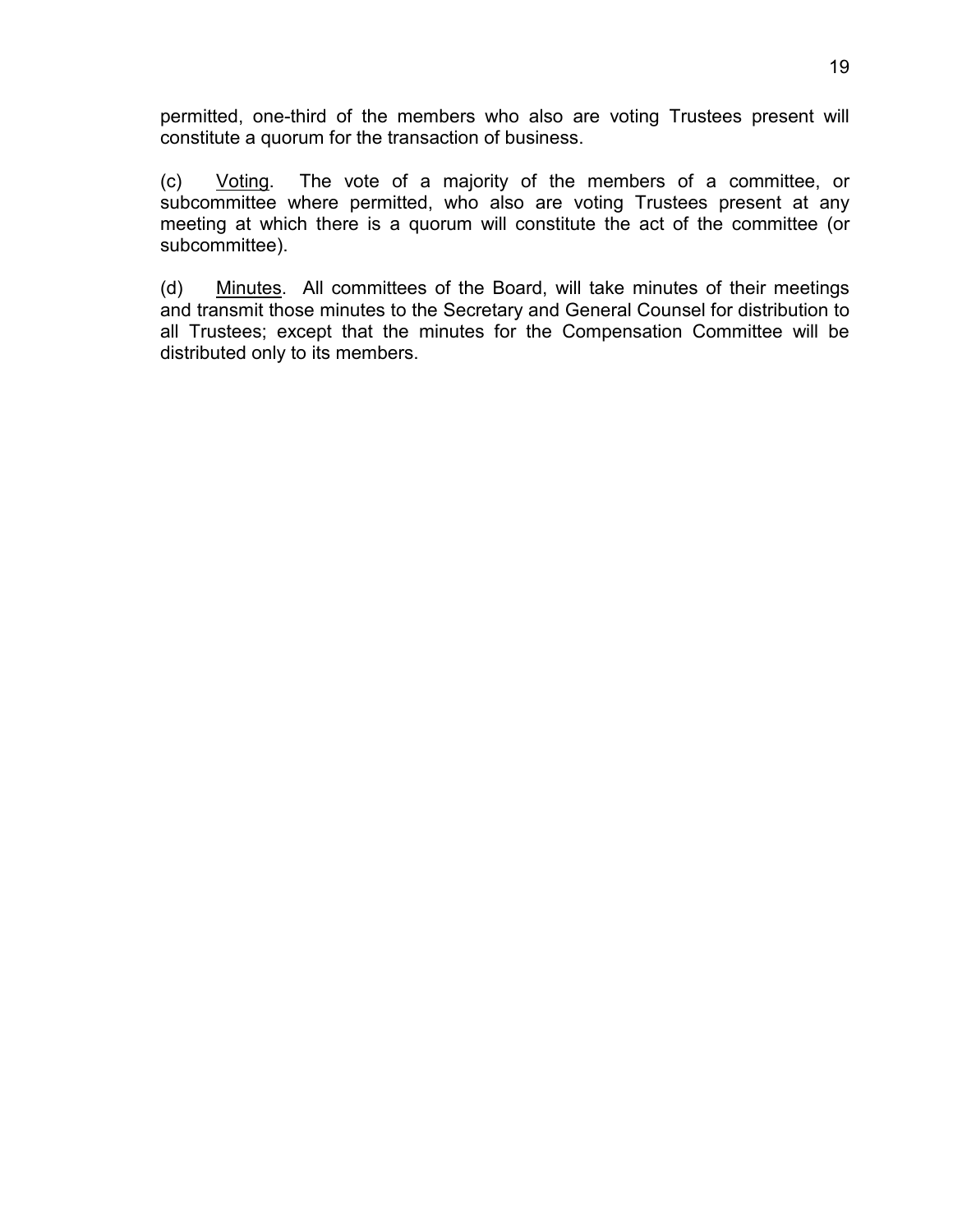# **CHAPTER VI**

# OTHER PROVISIONS RELATING TO MEMBERS, TRUSTEES AND **OFFICERS**

#### 54. Meetings by Conference Telephone or Electronic Video Screen

Members, Trustees and committee (or subcommittee where permitted) members may participate in meetings by conference telephone or similar communications equipment or by electronic video screen communication. Participation by such means will constitute presence in person at a meeting as long as all persons participating in the meeting can hear each other at the same time and each member, Trustee, or committee member can participate in all matters before the members, Trustees, or committee, as applicable.

#### 55. Unanimous Consent

Any action that may be taken at any meeting of the members, Board or a committee (or subcommittee where permitted) may be taken without a meeting upon the consent of all the persons entitled to vote at the meeting, which consent will set forth the action so taken. The action and written consents will be filed with the minutes of the proceedings of the members, Board or committee (or subcommittee), as applicable.

#### 56. Methods of Notice

Notices may be written or electronic. Notice will be deemed to have been given to a Trustee, committee (or subcommittee where permitted) member, or member, as applicable, if given in one of the following methods: (a) in the case of first class postage prepaid mail, three days after being deposited in the United States mail; (b) in the case of facsimile telecommunication, when sent to the person's fax number; (c) in the case of electronic mail, when sent to the person's electronic mail address; (d) in the case of courier, overnight delivery service or hand delivery, when delivered; and (e) in the case of telephone, when transmitted; provided, however, that notice to a member may not be given by telephone and, if given by facsimile telecommunication or electronic mail, will not be deemed given if (i) the University is unable to deliver two consecutive notices the member or (ii) the University otherwise becomes aware that notice cannot be delivered.

#### 57. Written or Electronic Waivers, Proxies, and Consents

Waivers of notice, authorization of proxies, and unanimous consents may be written or electronic. If written, a waiver of notice, authorization of proxy, or consent must be executed by the Trustee, committee (or subcommittee where permitted) member, or member, as applicable, by signing such waiver of notice, authorization of proxy, or consent or causing his or her signature to be affixed to the waiver of notice, authorization of proxy, or consent by any reasonable means, including, but not limited to, facsimile signature. If electronic, the transmission of the waiver of notice, authorization of proxy, or consent must be sent by electronic mail and set forth, or be submitted with, information from which it can reasonably be determined that the transmission was authorized by the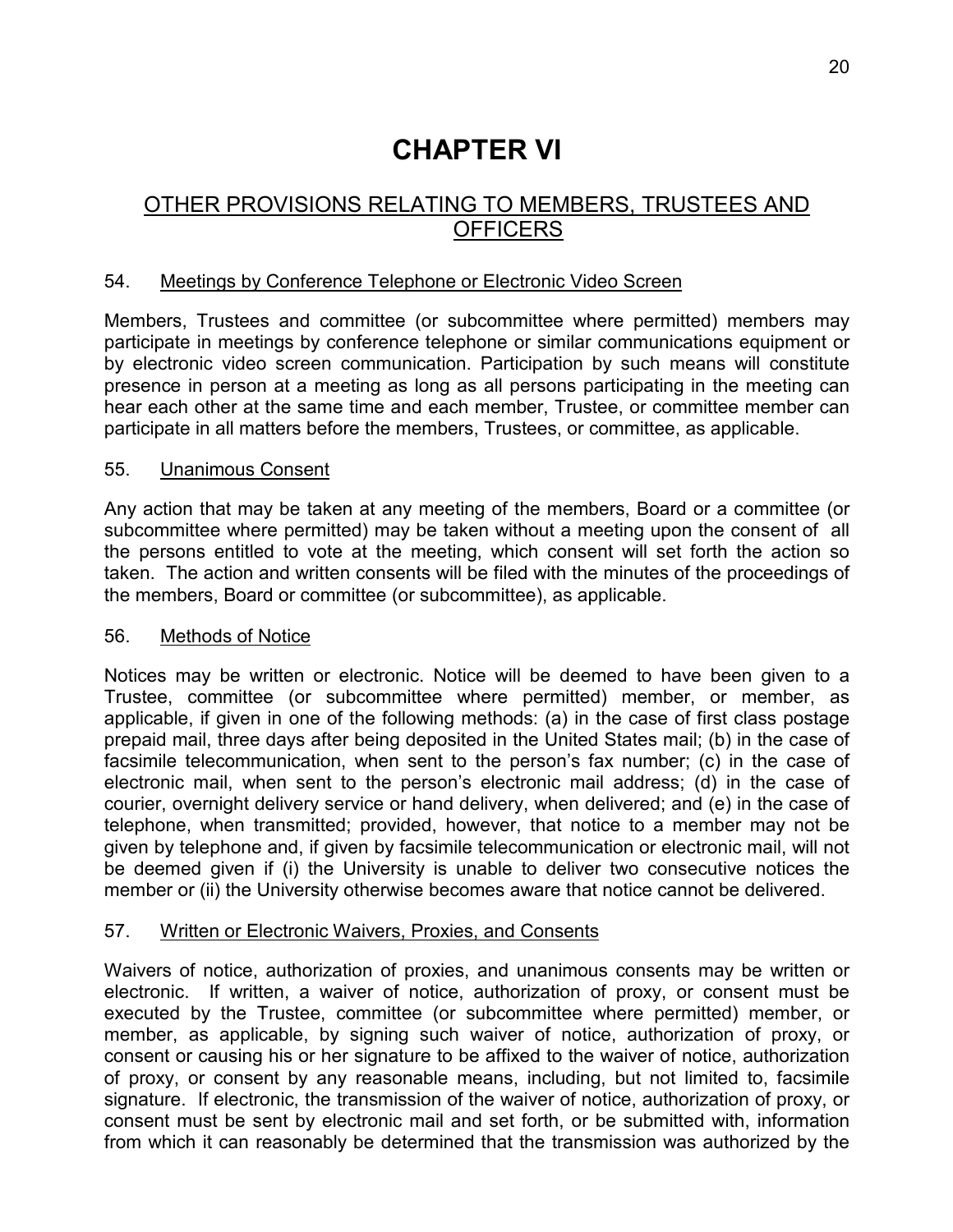Trustee, committee (or subcommittee where permitted) member, or member, as applicable.

#### 58. Conflicts of Interest

The Board will establish one or more policies with respect to conflicts of interest by Trustees, officers and committee members and such other persons at the University as determined by the Board.

#### 59. Indemnification and Insurance

(a) Right to Indemnification. To the fullest extent permitted by the New York Not-For-Profit Corporation Law, the University will indemnify any person (and that person's heirs, executors, guardians, administrators, assigns and legal representatives) who was or is made, or threatened to be made, a party to or is involved in (including as a witness) any threatened, pending or completed action, suit, proceeding or inquiry, whether civil or criminal, administrative or investigative, brought in the right of the University or otherwise, by reason of the fact that he or she is or was a Trustee or officer of the University, or is or was serving any other corporation or any partnership, joint venture, trust, employee benefit plan, or other enterprise in any capacity upon the written authorization of the President or Chancellor or with the approval of the Board, against any and all liability, loss, and expense actually and reasonably incurred or suffered by such person in connection therewith, including judgments, fines (including excise taxes assessed with respect to an employee benefit plan pursuant to applicable law), amounts paid or to be paid in settlement of such action or proceeding, and attorneys' fees actually and necessarily incurred as a result of such action or proceeding or an appeal therein. Reference to serving any employee benefit plan will include such service as a Trustee or officer that imposes duties on, or involves services by, that Trustee or officer with respect to an employee benefit plan, its participants or beneficiaries. The right of indemnification provided in this Section 59 will continue for a person who has ceased to serve in an indemnified capacity with respect to the prior service in an indemnified capacity. The right to indemnification includes the right to be paid by the University the expenses incurred in defending an action, suit, proceeding or inquiry, whether civil or criminal, administrative or investigative, in advance of the final disposition thereof; provided, however, that the payment of such expenses will be made only upon receipt by the University of an undertaking by or on behalf of such person to repay (i) the sum advanced, in case the person receiving that sum is ultimately found not to be entitled to indemnification under this subsection (a), or (ii) that part of the sum advanced that exceeds the indemnification to which such person is ultimately determined to be entitled under this subsection (a). A person entitled to be indemnified as a matter of right under this subsection (a) may elect to have such right interpreted based on the New York Not-For-Profit Corporation Law in effect at the time of the occurrence of the event or events giving rise to the action or proceeding or in effect at the time indemnification, including reimbursement or advancement of expenses, is sought.

(b) Right of Claimant to Bring Suit. If a claim for indemnification under subsection (a) of this Section 59 is not paid in full by the University within thirty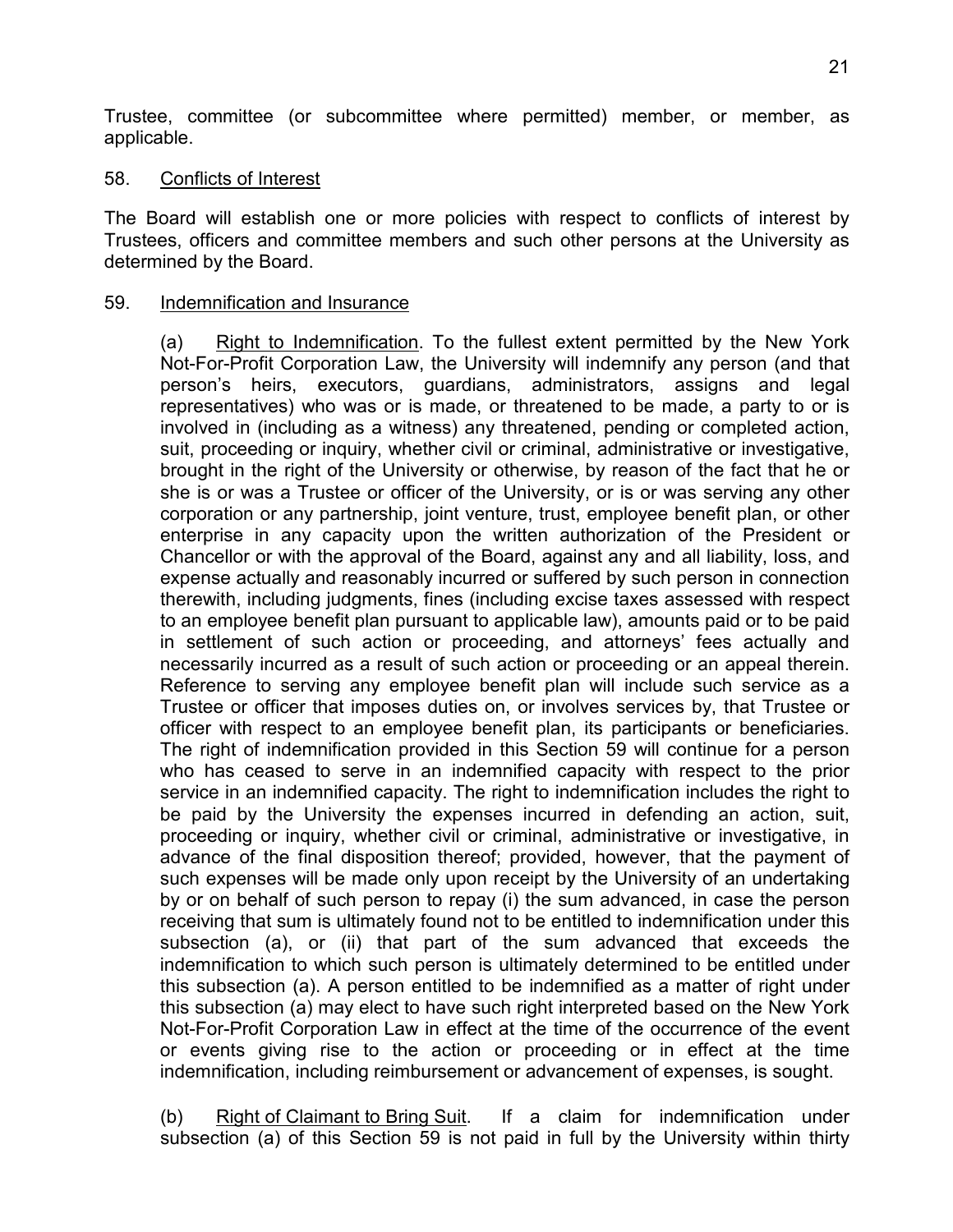days after a written demand therefor has been received by the University, the claimant may at any time thereafter bring suit against the University to recover the unpaid amount of the claim and, if successful in whole or in part, the claimant will be entitled to be paid also the expense of prosecuting such claim. It will be a defense to any such action (other than an action brought to enforce a claim for expenses incurred in defending a civil or criminal action or proceeding in advance of the final disposition thereof where the required undertaking has been tendered to the University) that the claimant has not met the standards of conduct that make it permissible under subsection (a) of this Section 59 for the University to indemnify the claimant for the amount claimed, but the burden of proving such defense will be on the University.

(c) Non-Exclusivity of Rights; Severability; Contract Right. If any provision of this Section 59 is found to be in whole or part legally invalid, that finding will not affect the validity of the remaining provisions of Section 59. The right of indemnification provided in this Section 59 is not exclusive and will not be deemed to limit any other rights that any person entitled to indemnification may have or hereafter acquire under any statute, provision of the Charter, Bylaws, agreement, resolution of disinterested members of the Board, or otherwise. The provisions of this Section 59 will be deemed to be a contract right between the University and each person entitled to indemnification pursuant to this Section 59. Any repeal, amendment or modification of this Section 59 may not adversely impact any right or protection of such person in respect of an act or omission occurring prior to the time of the repeal, amendment or modification.

(d) Other Employees and Agents of the University. The University may, by action of its Board, provide indemnification to an employee or agent of the University of such scope, to such effect, and granting such rights, if any, as the Board, in its sole discretion, determines, including, without being limited to, indemnification of the same scope, to the same effect, and granting the same rights as the indemnification of Trustees and officers provided by this Section 59.

(e) Insurance. The University may purchase and maintain insurance, at its expense, to indemnify (i) the University against any obligation it incurs as a result of this Section 59, (ii) its Trustees, officers, employees, and agents in instances in which they must or may be indemnified by the University pursuant to this Section 59, and (iii) its Trustees, officers, employees, and agents in instances in which, for any reason, they are not, or may not be, indemnified by the University.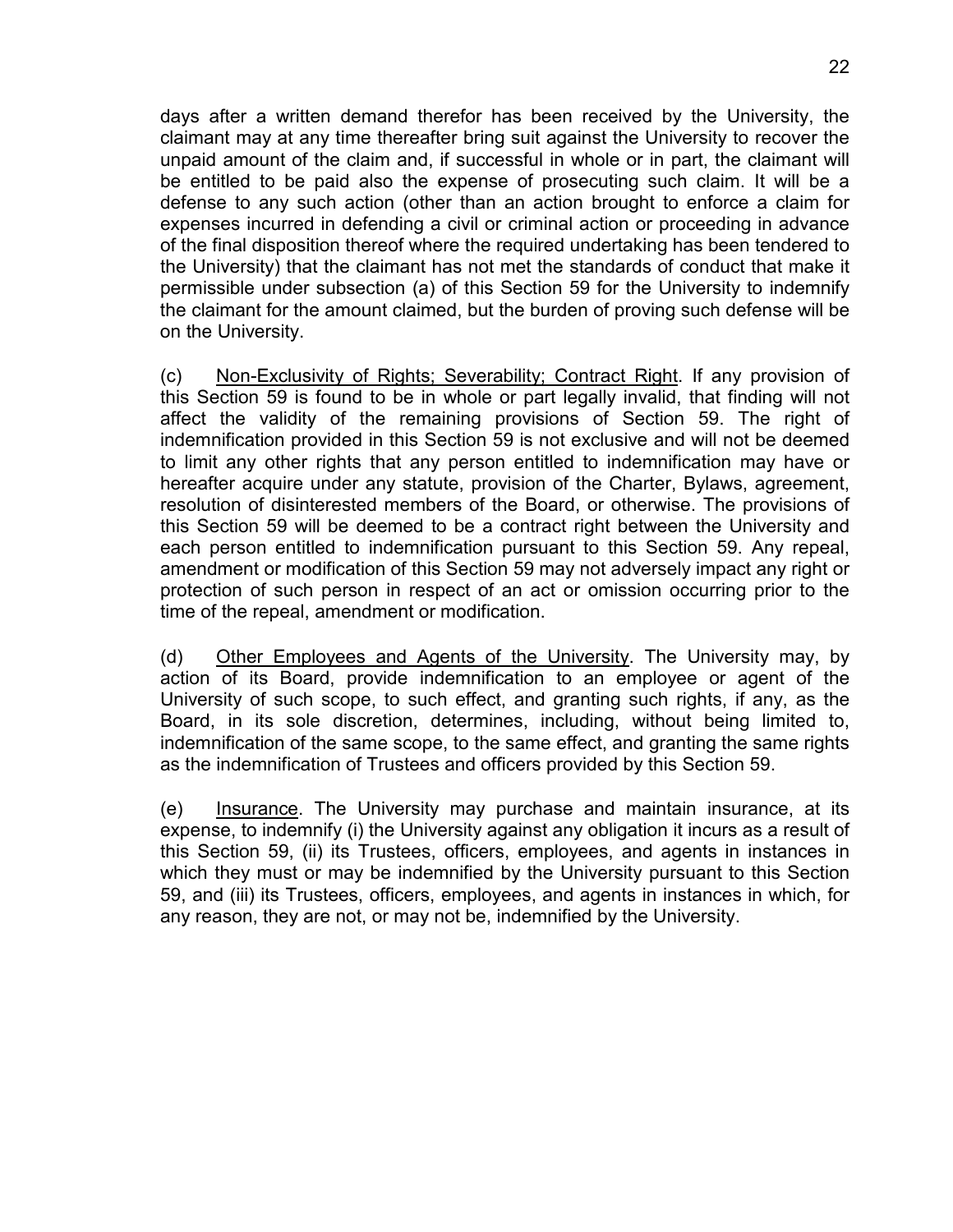# **CHAPTER VII**

# THE UNIVERSITY SENATE

#### 60. Functions

The University Senate will serve the following functions:

(a) The Senate will be the deliberative body for the discussion of Universitywide policies and proposed changes in University practices and structure. The Senate will set its agenda with particular concern for academic programs and structure, personnel and budgetary policies, development of facilities, and community, professional, and educational relations of the University. The Senate will make any recommendations regarding the policies and practices of the University to the President and Chancellor and, through the President and Chancellor, to the Board.

(b) The Senate will receive and review regularly the reports and recommendations of University-wide commissions and, from time to time, those of other interschool committees or commissions that may refer to matters within the jurisdiction of the Senate.

(c) The Senate will have power to act upon educational matters and regulations of the academic community that affect more than one school. Action by the Senate in these matters will be binding upon all faculties, but any faculty will have the right of appeal to the Board, which may overrule the Senate action.

(d) The Senate will fix the length of terms and vacations and define the University calendar. It will determine the time, place, and manner of the Commencement Exercises and of other public occasions affecting more than one school of the University, and will adopt regulations regarding academic costumes therefor.

(e) The Senate may make recommendations for the consideration of each of the faculties in reference to their educational programs and policies. It will make recommendations to the administration of the University in regard to catalogues, bulletins, and other announcements of the University, and will define the meaning of educational terms used in these University publications.

(f) The Senate will exercise such other legislative or advisory functions in connection with the educational work of the University as may be assigned to it by the Board.

#### 61. Members

The Senate will consist of the President and Chancellor, and not more than one hundred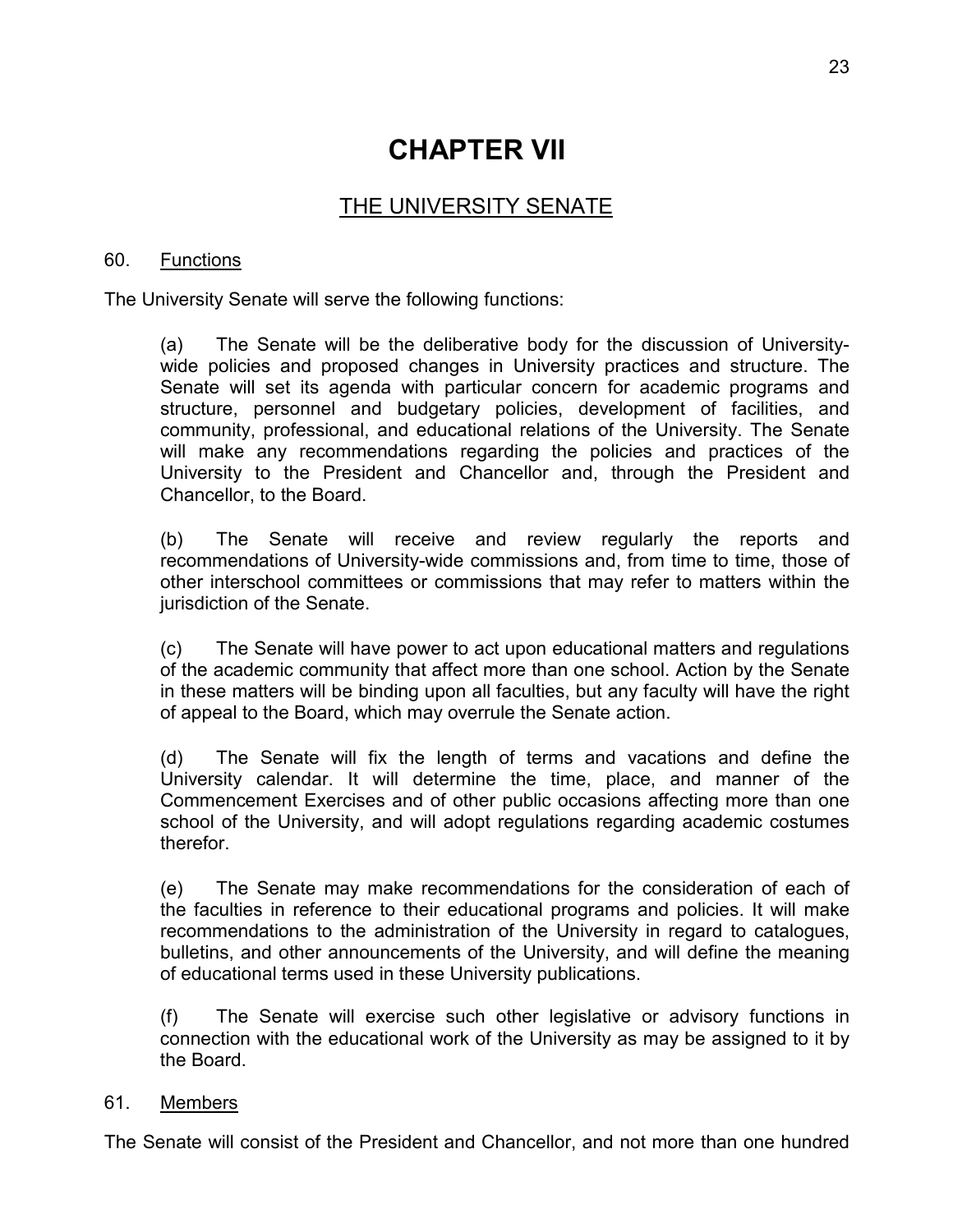and forty-one voting members as follows: (a) not more than thirty-nine members of the Tenured/Tenure Track Faculty Senators Council, including one representative of the Division of the Libraries of the University; (b) not more than thirty members of the Full-Time Continuing Contract Faculty, including one representative of the Division of the Libraries of the University; (c) not more than twenty-one academic members of the Deans Council; (d) not more than thirty-nine members of the Student Senators Council; (e) not more than seven representatives of the Administrative Management Council; and (f) not more than five senior members of the administration of the University, including the President and Chancellor, the Provost, the Executive Vice President, the Secretary and General Counsel, or such other senior members of the administrators of the University as may from time to time be designated by the President and Chancellor.

#### 62. Officers of the Senate

The President and Chancellor of the University will be the President of the Senate. The Senate will elect a Vice President, who will preside in the absence of both the President and Chancellor and the Provost, and a Secretary.

#### 63. Meetings

The Senate normally meets during the months of October, November, December, February, March, and April, and at other times on twenty-four hours' notice at the call of the President and Chancellor. When requested in writing by at least six members of the Senate, including at least one representative of each of the Student Senators Council, the Tenured/Tenure Track Faculty Senators Council, the Full-Time Continuing Contract Faculty Senators Council, the Administrative Management Council, the Deans Council, and University Senior Administration (as defined in Section 61), the Secretary will call a special meeting on twenty-four hours' notice, specifying the purpose of the meeting.

#### 64. Rules

The Senate will adopt for its governance rules of procedure not inconsistent with the Charter and these Bylaws. These rules may provide for the appointment of standing and special committees or commissions of the Senate, with such membership and for such purposes as the Senate may deem useful in the performance of its functions.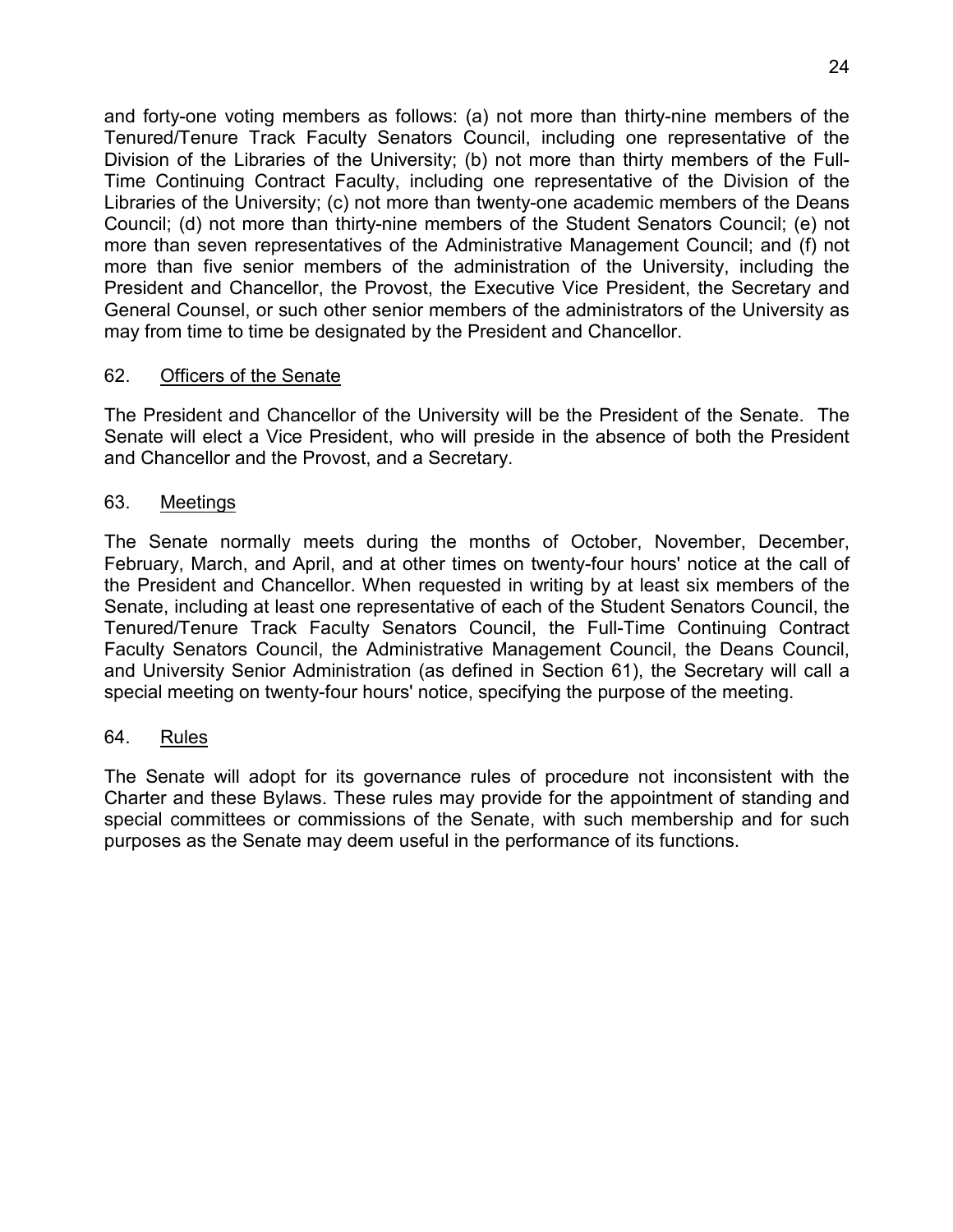# **CHAPTER VIII**

## UNIVERSITY COUNCILS AND COMMISSIONS

#### 65. The Tenured/Tenure Track Faculty Senators Council

(a) Functions. The Tenured/Tenure Track Faculty Senators Council may consider any matters of educational and administrative policy and will function as the Faculty Personnel Committee of the Senate with respect to the Tenured/Tenure Track Faculty. It will designate representatives on the other standing committees, and in appropriate instances on the ad hoc committees, of the Senate. It may bring to the attention of the various committees of the Senate any matters that it believes should be presented to the entire Senate. It may bring to the attention of the President and Chancellor any matters that it wishes to discuss with him or her. It may perform such other functions as are requested of it by the President and Chancellor, by the Board, or by the Senate.

(b) Members. The Tenured/Tenure Track Faculty Senators Council will consist of not more than thirty-nine members of the Tenured/Tenure Track Faculty elected by the voting members of the several faculties of the University in the manner prescribed by the rules adopted by the Council for its own governance and consistent with these Bylaws.

(c) Elections and Appointments. In order to best assure the effective operation of the Tenured/Tenure Track Faculty Senators Council, all elections for members of the Tenured/Tenure Track Faculty Senators Council should be held prior to the University Commencement in May. The name of each representative to the Senate should be transmitted to the Secretary of the Senate within five days of the University Commencement in May. The thirty-nine elected representatives will be selected as follows: one from the Division of the Libraries of the University; six from the Robert I. Grossman School of Medicine; and thirty-two apportioned among the colleges, schools, and the Abu Dhabi and Shanghai portal campuses by the method of equal proportions with the proviso that each college and school and each of the two portal campuses will be entitled to at least one elected Senator. Each year, the University Secretary and General Counsel will provide to the Tenured/Tenure Track Faculty Senators Council and the dean of each college and school and the vice chancellor of each of the two portal campuses the number of faculty members assigned to each for the purpose of Senate elections and will at the same time state the number of Tenured/Tenure Track Faculty Senator Council Senators to which each is entitled. A Tenured/Tenure Track Faculty Senators Council Senator whose term has expired will be eligible for reelection. For purposes of the election, any Tenured/Tenure Track Faculty member who is a member of more than one faculty will be assigned by the President and Chancellor to one faculty only, and any Tenured/Tenure Track Faculty member, otherwise eligible to vote, who is not formally attached to a faculty will be assigned by the President and Chancellor to one of the faculties of the University. Any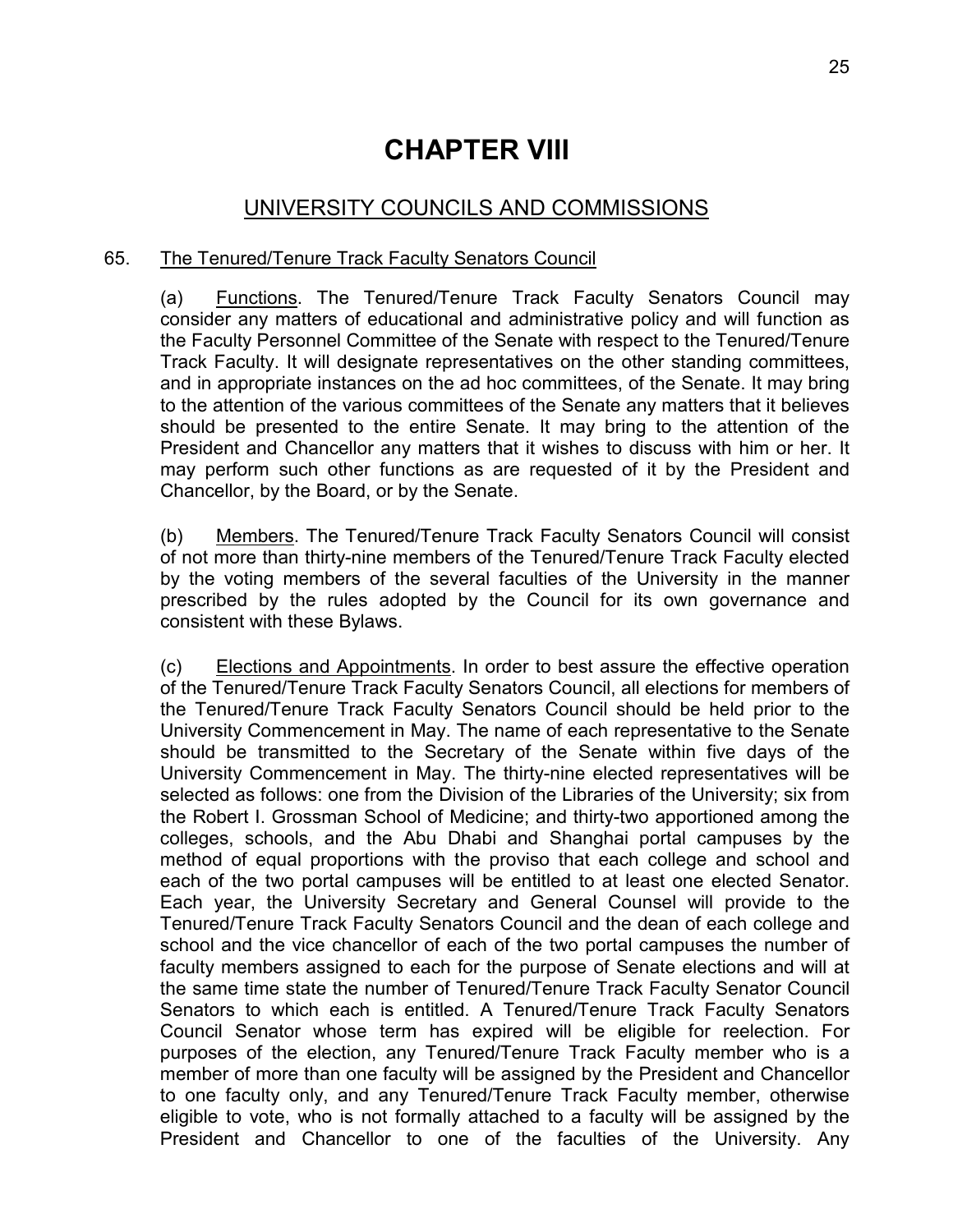Tenured/Tenure Track Faculty member who holds an administrative office and whose administrative responsibilities encompass a college, school, portal campus, the Division of the Libraries, or the University will not be eligible for election to the Tenured/Tenure Track Faculty Senators Council. Final determination of eligibility for membership rests with the extant Tenured/Tenure Track Faculty Senators Council.

(d) Officers of the Faculty Senate. The Tenured/Tenure Track Faculty Senators Council will elect its own chairperson and such other officers as it may determine.

(e) Meetings. The Tenured/Tenure Track Faculty Senators Council will meet at least twice a year at the call and under the chairpersonship of the President and Chancellor and the Provost, and as many other times under its own chairperson as it may choose. It may meet from time to time with the Executive Committee of the Board.

(f) Rules. The Tenured/Tenure Track Faculty Senators Council will adopt for its governance rules of procedure not inconsistent with the Charter and these Bylaws.

#### 66. The Full-Time Continuing Contract Faculty Senators Council

(a) Functions. The Full-Time Continuing Contract Faculty Senators Council may consider any matters of educational and administrative policy and will function as the Faculty Personnel Committee of the Senate with respect to the Full-Time Continuing Contract Faculty. It will designate representatives on the other standing committees, and in appropriate instances on the ad hoc committees, of the Senate. It may bring to the attention of the various committees of the Senate any matters that it believes should be presented to the entire Senate. It may bring to the attention of the President and Chancellor any matters that it wishes to discuss with him or her. It may perform such other functions as are requested of it by the President and Chancellor, by the Board, or by the Senate.

(b) Members. The Full-Time Continuing Contract Faculty Senators Council will consist of not more than thirty members of the Full-Time Continuing Contract Faculty elected by the voting members of the several faculties of the University in the manner prescribed by the rules adopted by the Council for its own governance and consistent with these Bylaws.

(c) Elections and Appointments. In order to best assure the effective operation of the Full-Time Continuing Contract Faculty Senators Council, all elections for members of the Full-Time Continuing Contract Faculty Senators Council should be held prior to the University Commencement in May. The name of each representative to the Senate should be transmitted to the Secretary of the Senate within five days of the University Commencement in May. Elections and transmission of the names of the members in the first year of operations may be delayed while the Full-Time Continuing Contract Faculty Senators Council is in formation. The thirty elected representatives will be selected as follows: one from the Division of the Libraries of the University; and twenty-nine apportioned among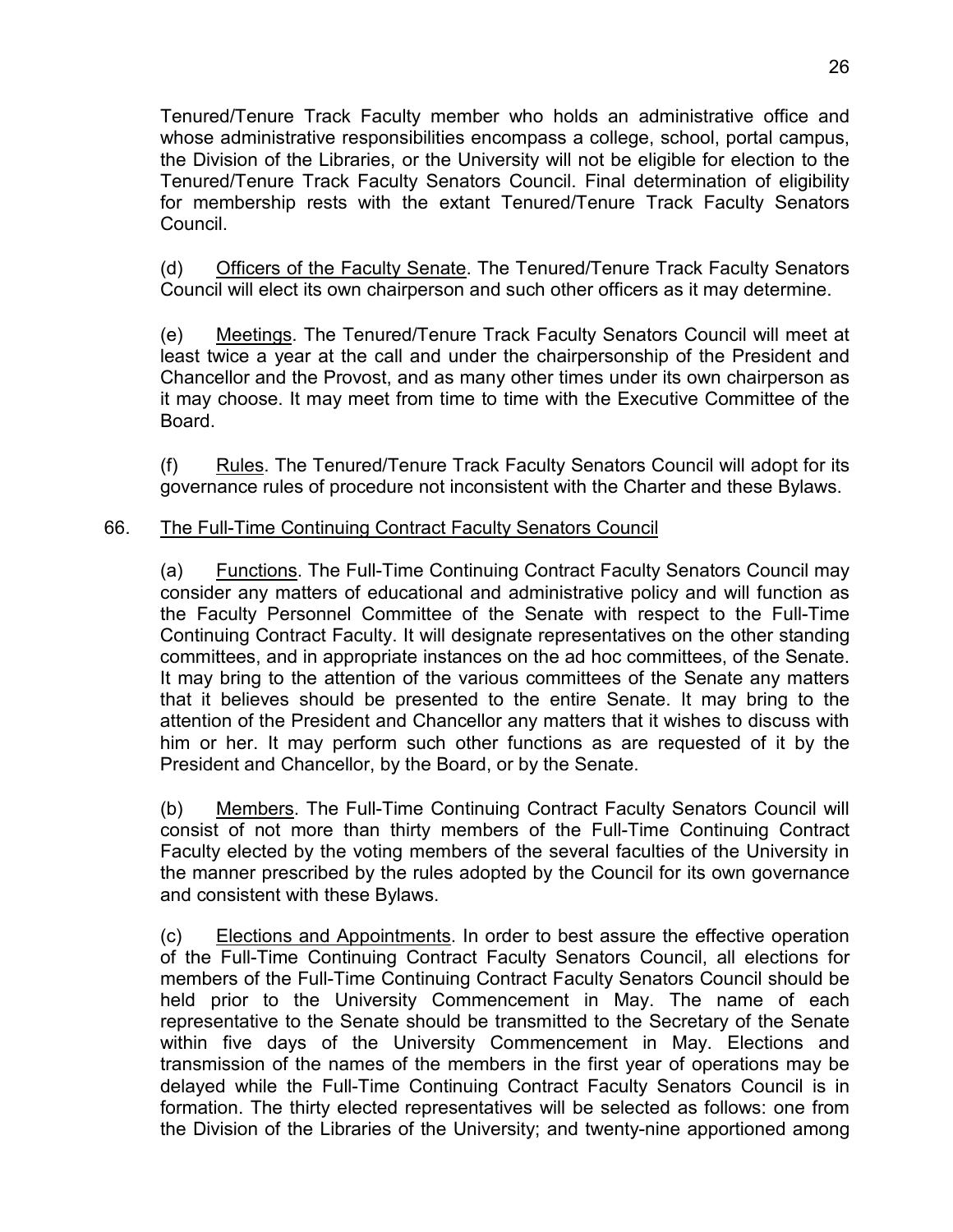the colleges, schools, and the Abu Dhabi and Shanghai portal campuses by the method of equal proportions with the proviso that each college and school and each of the two portal campuses will be entitled to at least one elected Senator and none will have more than six elected Senators. Each year, the University Secretary and General Counsel will provide to the Full-Time Continuing Contract Faculty Senators Council and the dean of each college and school and the vice chancellor of each of the two portal campuses the number of faculty members assigned to each for the purpose of Senate elections and will at the same time state the number of Full-Time Continuing Contract Faculty Senators to which each is entitled. A Full-Time Continuing Contract Faculty Senator whose term has expired will be eligible for reelection. For purposes of the election, any Full-Time Continuing Contract Faculty member who is a member of more than one faculty will be assigned by the President and Chancellor to one faculty only, and any such faculty member, otherwise eligible to vote, who is not formally attached to a faculty will be assigned by the President and Chancellor to one of the faculties of the University. Any Full-Time Continuing Contract Faculty member who holds an administrative office and whose administrative responsibilities encompass a college, school, portal campus, the Division of the Libraries or the University will not be eligible for election to the Full-Time Continuing Contract Faculty Senators Council. Final determination of eligibility for membership rests with the extant Full-Time Continuing Contract Faculty Senators Council.

#### 67. The Deans Council

(a) Functions. The Deans Council may consider any matters of educational and administrative policy, and will make appropriate recommendations to the President and Chancellor and other University officers. It may designate representatives on other standing committees, and in appropriate instances on the ad hoc committees, of the Senate. It may bring to the attention of the various committees of the Senate any matters that it believes should be represented to the entire Senate. It may bring to the attention of the President and Chancellor any matters that it wishes to discuss with him or her. It may perform such other functions as are requested of it by the President and Chancellor, by the Board, or by the Senate.

(b) Members. The Deans Council will consist of the President and Chancellor, the Provost, other vice presidents, and the twenty-one deans and portal campus vice chancellors as follows: the deans of the College of Arts and Science; Faculty of Arts and Science; School of Law; Liberal Studies; Robert I. Grossman School of Medicine; College of Dentistry; School of Global Public Health; Rory Meyers College of Nursing; Graduate School of Arts and Science; Steinhardt School of Culture, Education, and Human Development; Leonard N. Stern School of Business; School of Professional Studies; Robert F. Wagner Graduate School of Public Service; Silver School of Social Work; Tisch School of the Arts; Gallatin School of Individualized Study; Tandon School of Engineering; Division of the Libraries; and Long Island School of Medicine; and the vice chancellors of the Abu Dhabi and Shanghai portal campuses. The academic members may name a substitute for a particular meeting if unable to attend in person.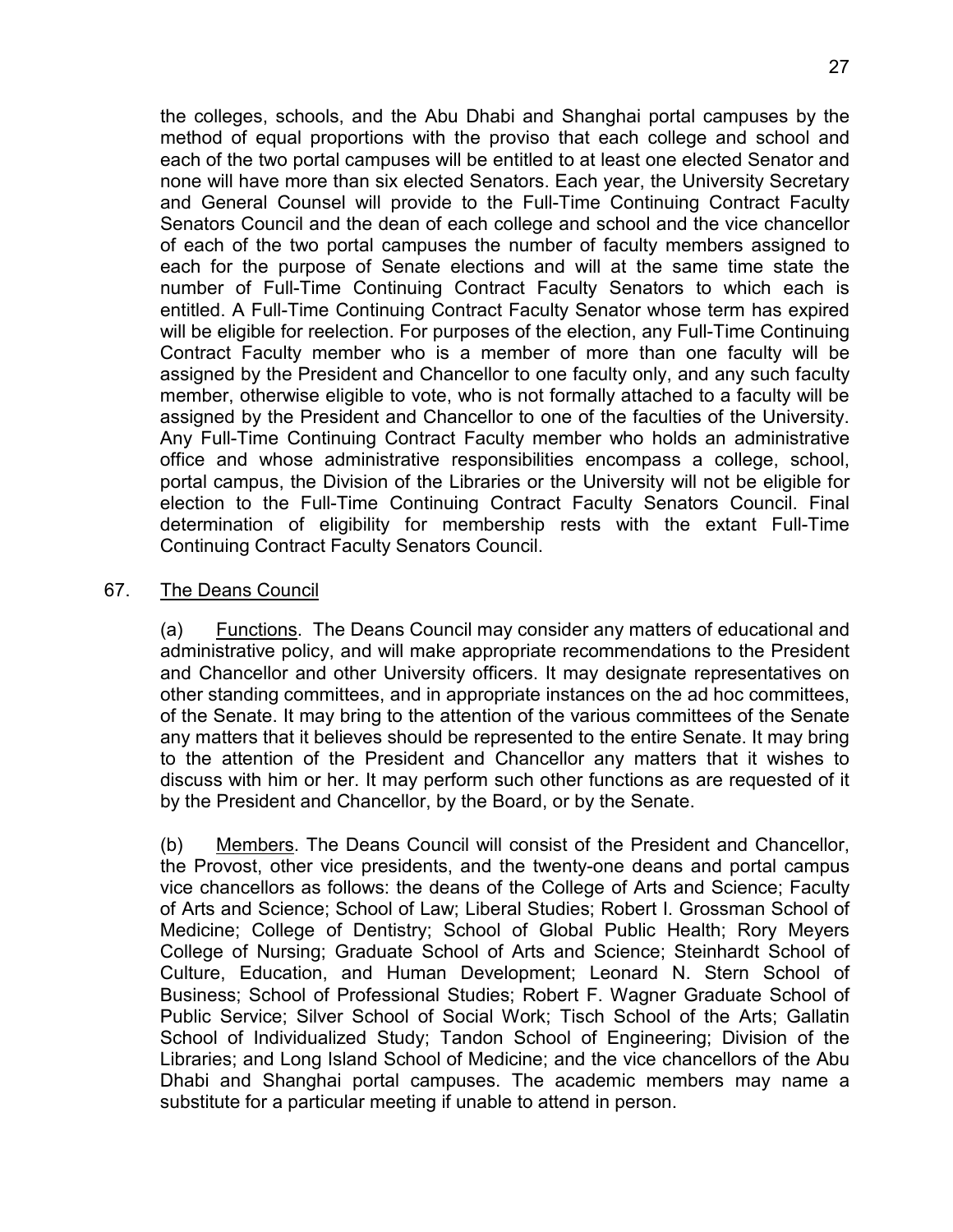(c) Officers. The Deans Council will elect its own chairperson and such other officers as it may determine.

(d) Rules. The Deans Council may adopt for its governance rules of procedure not inconsistent with the University Charter and these Bylaws.

(e) Meetings. The Deans Council will meet at least once a year under its own chairperson, and at the call of the President and Chancellor or the Provost.

#### 68. The Student Senators Council

(a) Functions. The Student Senators Council is the representative body of the students on the Senate responsible for policymaking as a constituent council of the Student Government Assembly, which supports the student body through advocacy and programming. The Student Senators Council may consider any matters in which the interests, needs, rights, or responsibilities of students are involved, and will take special responsibility for bringing to the attention of the Senate all matters concerning students at the University. For this purpose, the Council will invite the presidents of student governments in the several colleges, schools, and portal campuses, faculty members and administrative officers, and student constituency leaders as necessary. The Council may work through such local units as may be appropriate at the various geographical centers of the University, and will report to the Senate, through the Student Senators Council, its policy recommendations concerning student life. The Student Senators Council will designate representatives on the standing committees and, in appropriate instances, on the ad hoc committees of the Senate. It may bring to the attention of the various committees of the Senate any matters that it believes should be presented to the entire Senate. It may bring to the attention of the President and Chancellor any matters that it wishes to discuss with him or her. It may perform such other functions as are requested of it by the President and Chancellor, by the Board, or by the Senate.

(b) Members. The Student Senators Council will consist of not more than thirtynine members. There will be twenty-five regular student Senators, elected as follows: two from each of the Steinhardt School of Culture, Education, and Human Development and the Tisch School of the Arts; one from each of the other colleges and schools and each of the Abu Dhabi and Shanghai portal campuses**,** except that for this purpose the Robert I. Grossman School of Medicine and the Post-Graduate Medical School will be considered one school; and one from Liberal Studies. There will be in addition not more than fourteen student Senators appointed at large by the Executive Committee of the Senate in accordance with the rules of procedure adopted by the Senate. The name of every student Senator should be transmitted to the Secretary of the Senate within five days of the University Commencement in May. Should no student Senator be elected from a college, school or portal campus by the date of the October meeting of the Senate, the dean of that college or school or the vice chancellor of that portal campus is authorized to appoint a Senator who will serve until replaced by a duly elected Senator.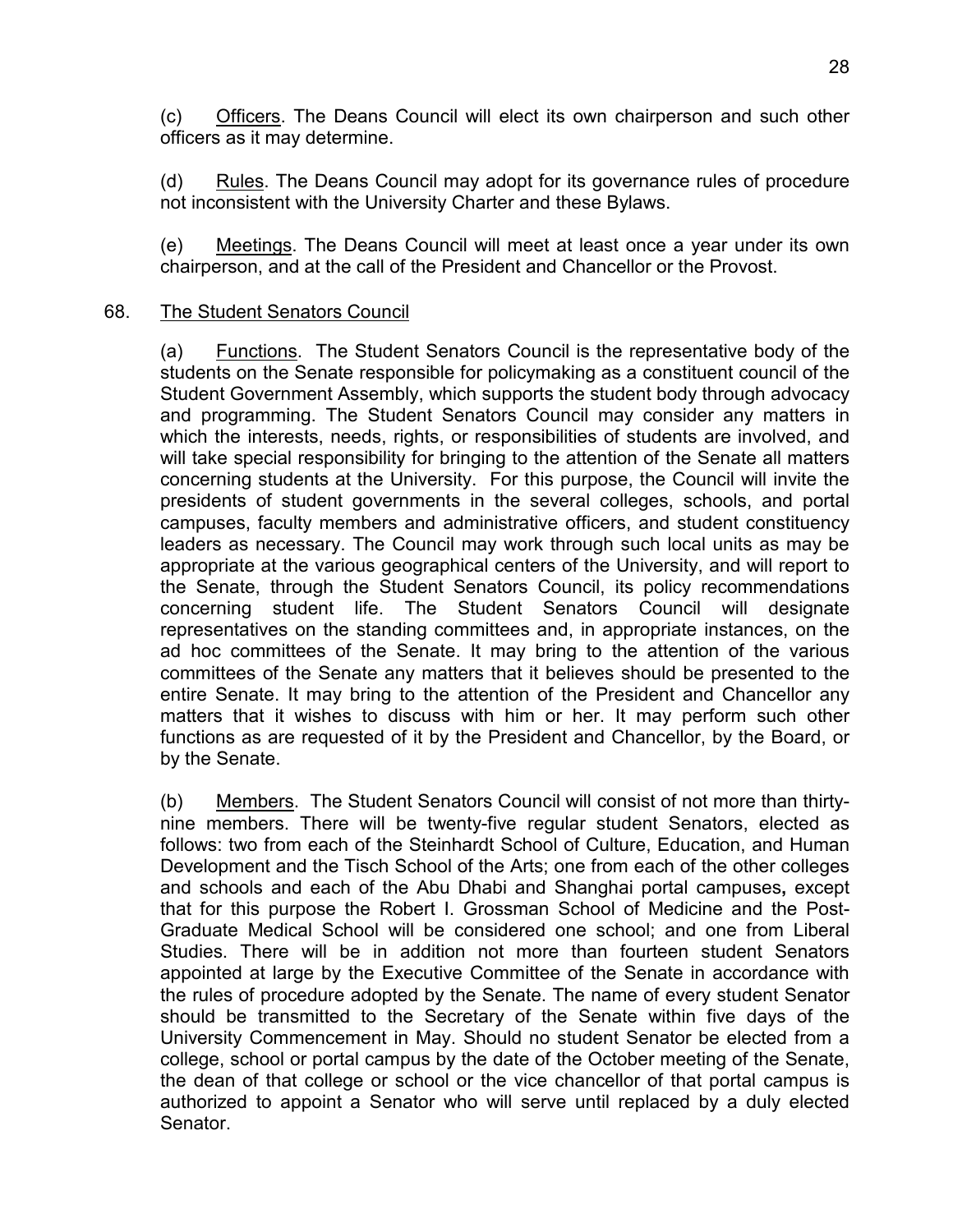(c) Officers. The Student Senators Council will elect its own chairperson and such other officers as it may determine. It will meet once a month at the call and under the direction of its chairperson, and at other times according to such procedures as it may devise; at least one meeting each semester will be held with the President and Chancellor and the Provost in attendance.

(d) Rules. The Student Senators Council will adopt for its governance rules of procedure not inconsistent with the University Charter and these Bylaws.

#### 69. The Administrative Management Council

(a) Functions. The Administrative Management Council is composed of elected representatives from the professional and administrative staffs of each college, school and division of the University. It functions as an initiative, deliberative, and responsive body concerning policy issues, serves as a vehicle for promoting the continued professional growth and development of its constituents, and has a commitment to community service. It will designate representatives on the standing committees of the Senate and, where appropriate, on any ad hoc committees of the Senate. It may bring to the attention of the various committees of the Senate any matters of concern to the University's professional and administrative staffs that it believes should be presented to the entire Senate. It may bring to the attention of the President and Chancellor any matters that it wishes to discuss with him or her. It may perform such other functions as are requested of it by the President and Chancellor, by the Board, or by the Senate.

(b) Members. The Administrative Management Council of the Senate will consist of not more than seven members. Representatives to the Administrative Management Council of the Senate are the current chair of the Administrative Management Council of the University and six others elected from within the Administrative Management Council of the University. An Administrative Management Council Senator whose term has expired will be eligible for reelection.

#### 70. Graduate Program Committee

(a) Functions. There will be a Graduate Program Committee having the power to review and recommend to the Provost the approval of proposals from colleges, schools, and portal campuses with respect to new graduate programs granting masters' and doctoral degrees. The Committee will evaluate all master's and doctoral program proposals to ensure that the University's colleges, schools, and portal campuses with graduate components maintain comparable standards of work for the degrees; that there has been consultation with the relevant colleges, schools, and/or portal campuses; and that there is minimal curricular overlap between or among the units. The Committee also may formulate recommendations to the Provost on other matters that relate to graduate education in the University.

(b) Members. The voting members of the Committee will include one elected faculty representative who is a full-time member of the Tenured/Tenure Track or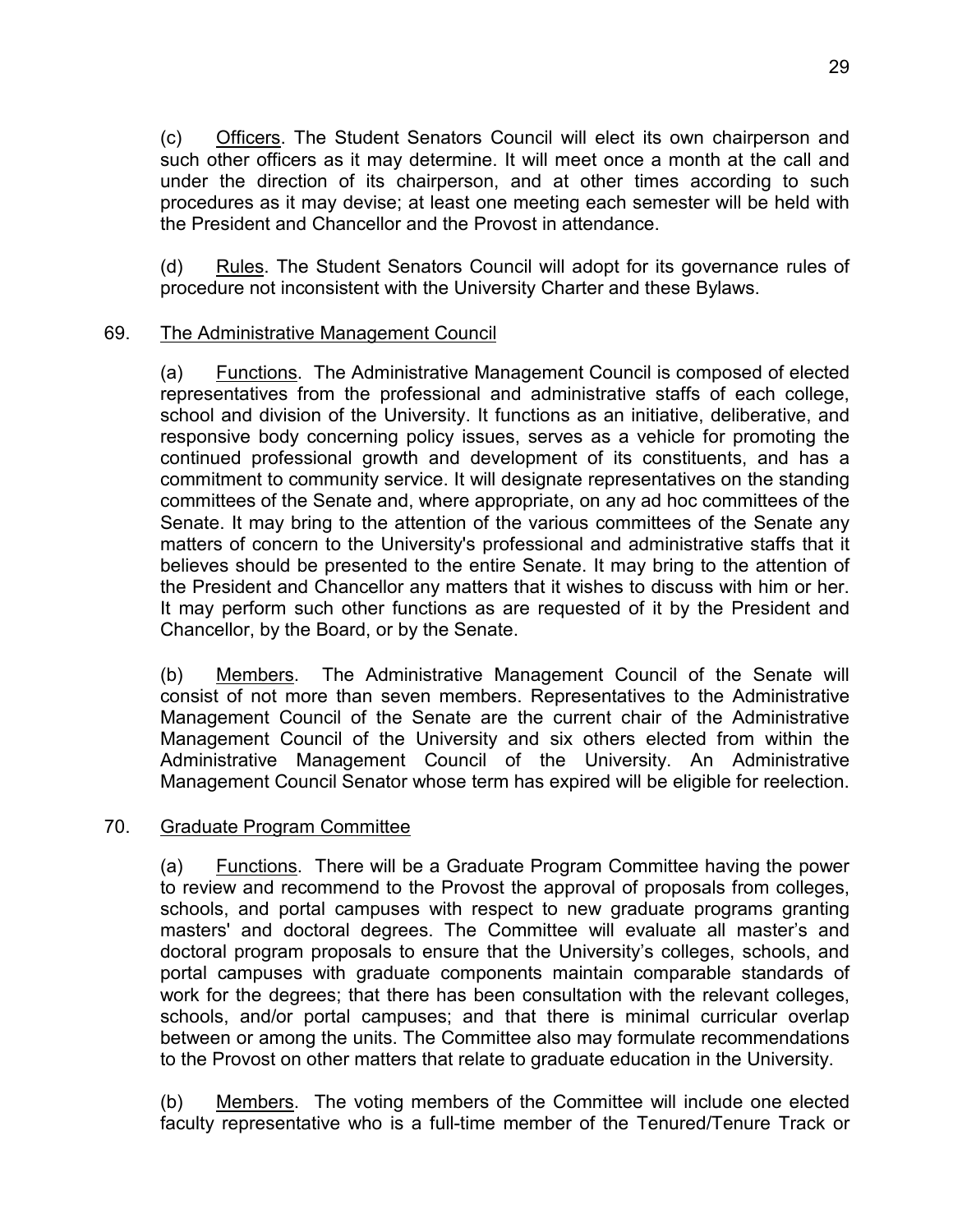Non-Tenure Track/Contract Faculty, elected by the faculty from each college, school, and portal campus that delivers graduate education; four graduate deans, selected by the Deans Council; the dean of the NYU Libraries (or his/her designee); a member of the Tenured/Tenure Track Faculty Senators Council, selected by the Tenured/Tenure Track Faculty Senators Council; a member of the Full-Time Continuing Contract Faculty Senators Council, selected by the Full-Time Continuing Contract Faculty Senators Council; and three graduate student members of the Student Senators Council, selected by the Student Senators Council. The term of service for Committee members is three years, unless filling a vacancy; except that the term of service for representatives from the Student Senators Council is two years, unless filling a vacancy. Terms are staggered, such that approximately one-third of the membership changes every year. The following administrators (or their designees) serve *ex officio* as non-voting members: the dean of each college, school, and portal campus that delivers graduate education; the most senior representative of the Provost's Office tasked with academic program review; and the most senior representative of the Provost's Office tasked with graduate academic affairs. The co-chairs of the Committee will be the most senior representative of the Provost's Office tasked with graduate academic affairs and the dean of the Graduate School of Arts and Science.

#### 71. Undergraduate Program Committee

(a) Functions. There will be an Undergraduate Program Committee whose chief responsibility is to advise the Provost on proposals from colleges, schools, and portal campuses for new undergraduate majors and degree programs, as well as for cross-school minors. The Committee will review all such program proposals to ensure that the University's colleges, schools, and portal campuses with undergraduate components maintain comparable standards of work for the degrees; that units proposing new programs have consulted appropriate colleges, schools, and/or portal campuses; and that there is minimal curricular overlap between or among the units. At the request of the President and Chancellor and/or the Provost, or at its own discretion, the Committee also may formulate recommendations on other matters that relate to undergraduate education in the University.

(b) Members. The voting members of the Committee will include at least: one elected faculty representative from each college, school, and portal campus involved in undergraduate education, elected by the applicable college, school, or portal campus; two undergraduate deans selected by the Deans Council; a faculty representative from the NYU Libraries, elected by the faculty from the NYU Libraries; a member of the Tenured/Tenure Track Faculty Senators Council, selected by the Tenured/Tenure Track Faculty Senators Council; a member of the Full-Time Continuing Contract Faculty Senators Council, selected by the Full-Time Continuing Contract Faculty Senators Council; and three members of the Student Senators Council, selected by the Student Senators Council. The term of service for Committee members is three years, unless filling a vacancy; except that the term of service for representatives from the Student Senators Council typically is one year. Terms are staggered, such that approximately one-third of the membership changes every year. The following administrators (or their designees)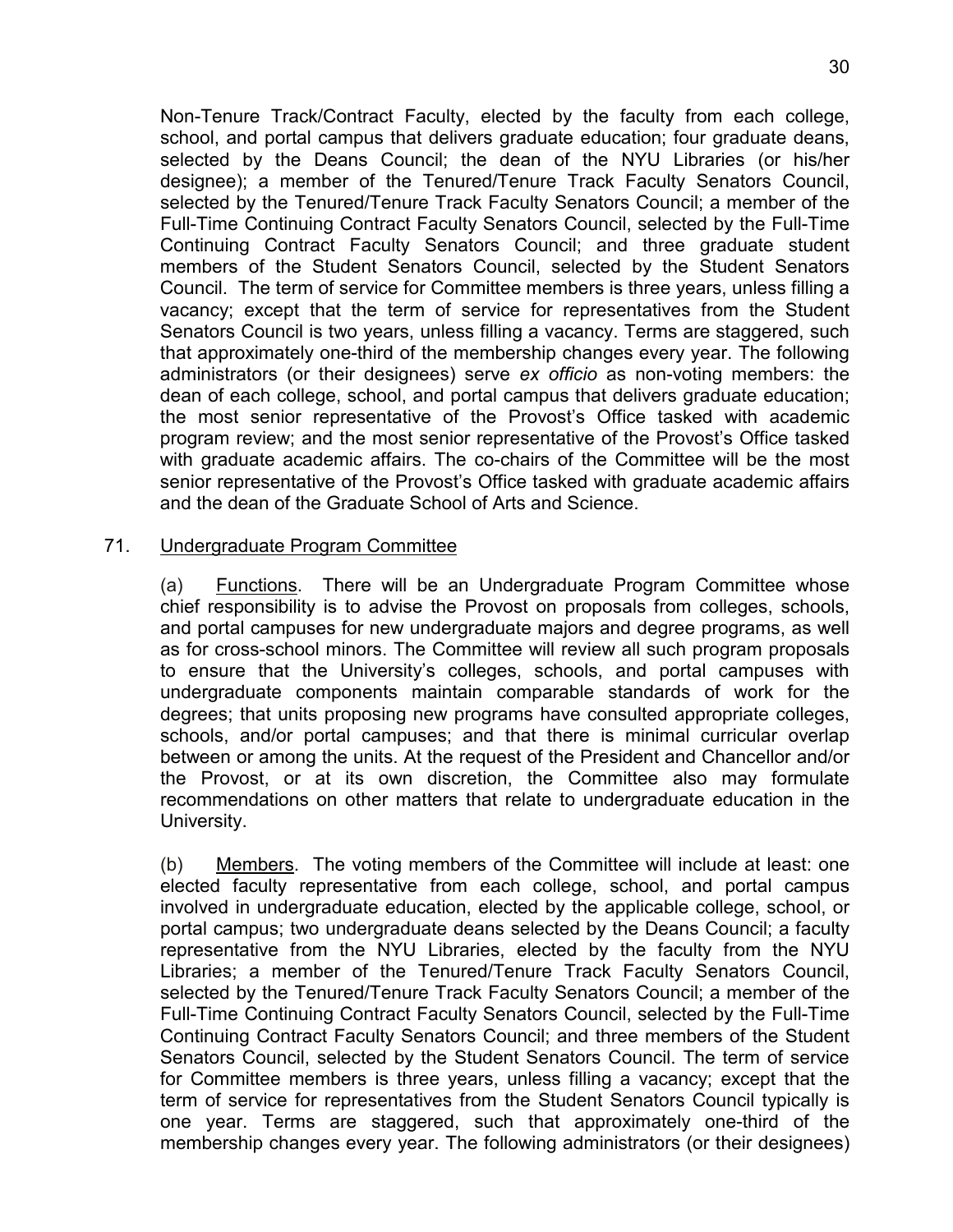serve on the committee *ex officio* as non-voting members: the senior representatives of the Provost's Office tasked with each of global programs, academic program review, and undergraduate academic affairs. The chair of the Committee will be the most senior representative of the Provost's Office tasked with undergraduate academic affairs.

#### 72. Other University and Interschool Committees and Commissions

The Senate or the President and Chancellor may from time to time appoint other University and interschool committees and commissions, which will have such powers and duties as are delegated to them at the time of their organization until modified or annulled by action of the appointing authority.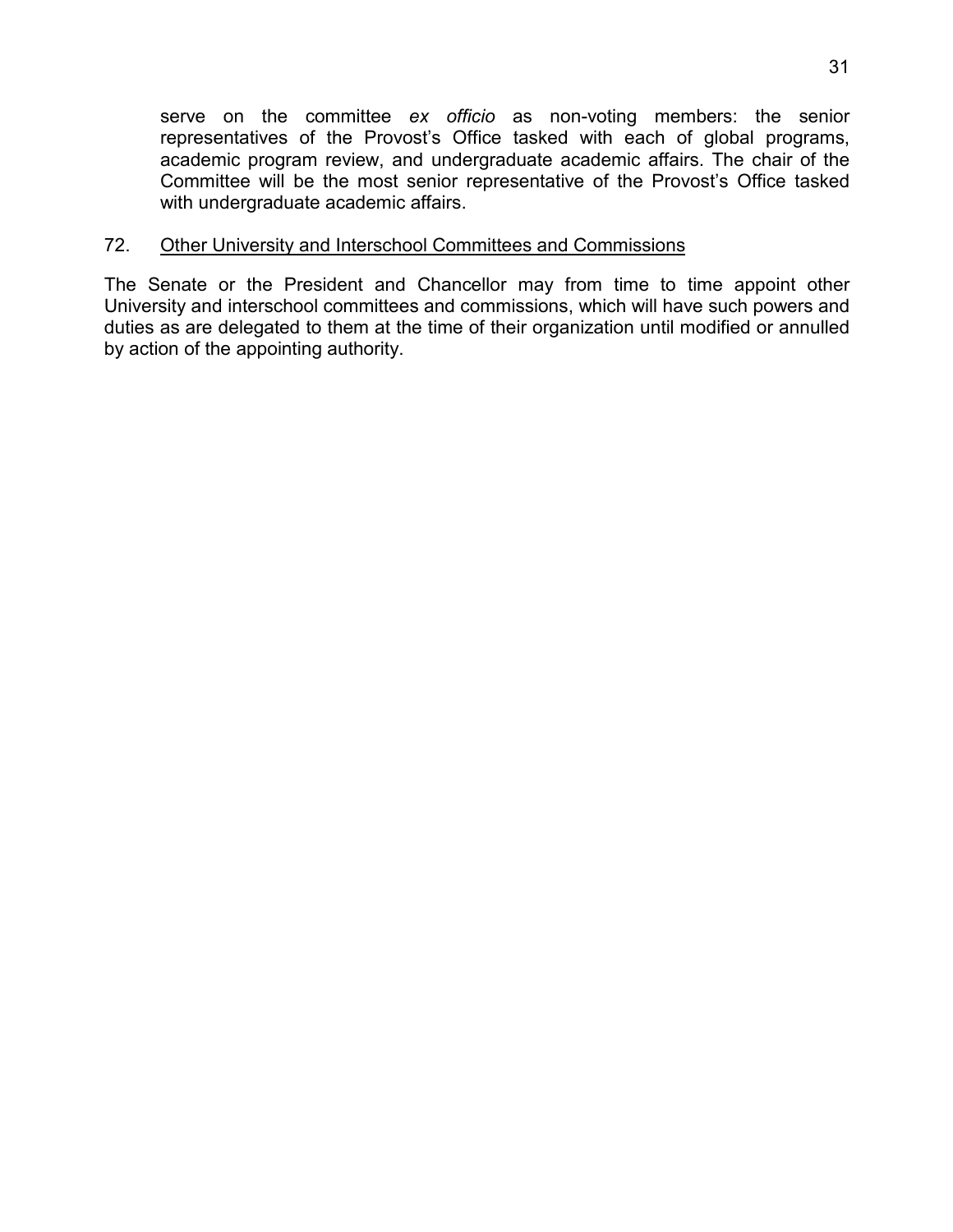# **CHAPTER IX**

# ORGANIZATION OF COLLEGES, SCHOOLS, AND ACADEMIC DEPARTMENTS

#### 73. Schools, Faculties, and Divisions of the University

(a) Colleges and Schools. The University comprises the following integral colleges and schools, listed in order of their establishment:

- 1832 College of Arts and Science
- 1835 School of Law
- 1841 Robert I. Grossman School of Medicine
- 1865 College of Dentistry
- 1886 Graduate School of Arts and Science
- 1890 Steinhardt School of Culture, Education, and Human Development
- 1900 Leonard N. Stern School of Business, Undergraduate College
- 1916 Leonard N. Stern School of Business, Graduate Division
- 1934 School of Professional Studies
- 1938 Robert F. Wagner Graduate School of Public Service
- 1948 Post-Graduate Medical School
- 1960 Silver School of Social Work
- 1965 Tisch School of the Arts
- 1972 Gallatin School of Individualized Study
- 2014 Tandon School of Engineering
- 2015 Rory Meyers College of Nursing
- 2015 School of Global Public Health
- 2019 Long Island School of Medicine

(b) Separate Faculties. The colleges and schools of the University are governed by their separate faculties, except that the Faculty of Medicine is responsible for the Robert I. Grossman School of Medicine and for the Post-Graduate Medical School, the Faculty of Arts and Science is responsible for the College of Arts and Science and for the Graduate School of Arts and Science, and the Faculty of Business Administration is responsible for the Leonard N. Stern School of Business, Undergraduate College and for the Leonard N. Stern School of Business, Graduate Division.

(c) Division of Libraries. The University also comprises the Division of the Libraries which performs academic functions across school lines and is governed by its faculty and officers in accordance with procedures defined and approved by the President and Chancellor.

- 74. Deans
	- (a) Dean of Each Faculty. There will be a dean of each faculty, appointed by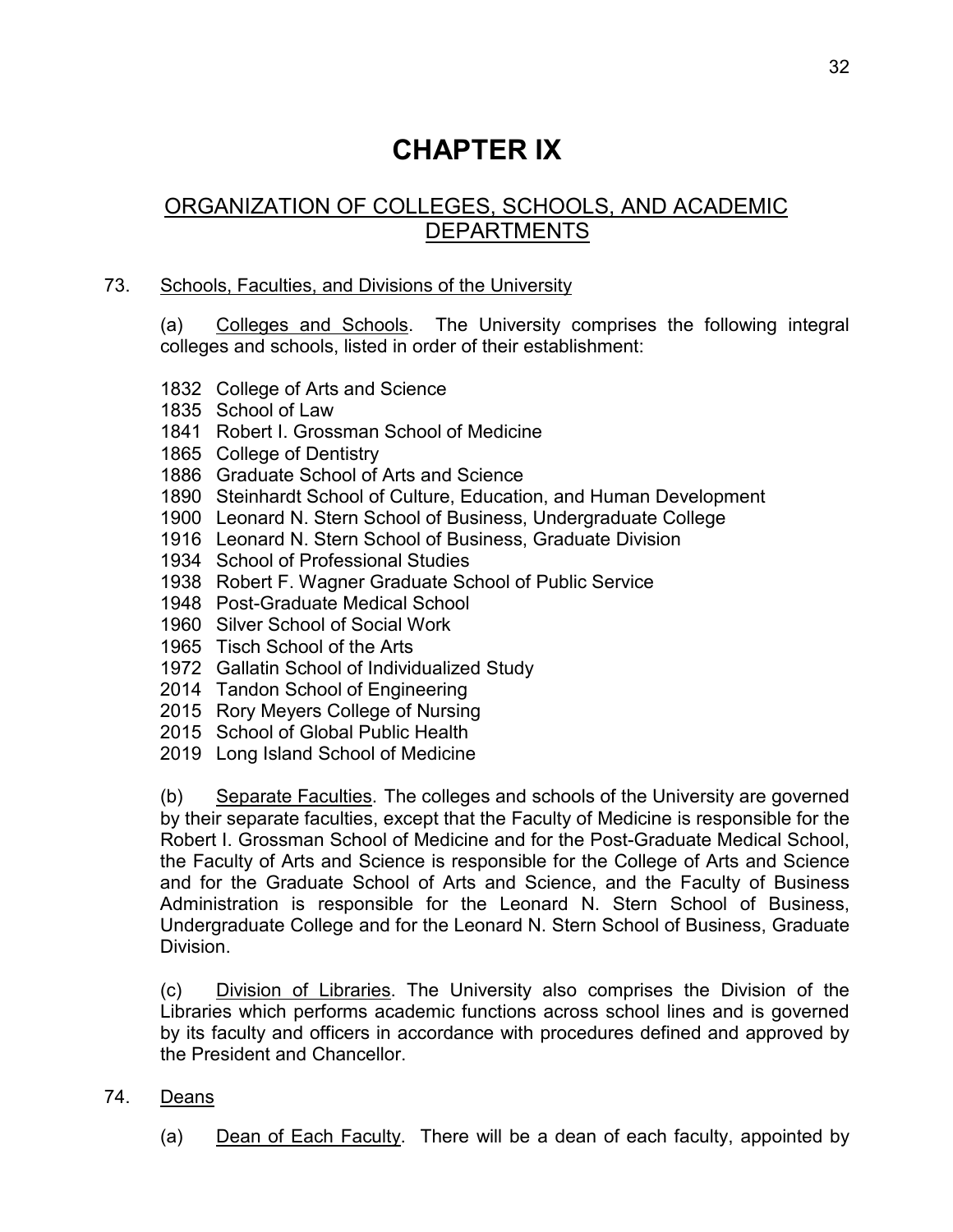the Board on the recommendation of the President and Chancellor. The dean will be the administrative head of his or her faculty and will be responsible for carrying out the policies of the University. He or she will preside at meetings of his or her faculty and will supervise the work of the faculty. He or she will make recommendations to the President and Chancellor and Provost for the appointment, promotion, dismissal, and retirement of his or her faculty and administration in the faculty. In addition to the dean of the faculty, in cases where two or more schools are governed by a single faculty, a dean may be appointed for each of such colleges or schools by the Board on the recommendation of the President and Chancellor with such authority and responsibility as will be assigned by the President and Chancellor on the recommendation of the Provost.

(b) Powers and Duties. The dean will execute such rules as his or her faculty may from time to time adopt, and in general administer the affairs of his or her school or schools subject to the direction of the President and Chancellor, the rules of the faculty, and these Bylaws. He or she will submit at the time requested each year a proposed budget of anticipated income and expenses for the ensuing year, including recommendations with respect to the rank and salaries of faculty and administration in his or her faculty. He or she will join with other deans in making recommendations as to the rank and salaries of faculty who are members of his or her faculty and of one or more other faculties.

(c) Vice, Associate and Assistant Deans, Directors and Secretaries. The offices, if any, of vice dean, associate dean, assistant dean, director, or secretary in a faculty or in a school may be created by the President and Chancellor on recommendation of the Provost with such authority and responsibility as will be assigned to such officer by the President and Chancellor or the Provost, or as may be delegated to him or her by the appropriate dean.

(d) Executive Dean. The office of executive dean may be created by the Board on recommendation of the President and Chancellor to supervise and coordinate the activities of two or more schools. The executive dean will have the duties assigned to him or her by the President and Chancellor.

(e) Division of Libraries. The chief executive officer of the Division of the Libraries will be the head of its faculty, will bear the title of dean, and will perform the duties of the office in the same manner as the dean of an integral college or school of the University.

### 75. Departmental Organization

The President and Chancellor, subject to the approval of the Board, may divide the courses of instruction in the various schools and colleges into departments according to the subject matter of instruction. He or she also may establish University departments to provide instruction in more than one division of the University. Members of the faculty of any college or school engaged in fields of instruction identical with or closely akin to fields of instruction in established University departments will be eligible for membership in such University departments at the discretion of the President and Chancellor and the Provost.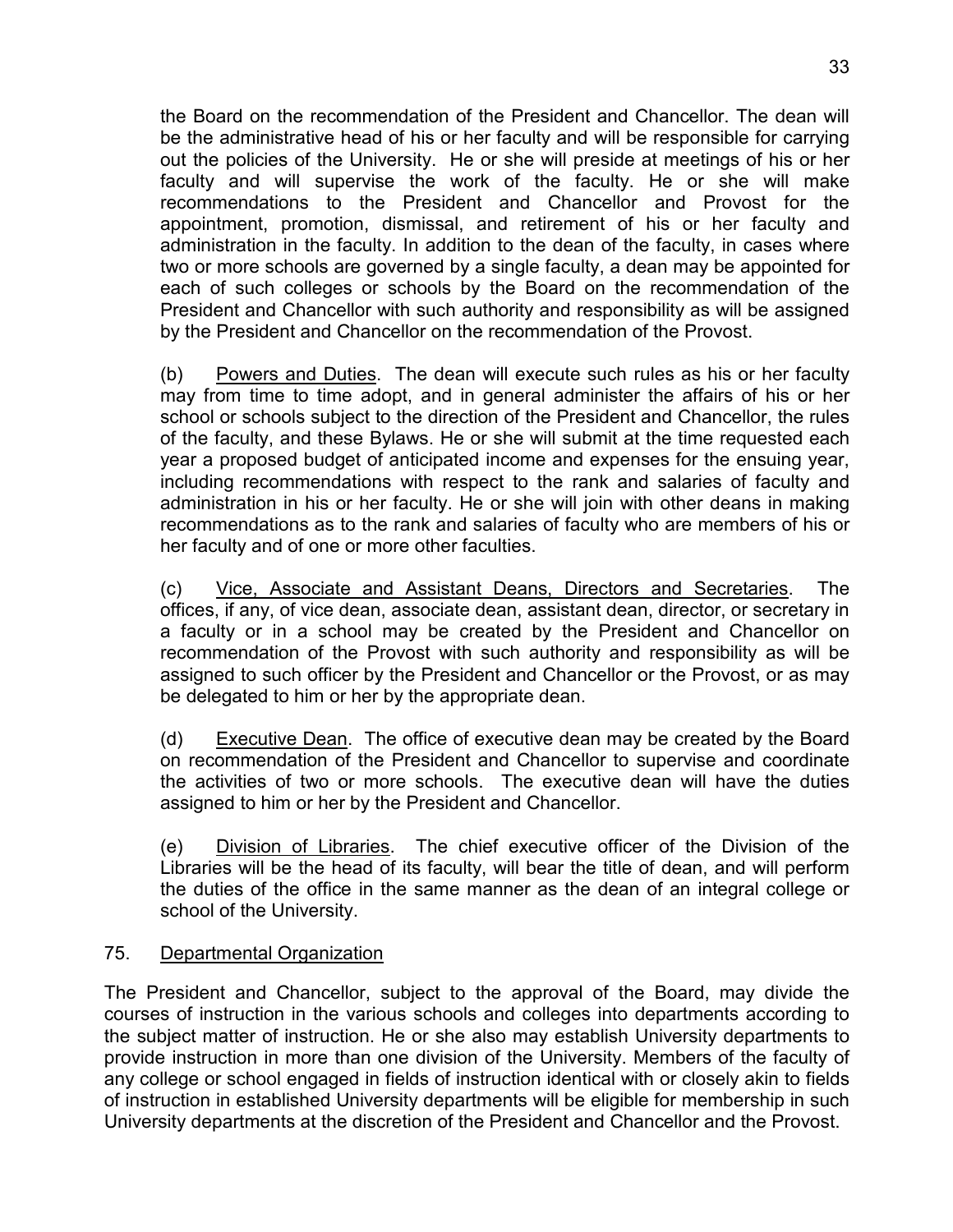#### 76. Administration of Academic Departments

The chief executive officer of a University academic department that is an academic department incorporating more than one college or school, will bear the title "head" and will be responsible through the appropriate deans to the Provost and the President and Chancellor. The chief executive officer of a department other than a University department will bear the title "chair" and will be responsible to the appropriate dean. Department heads and chairs will be charged with the administration of their respective departments subject to the general authority vested in the faculties, the deans, the Provost, and the President and Chancellor.

### 77. Term of Administrative Appointments

Appointment to an administrative office, including but not limited to the office of executive dean, dean, vice dean, associate dean, assistant dean, director, secretary, department head, and department chair, will be without limit of time, unless otherwise specified, but may be terminated at any time without prejudice to a faculty member's tenure or contractual rights (a) by the President and Chancellor or the Board; (b) in the case of an appointment other than an executive dean or dean or head, by the executive dean or dean, or by their respective designees; and (c) in the case of an appointment of a head, by the appropriate deans jointly or by the Provost.

### 78. Experimental Degree Program

The President and Chancellor, on the recommendation of the Senate, and subject to approval by the Board, is authorized to create temporary inter-school degree-granting units, to which faculty and administration may be assigned for the purpose of conducting such experimental programs as may not readily fit into the customary work of the integral colleges and schools of the University. The faculty and administration so assigned will function as the faculty of such temporary units with the same powers as the faculties of the integral colleges and schools of the University. Experimental degree programs will be authorized for initial operating periods not to exceed two years and may be extended for like terms by specific action of the President and Chancellor; in the absence of such action they will automatically terminate two years after the beginning of their operation, or, if extended, two years after the effective date of any such extension. Such programs may be discontinued at any time by Board action upon recommendation of the President and Chancellor.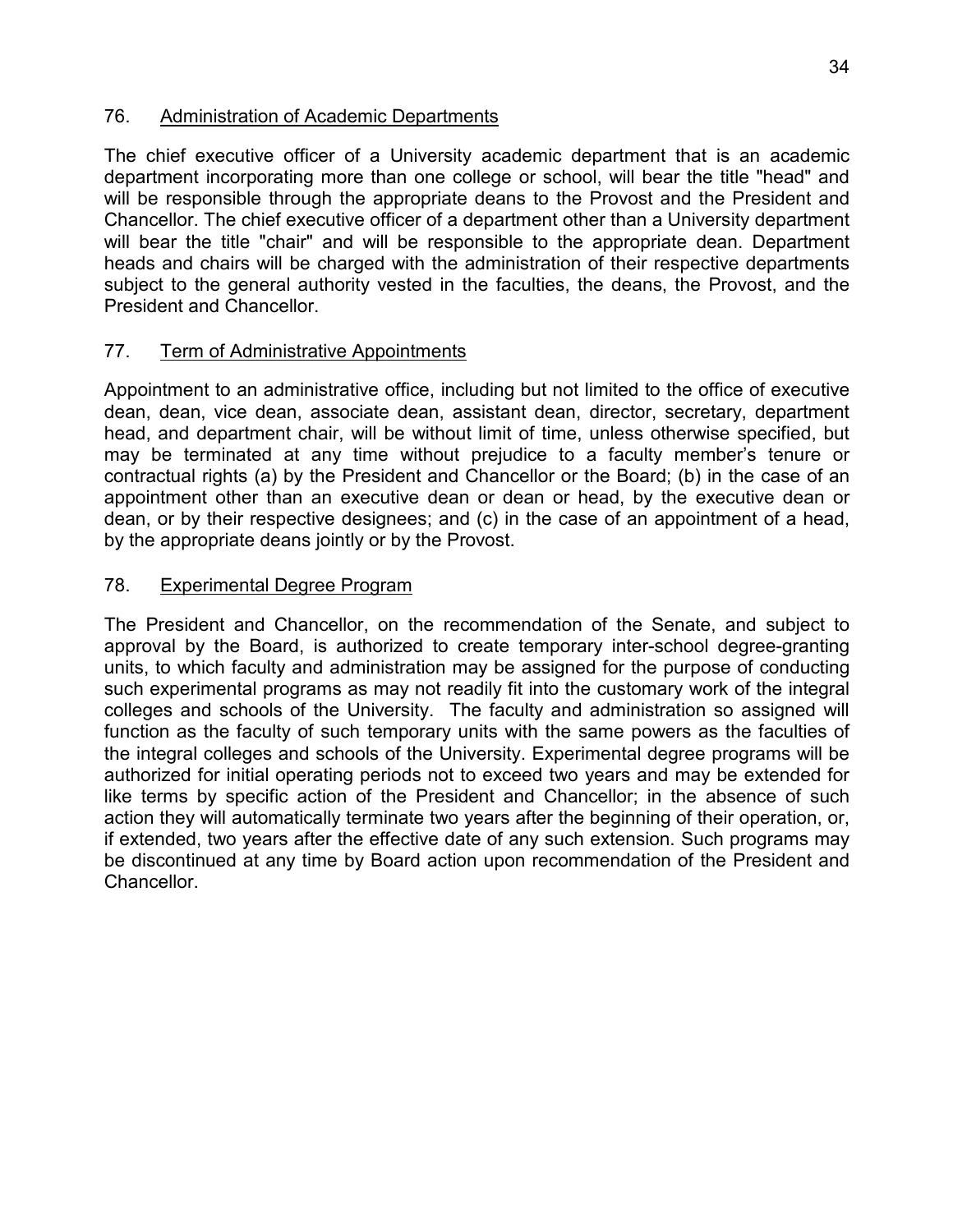# **CHAPTER X**

# EDUCATIONAL OPERATIONS

#### 79. Responsibilities of the Faculties

(a) Educational Conduct and Functions. The educational conduct of each of the several colleges and schools, within the limits prescribed by these Bylaws or by the Board, is committed to the faculty of each of the colleges and schools, and to such officers of the colleges and schools as the Board may appoint. The educational functions of the libraries of the University, as defined and structured by the President and Chancellor, are similarly committed to the faculty and officers of the Division of the Libraries.

(b) Entrance Requirements, Courses of Study and Degrees and Certificates. Subject to the approval of the Board and to general University policy as defined by the President and Chancellor and the Senate, it is the duty of each faculty to determine entrance requirements of the college or school under its care, to determine courses of study to be pursued and the standards of academic achievement to be attained for each degree offered, to prepare a schedule of lectures, to make and enforce rules for the guidance and conduct of the students, and to certify to the President and Chancellor, for recommendation to the Board, qualified candidates for degrees and certificates.

(c) Athletics and Other Extracurricular Activities. Each faculty will make and enforce rules of eligibility for the participation of its own students in athletics and other extracurricular activities. However, the University requirements for student participation in intercollegiate athletics will be determined by the Senate on the recommendation of an appropriate committee of the several faculties and will be uniformly applied in the colleges and schools concerned therewith.

(d) Libraries. It is the duty of the faculty of the Division of the Libraries to implement the resources and services of its various libraries in accordance with the instructional and research needs of the University and in collaboration with the academic units which the libraries serve and support; to promote and develop the use of the libraries and their resources through interaction with the University community and through research and publication; and to make and enforce policies as desirable to ensure that the libraries' resources and services advance learning, research, and scholarly inquiry in an environment dedicated to open, equitable, and productive exchange of scholarly information.

#### 80. Student Conduct

Academic misconduct shall be governed by the policies and procedures established by each individual college or school. All non-academic misconduct shall be governed by the University-wide Student Conduct Policy. In matters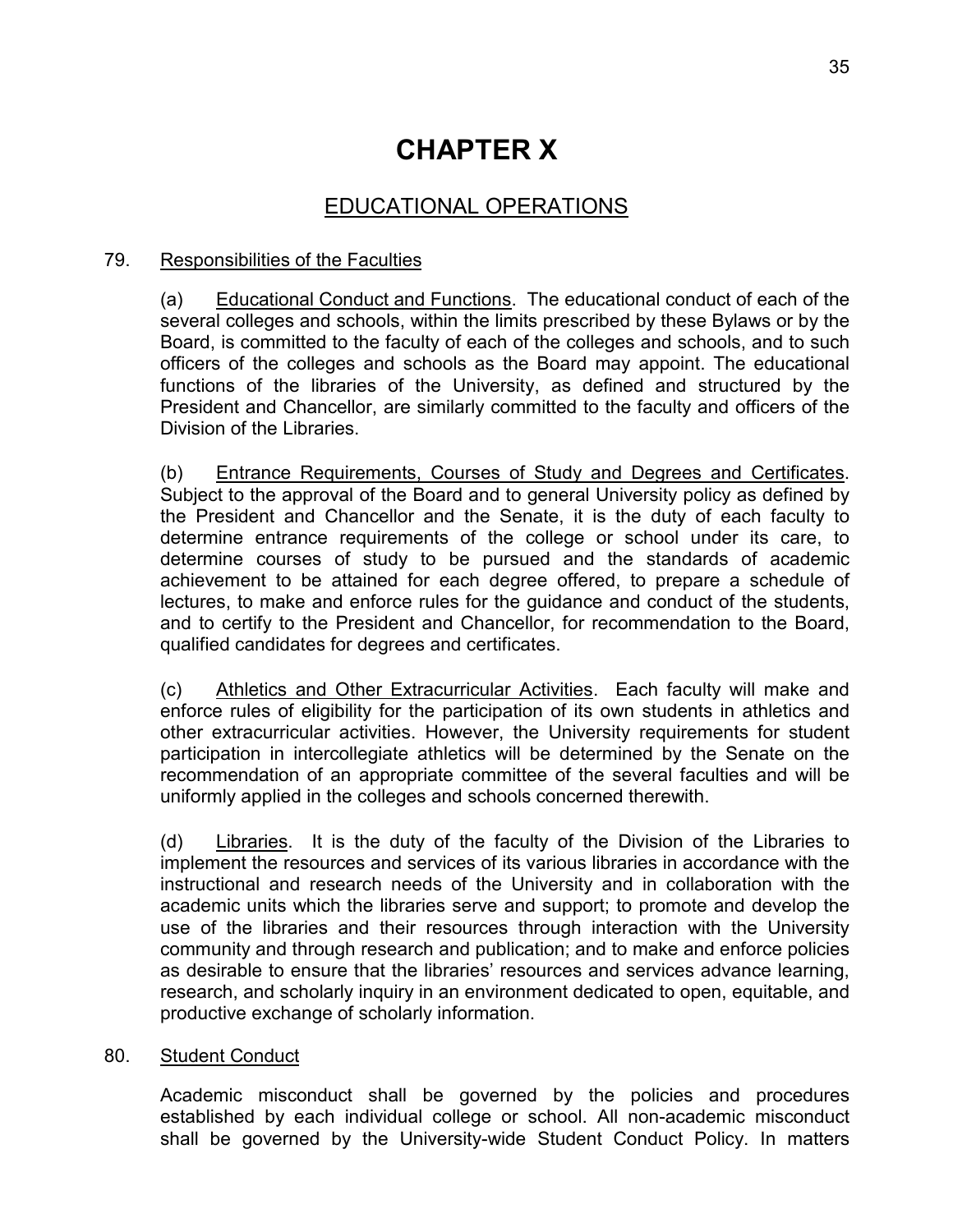involving non-academic misconduct, the school of an accused student may establish its own procedures for enforcement or elect to utilize the NYU Student Conduct Procedures established under the authority of the Senate.

#### 81. Degrees

(a) Types of Degrees. Degrees conferred by the University are either degrees in course or honorary degrees. Degrees in course are granted to candidates by the President and Chancellor, with annual authorization from the Board, on certification by a faculty as having fulfilled the requirements for a degree. Honorary degrees are granted by the Board. No degree granted in course will be conferred *honoris causa*.

(b) Regulations. A faculty will recommend candidates for only those degrees in course authorized by the New York State Education Department, where applicable. The regulations regarding the award of degrees in course will govern similarly the award of certificates.

(c) Degree Programs by Faculty. No Tenured/Tenure Track Faculty member or Full-Time Continuing Contract Faculty member, other than librarians, will be permitted to enroll as a candidate for a degree or be recommended for a degree in course, unless specifically excepted by the Board. A degree candidate, other than a librarian, who accepts appointment as a Tenured/Tenure Track Faculty member or a Full-Time Continuing Contract Faculty member must thereupon relinquish such candidacy, unless specifically excepted by the Board.

(d) Conferral of Degrees. Honorary degrees may be voted at any meeting of the Board. Degrees in course may be conferred by the President and Chancellor at the annual Commencement after the end of the spring term, and on appropriate dates after the end of the summer session, after the end of the fall term, and at other times during the year, respectively, upon all candidates who have been certified as having completed the requirements for their respective degrees.

#### 82. Faculty Membership

(a) Categories of Faculty. The faculty in a college or school is comprised of three categories: (i) Tenured/Tenure Track Faculty; (ii) Full-Time Continuing Contract Faculty; and (iii) Other Faculty, as more fully described in Sections 85 - 88 of these Bylaws.

(b) Voting Members of Each Category of Faculty. The President and Chancellor, the Provost, and the dean of the faculty will be considered voting members of each category of faculty, as well as of any subset of a category of faculty; and a deputy, senior, or vice provost liaison who has pertinent academic responsibilities will be selected by the Provost to serve as an *ex officio* voting member of each category of faculty, as well as of any subset of a category of faculty, of each of the colleges, schools, and portal campuses. Only the Tenured/Tenure Track Faculty may elect members of the Tenured/Tenure Track Faculty Senators Council and only the Full-Time Continuing Contract Faculty may elect members of the Full-Time Continuing Contract Faculty Senators Council.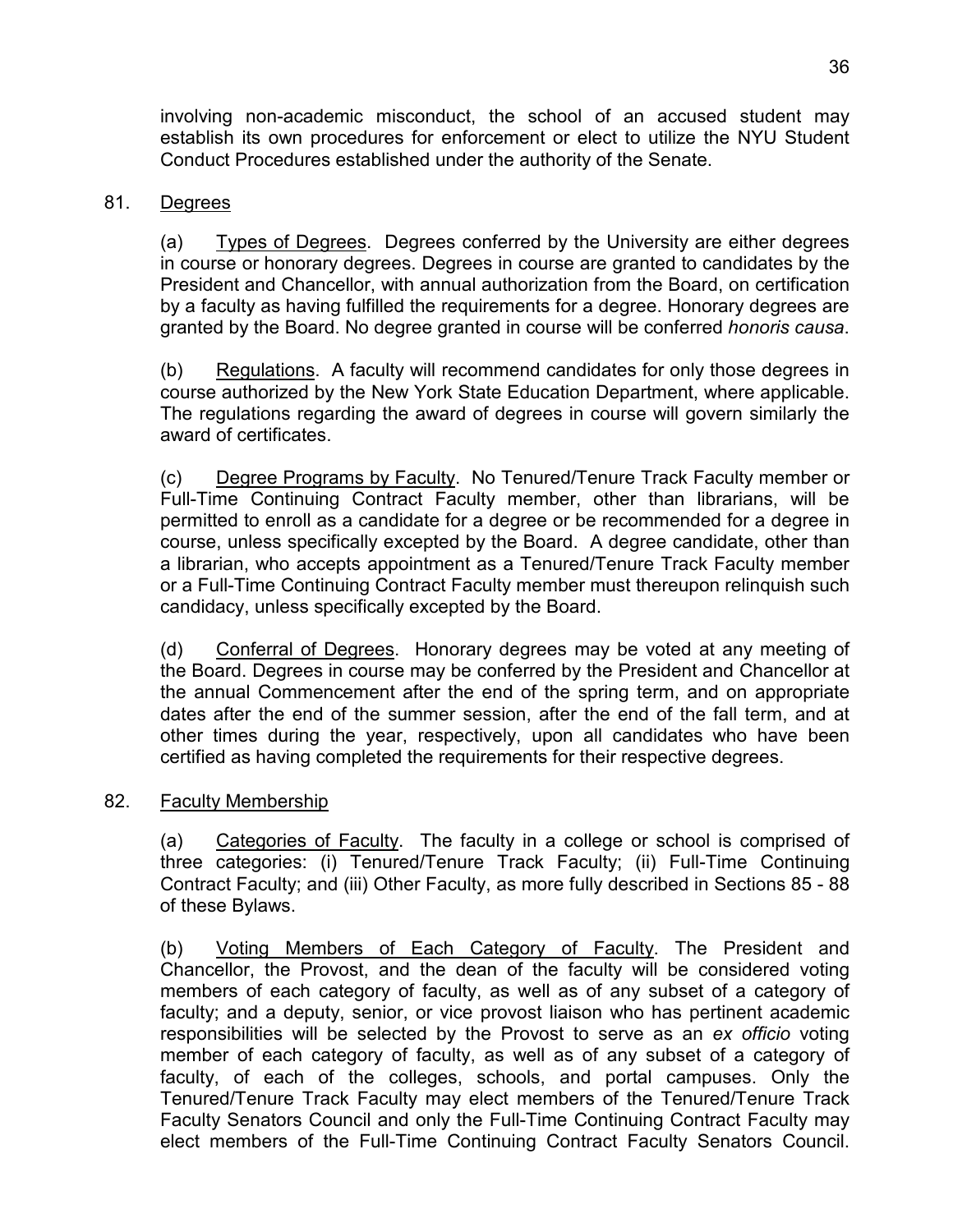Only tenured faculty may vote on the awarding of tenure; only full Professors with tenure may vote on promotion to full Professor within the Tenured/Tenure Track Faculty and on the awarding of tenure to a faculty member hired as a full Professor. No faculty member may vote on a matter directly or indirectly affecting the individual's candidacy for a degree or his or her status on the faculty of the University.

(c) College and School Governance - Attendance at Faculty Meetings and Voting. Each of the Tenured/Tenure Track Faculty and the Full-Time Continuing Contract Faculty of a college or school may hold its own faculty meetings and determine the voting privileges at such meetings of its members, and also may grant rights of attendance and voting privileges to other categories of faculty of the college or school at such meetings as it determines, in all cases subject to the provisions of subsection (b) of this Section 82. The dean of a college or school may hold faculty meetings and invite the Tenured/Tenure Track Faculty and/or the Full-Time Continuing Contract Faculty, as well as of any subset of a category of faculty, of that college or school, subject to the provisions of subsection (b) of this Section 82.

(d) Appointments in More than One College or School. A faculty member serving on a full-time basis in the University will be a full-time member of the faculty of each college and school in which he or she gives instruction regularly, but will have voting rights in the election of members of the Tenured/Tenure Track Faculty Senators Council or the Full-Time Continuing Contract Faculty Senators Council, as applicable, only in the college or school of his or her principal assignment as determined for this purpose by the President and Chancellor.

(e) Roster. The roster of Tenured/Tenure Track Faculty and of Full-Time Continuing Contract Faculty will be prepared and maintained on a current basis by the dean of the faculty, will be submitted to the Secretary and General Counsel for verification and filing in the official records, and will be available for reference at each faculty meeting.

### 83. Number of Faculty Meetings

The Tenured/Tenure Track Faculty and the Full-Time Continuing Contract Faculty in each college or school should hold at least four meetings each year, at such times and places and under such rules of procedure, as are consistent with these Bylaws. Such meetings may be joint meetings. Copies of the minutes of such meetings will be sent to the President and Chancellor and the Provost.

#### 84. Dissolution of Argentine Branch

In the event that the branch of the University that is registered in Argentina is dissolved or its operations are otherwise terminated, the tangible assets of the branch located in Argentina will, after paying or making provision for the payment of all liabilities of the branch, be given to The National Library, a tax-exempt entity located in Buenos Aires, Argentina, exclusively for educational or one or more other tax-exempt purposes.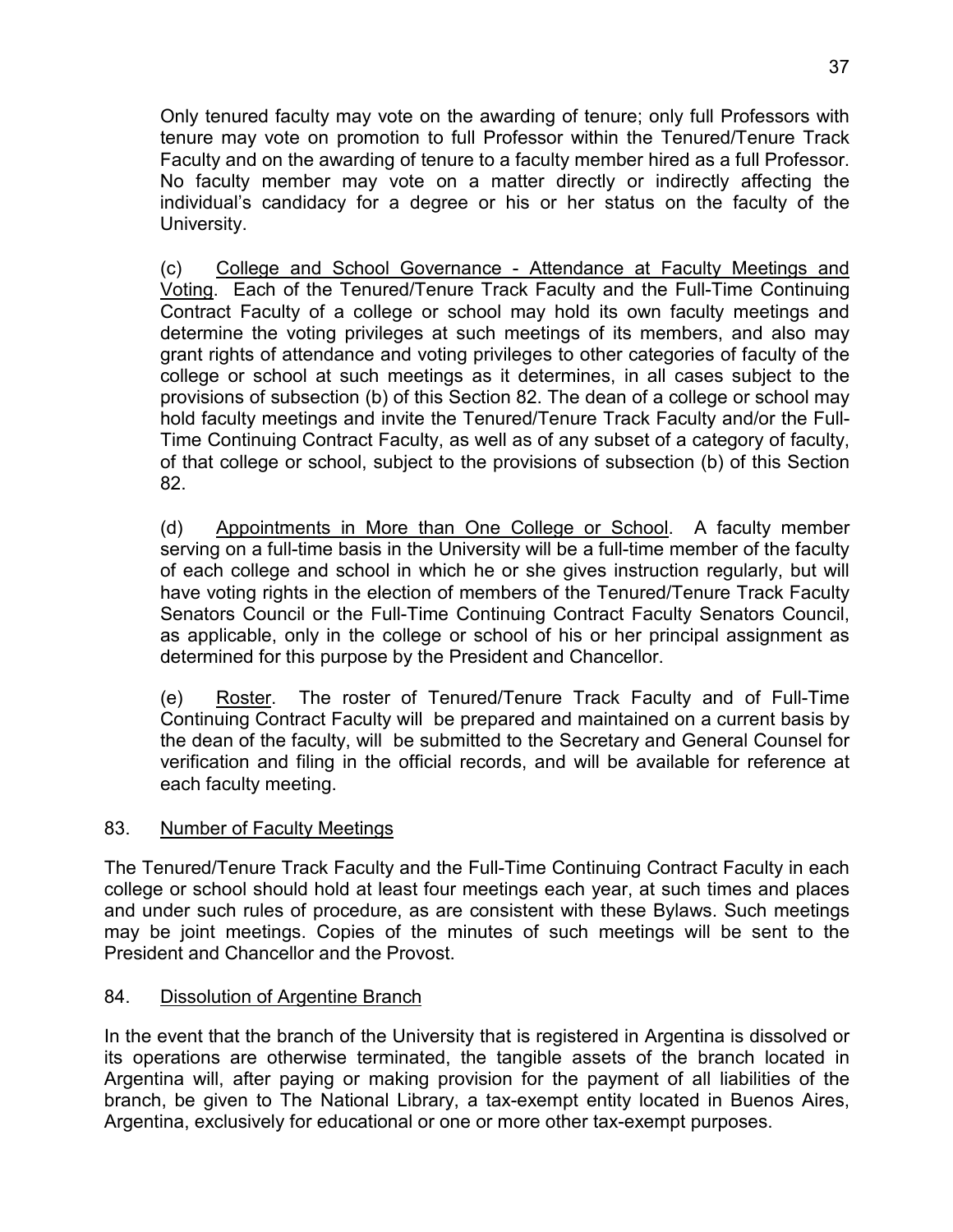# **CHAPTER XI**

## FACULTY AND RESEARCH PERSONNEL

#### 85. Tenured Faculty

(a) Tenured Appointments. The Tenured Faculty consists of the Professors and Associate Professors who have full-time appointments at the University and who have been awarded permanent or continuous tenure at the University in accordance with University procedures for the awarding of such tenure, including receipt of a letter from an authorized senior academic official of the University advising the faculty member that he or she has received the requisite approvals and has been awarded tenure. Only full-time Professors and Associate Professors may achieve permanent or continuous tenure at the University. Unless otherwise specified, Professors and Associate Professors are appointed for one year only, but they may be appointed for a longer period or without limit of time, subject to such rules respecting tenure as the Board may adopt.

(b) Libraries. Curators and Associate Curators in the Division of the Libraries and in the School of Law and certain, but not all, Curators and Associate Curators in the Robert I. Grossman School of Medicine are granted tenure rights under conditions similar to those applicable to tenured Professors and Associate Professors. Only full-time Curators and Associate Curators may achieve permanent or continuous tenure at the University.

#### 86. Tenure Track Faculty

(a) Tenure Track Appointments. The Tenure Track Faculty consists of Associate Professors and Assistant Professors who have full-time faculty appointments at the University and currently are not tenured but who may be eligible to be considered for permanent or continuous tenure at the University in accordance with University procedures for the awarding of such tenure, including receipt of a letter from an authorized senior academic official of the University advising the faculty member that his or her appointment is a tenure track appointment. Associate Professors and Assistant Professors are usually appointed for one year only, but full-time service in these ranks may be counted, to the extent permitted under the rules of the Board, toward the attainment of tenure.

(b) Maximum Duration. A full-time Associate Professor or Assistant Professor on the tenure track in any college, school, division, or department except the Robert I. Grossman School of Medicine and its departments, the Leonard N. Stern School of Business and its departments, the College of Dentistry and its departments, and the Rory Meyers College of Nursing and its departments, who is not awarded tenure at the expiration of seven years will be ineligible for further fulltime appointment in the University. A full-time Associate Professor or Assistant Professor on the tenure track in the Robert I. Grossman School of Medicine, or any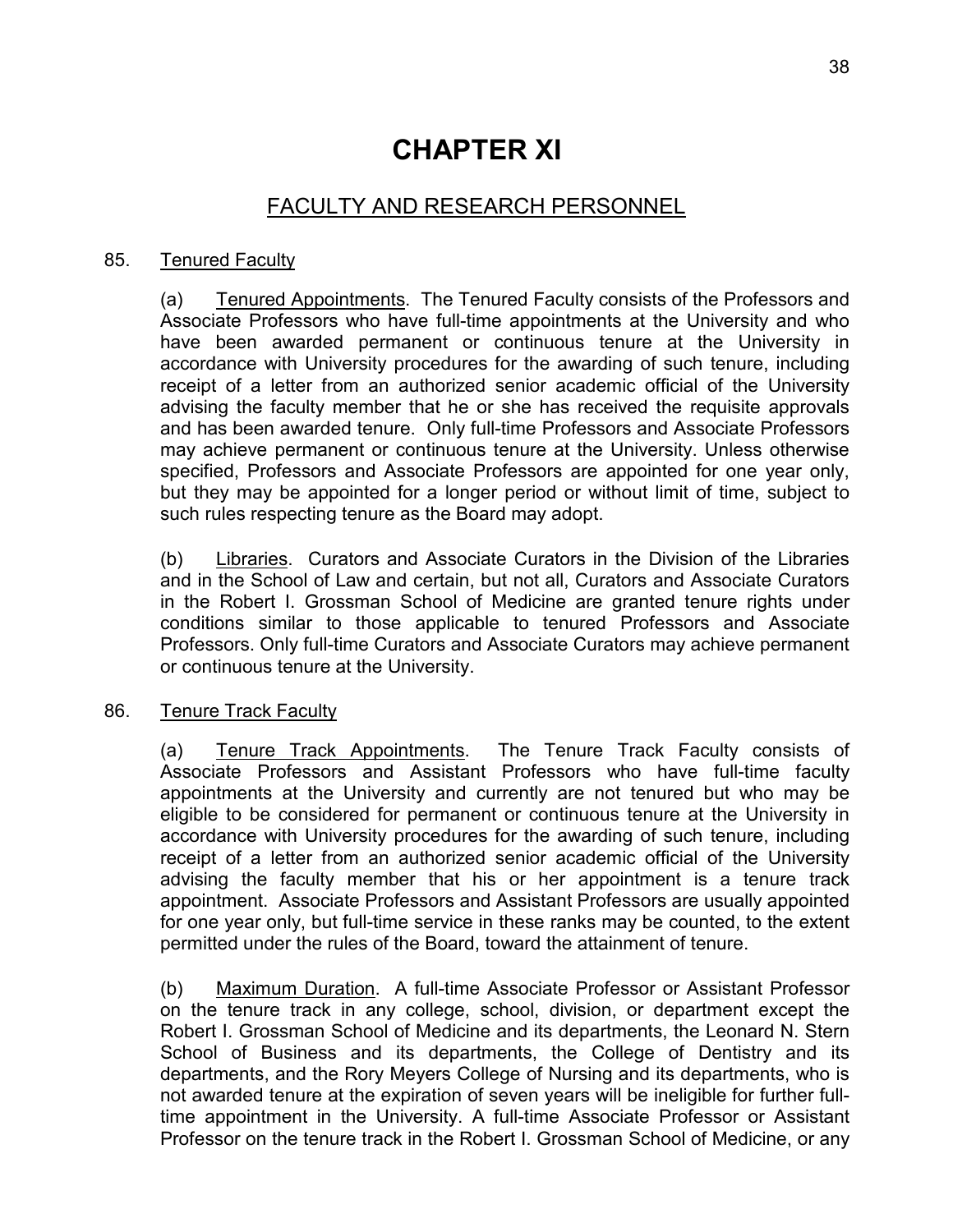of its departments, or in the College of Dentistry, or any of its departments, or in the Rory Meyers College of Nursing, or any of its departments, who is not awarded tenure at the expiration of ten years will be ineligible for further full-time appointment in the University. A full-time Associate Professor or Assistant Associate Professor on the tenure track in the Leonard N. Stern School of Business, or any of its departments, who is not awarded tenure at the expiration of nine years will be ineligible for further full-time appointment in the University. Service as a Full-Time Continuing Contract Faculty member or as an Other Faculty member may not be counted toward the attainment of tenure by persons who may become Tenure Track Faculty members.

(c) Notice. The appropriate dean or departmental chairperson will as a matter of academic courtesy give notice of these rules to Associate Professors and Assistant Professors on the tenure track in any college, school, division, or department except the Robert I. Grossman School of Medicine, and its departments, the College of Dentistry, and its departments, and the Rory Meyers College of Nursing, and its departments, and the Leonard N. Stern School of Business, and its departments, in the sixth year of service, or, in the Robert I. Grossman School of Medicine, or any of its departments, and the College of Dentistry, or any of its departments, and the Rory Meyers College of Nursing, or any of its departments, in the ninth year of service, or, in the Leonard N. Stern School of Business, or any of its departments, in the eighth year of service, but no untenured Associate Professor or Assistant Professor will acquire tenure rights on the ground that he or she did not receive a notice or reminder of this section of these Bylaws.

(d) Libraries. Associate Curators and Assistant Curators who may be eligible to acquire tenure in the Division of the Libraries and in the School of Law and certain Associate Curators and Assistant Curators in the Robert I. Grossman School of Medicine are appointed on the same terms and conditions as Associate Professors and Assistant Professors on the tenure track at the University, without extension of probationary period as provided for Associate Professors and Assistant Professors in the Robert I. Grossman School of Medicine, and are subject to the same prohibition on further full-time appointment if not promoted at the end of the specified periods.

#### 87. Full-Time Continuing Contract Faculty

(a) Full-Time Continuing Contract Faculty Appointments. The Full-Time Continuing Contract Faculty consists of faculty who are not Tenured/Tenure Track Faculty and who: (i) have full-time appointments at the University; (ii) have titles or appointments that do not prohibit indefinite contract renewals (although promotion within the appointment category, such as from assistant to associate, may be required for renewal); and (iii) are not visiting faculty (including persons who have tenure or are on the tenure track at another institution and persons who are on leave from another institution or a company). A Full-Time Continuing Contract Faculty member does not lose that status during the duration of his or her full-time faculty employment because the person has been advised that his or her contract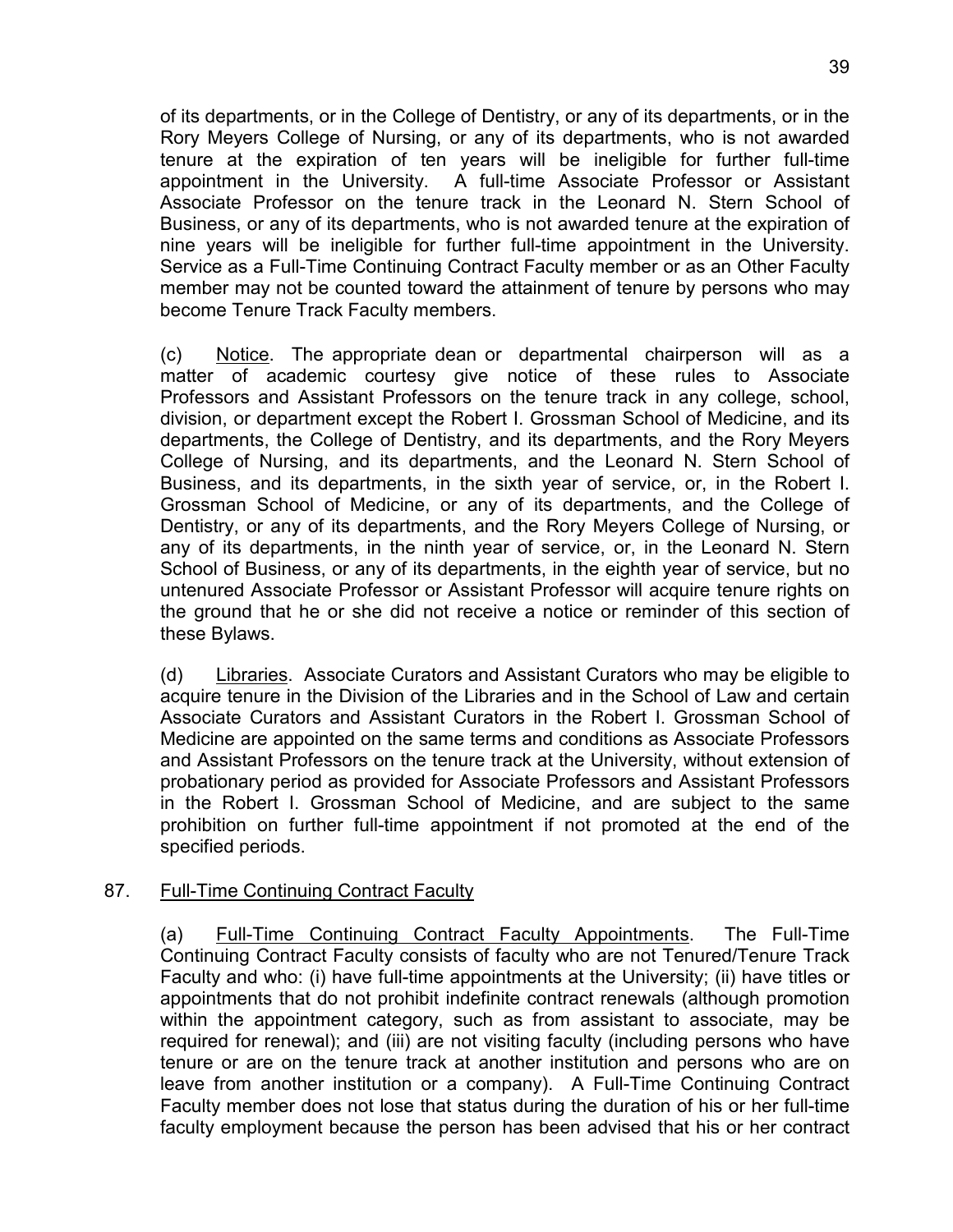will not be renewed. Full-Time Continuing Contract Faculty are not eligible for tenure.

(b) Contracts and Titles. Full-Time Continuing Contract Faculty are appointed for a definite period of time and the appointment automatically terminates at the close of that period unless there is an official notice of renewal. Unless otherwise specified, Full-Time Continuing Contract Faculty are appointed for one year only, but they may be appointed for a longer period, subject to such rules respecting Full-Time Continuing Contract Faculty as the Board may adopt. Full-Time Continuing Contract Faculty have an array of titles, which may vary depending on the college or school, and which may overlap with Other Faculty titles. On rare occasions, the title of professor, associate professor, or assistant professor are utilized for Full-Time Continuing Contract Faculty, most commonly in the case of senior faculty who come to the University after a distinguished career at another institution and at the Abu Dhabi and Shanghai portal campuses. Titles also may include, among others, certain of the non-tenure position titles set forth in Section 88 of these Bylaws.

(c) Libraries. Associate Librarians of Practice and Assistant Librarians of Practice and certain Curators, Associate Curators, and Assistant Curators in the Robert I. Grossman School of Medicine who are appointed on the terms and conditions required for Full-Time Continuing Contract Faculty at the University are considered Full-Time Continuing Contract Faculty for purposes of these Bylaws.

#### 88. Other Faculty

(a) Other Faculty Appointments. Other Faculty consists of faculty who are not Tenured/Tenure Track Faculty and who are not Full-Time Continuing Contract Faculty. They may include: (i) emeritus faculty; (ii) adjunct and other part-time faculty; (iii) faculty whose titles or appointments prohibit indefinite contract renewals; (iv) temporary faculty; (v) visiting faculty; (vi) instructors and (vii) full-time researchers while they maintain a secondary faculty title. Other Faculty are not eligible for tenure.

(b) Contracts and Titles. Other Faculty are appointed for a definite period of time, not exceeding one academic year unless otherwise specified, and the appointment automatically terminates at the close of that period unless there is an official notice of renewal. Other Faculty have an array of titles, which may vary depending on the college or school, and which may overlap with Full-Time Continuing Contract Faculty titles. Titles may include, among others, certain of the non-tenure position titles set forth in Section 88 of these Bylaws.

#### 89. Non-tenure Positions

Non-tenure positions, which may be faculty or non-faculty positions, include, but are not limited to, the following:

-- instructor titles (e.g., instructor, clinical instructor, research instructor, assistant professor/instructor);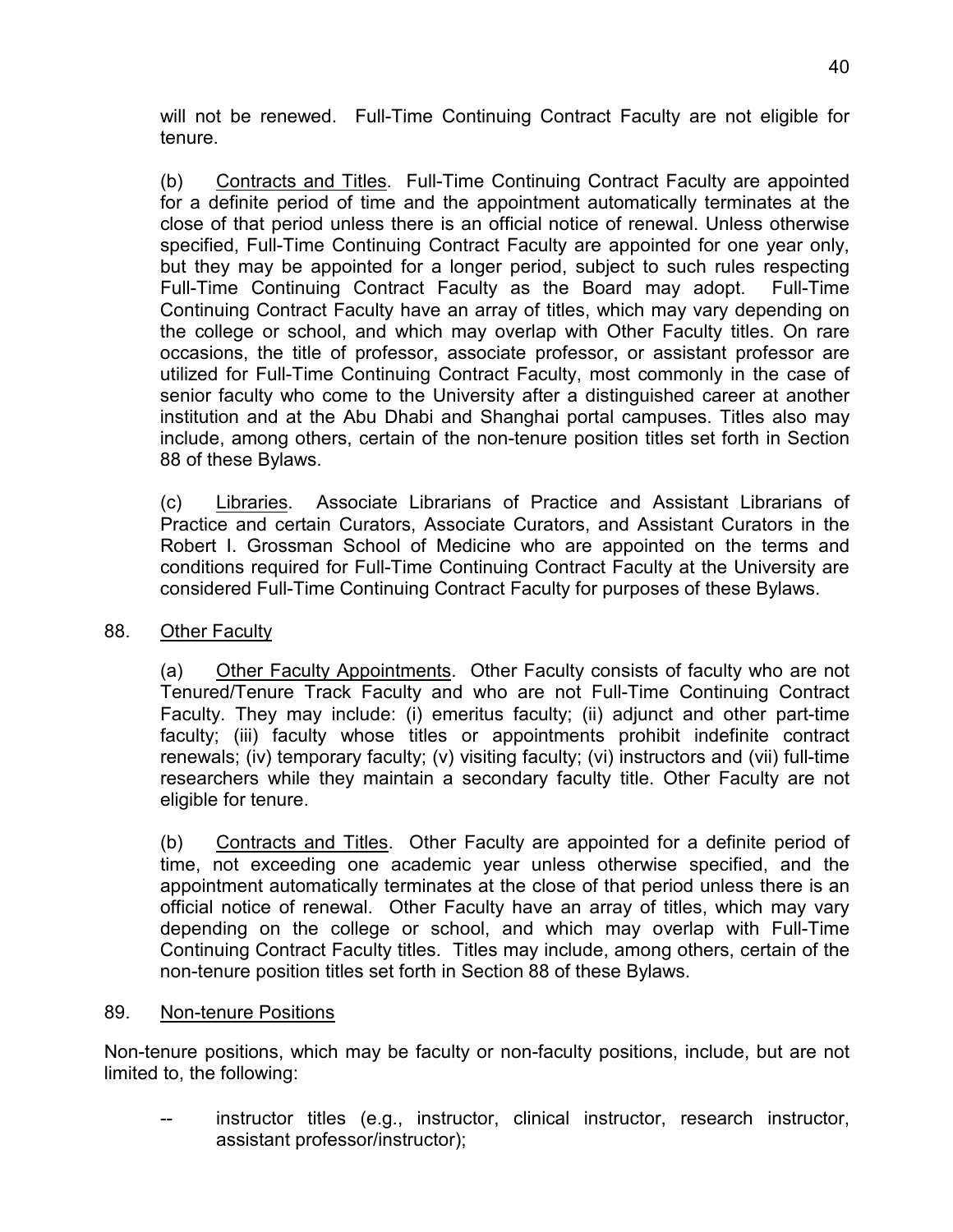- research and scientist titles (e.g., research professor, research associate professor, research assistant professor, research scholar, associate research scholar, assistant research scholar, senior research scientist, research scientist, associate research scientist, assistant research scientist, professor (research), associate professor (research), assistant professor (research), except when the title that includes research professor is conferred as a distinction upon a faculty member with tenure or on the tenure track.;
- -- global titles (e.g., global distinguished professor, global professor, global visiting professor, global instructor, global professor, except when a title that includes global professor is conferred as a distinction upon a faculty member with tenure;
- -- adjunct titles (e.g., adjunct professor, adjunct associate professor, adjunct assistant professor);
- -- clinical titles (e.g., clinical professor, clinical associate professor, clinical assistant professor, professor (clinical), associate professor (clinical), assistant professor (clinical), master clinician);
- -- visiting titles (e.g., visiting professor, visiting associate professor, visiting assistant professor);
- -- arts and music titles (e.g., arts professor, associate arts professor, assistant arts professor, visiting arts professor, visiting associate arts professor, visiting assistant arts professor, music professor, music associate professor, music assistant professor, master artist, artist-in-residence);
- -- lecturer titles;
- -- titles related to the teaching of languages (e.g., senior language lecturer, language lecturer);
- -- teacher titles (e.g., master teacher, teacher, associate teacher, teaching fellow, teaching associate, teaching assistant);
- -- assistant and associate titles (e.g., library associate, research associate, assistant, clinical assistant, graduate assistant, research assistant);
- -- in residence titles (e.g., distinguished scientists in residence, writer in residence);
- -- industry titles (e.g., industry professor, industry associate professor, industry assistant professor, distinguished industry professor);
- -- scholar titles (e.g., scholar in residence, distinguished scholar, visiting scholar);
- -- practice titles (e.g., librarian of practice, professor of/from practice, associate professor of/from practice, assistant professor of/from practice); and
- -- fellow titles (e.g., assistant professor/faculty fellow).

Any position designated by a title not specified in this chapter will be a non-tenure position unless the Board determines otherwise.

#### 90. Leaves of Absence

All full-time faculty and librarians are expected to be present for duty throughout the academic year, September 1 to August 31, unless otherwise specified. Applications for leave of absence or sabbatical leave should be made to the proper dean.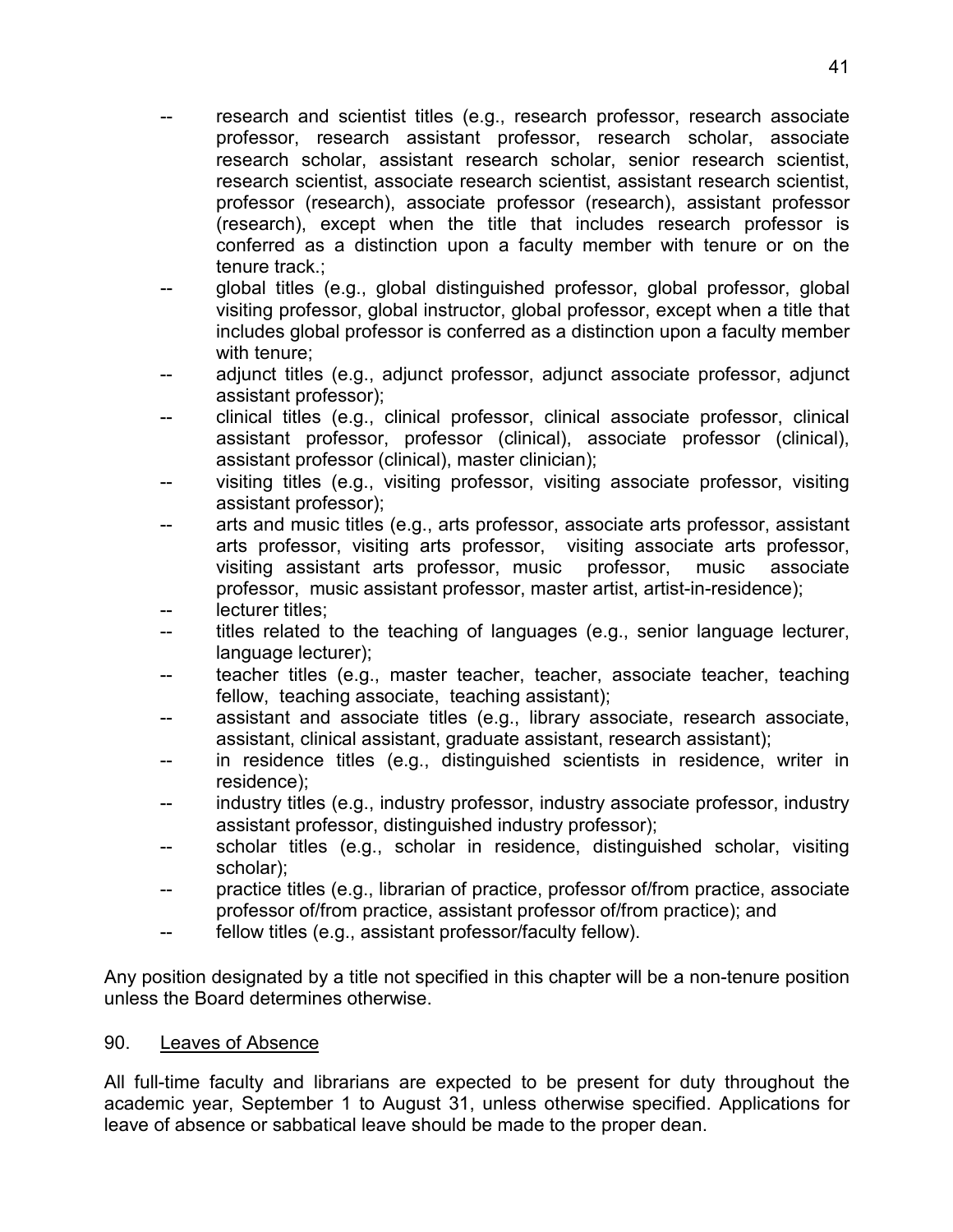## 91. Retirement of Tenured Faculty and Tenured Librarians

The tenure rights of Tenured Faculty and librarians who have attained tenure will cease August 31 of the academic year, September 1 to August 31, in which they give notice of their intention to retire from active service, unless an alternative effective date is agreed upon, and there will be no presumption of reappointment thereafter.

## 92. Removal of Tenured Faculty and Tenured Librarians

Tenured Faculty and tenured librarians who have attained tenure will be removed only on the vote of a majority of the voting Trustees present at a regular or special meeting of the Board at which a quorum is present; provided that the Trustees and the person affected must be given at least two weeks' notice that such action will be considered by the Board at that meeting. Procedure on removals will be in accordance with such rules of tenure as the Board may adopt.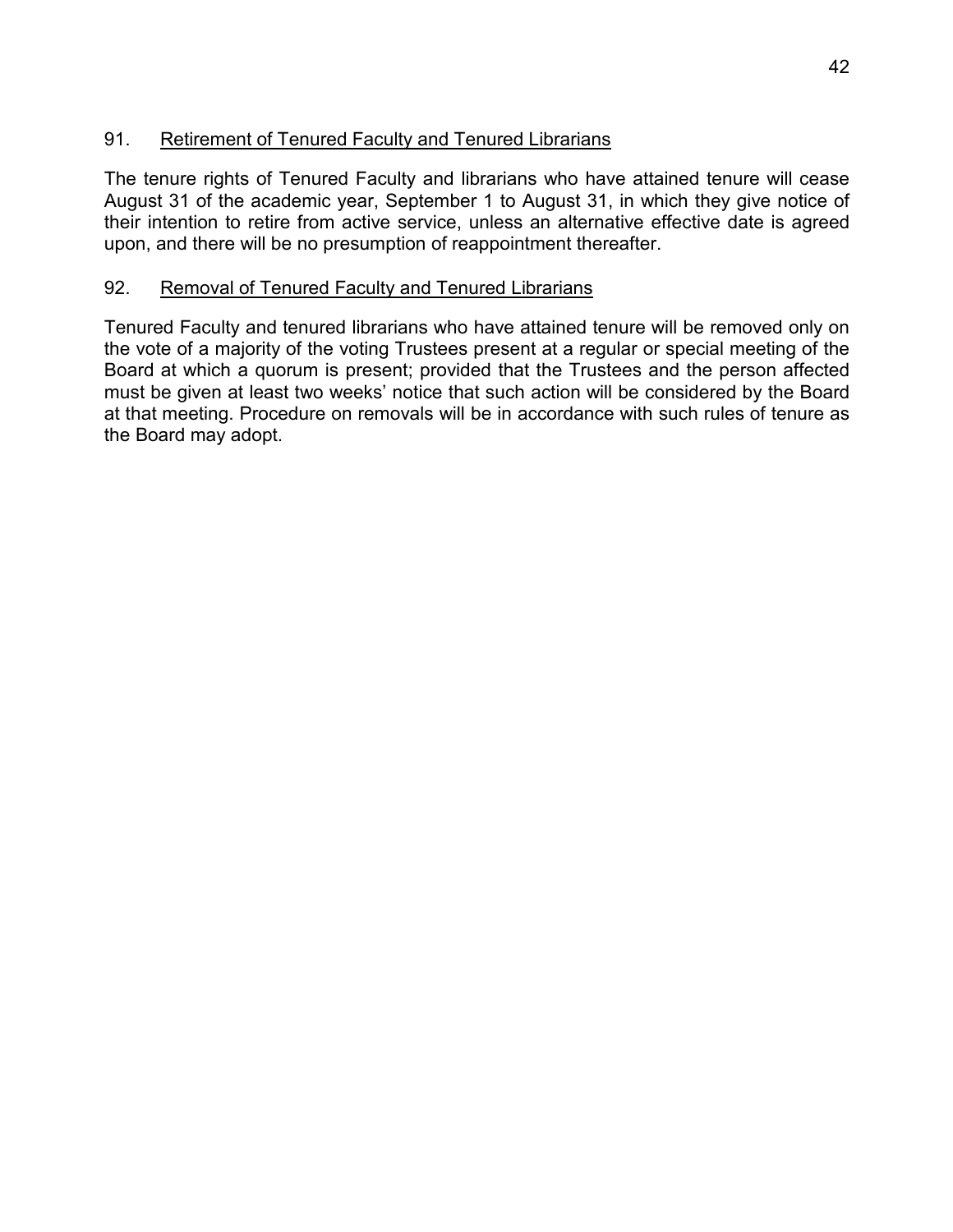# **CHAPTER XII**

## NYU LANGONE HEALTH ACTIVITIES

#### 93. NYU Langone Health: History and Governance

(a) History. Prior to November 24, 1997, the University operated the School of Medicine, Post-Graduate School of Medicine, Tisch Hospital, the Rusk Institute of Rehabilitation Medicine ("Rusk") and their related medical activities as a separate administrative unit of the University known as the New York University Medical Center. As of that date, Tisch Hospital and Rusk were separately incorporated as a not-for-profit corporation known as NYU Hospitals Center (the "Hospitals Center"); the University retained the operations and facilities of the School of Medicine. Thereafter, the Hospitals Center merged with the Hospital for Joint Diseases and Orthopaedic Institute ("HJD"), effective January 1, 2006, and Brooklyn-based NYU Lutheran Medical Center ("Lutheran"), effective January 1, 2016. The Hospitals Center's name was changed to NYU Langone Hospitals ("Langone Hospitals") as of June 30, 2017 and the names of the facilities formerly known as HJD and Lutheran were changed, respectively, to NYU Langone Orthopedic Hospital and NYU Langone Hospital-Brooklyn.

Effective April 1, 2015, the University became the sole member of NYU Langone Health System (the "System"), a not-for-profit corporation, and the System became the sole member of Langone Hospitals. The System, Langone Hospitals, the Robert I. Grossman School of Medicine, which remains a division of the University, and the entities controlled by each of the foregoing operate under the brand name "NYU Langone Health." "NYU Langone Medical Center" refers to the activities of the Robert I. Grossman School of Medicine and Langone Hospitals at the main campus at 550 First Avenue.

(b) Governance. The affairs of the NYU Langone Health entities are under the direction of the System, Langone Hospitals, and the NYU Robert I. Grossman School of Medicine Advisory Board. As the sole member of the System, the University elects individuals to the Board of Trustees of the System and approves election of individuals to the Board of Trustees of Langone Hospitals and the Robert I. Grossman School of Medicine Advisory Board. In accordance with New York State law, decision-making authority with respect to Langone Hospitals's budgets, operating policies and procedures, certificate of need applications, debt necessary to finance the cost of compliance with operational or physical plant standards required by law or to implement certificate of need applications, hospital contracts for management or for clinical services, settlement of administrative proceedings or litigation to which Langone Hospitals is a party (other than approval of settlements of litigation that exceed insurance coverage or any applicable selfinsurance fund), and appointment or dismissal of hospital management-level employees and medical staff (except for the election and removal of corporate officers) resides with Langone Hospitals. In addition to the powers reserved to the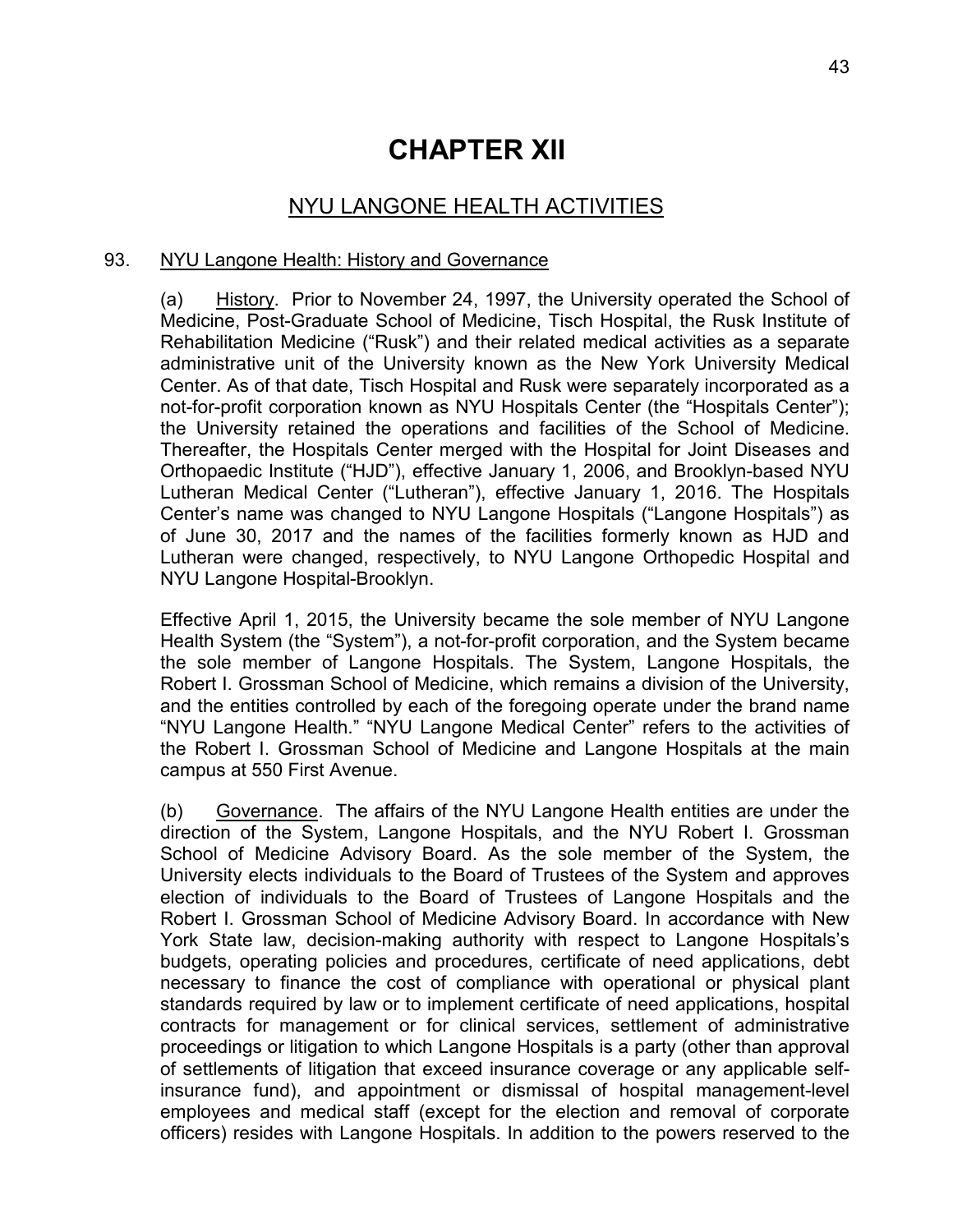System as a member under the New York Not-for-Profit Corporation Law, the By-Laws of Langone Hospitals and the System, which cannot be changed without approval of the University, accord the University approval rights over certain actions.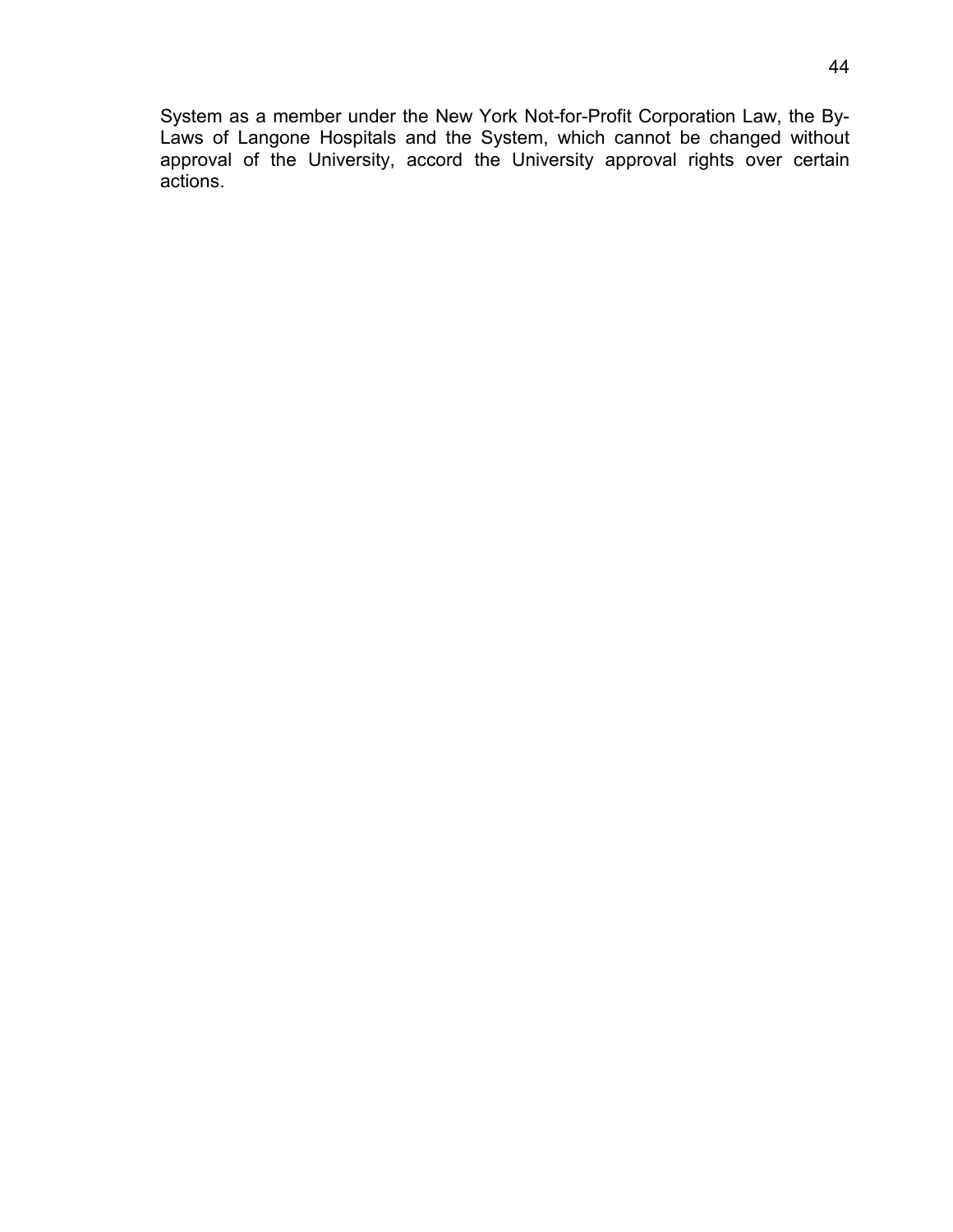# **CHAPTER XIII**

## NEW YORK UNVERSITY INSTITUTE OF FINE ARTS

#### 94. IFA Board

(a) Powers, Duties and Membership. The affairs of the New York University Institute of Fine Arts ("IFA") will be under the direction of a Board of Trustees ("IFA Board"), which will function with the powers and duties and subject to the limitations and conditions set forth in these Bylaws and in the Charter of the University. The membership of the IFA Board, other than those serving *ex officio*, will be divided into three equal classes of not less than three nor more than ten Trustees each elected by the Trustees of the University. All Trustees will serve for three-year terms, the terms of the members of each class being staggered so as to expire at the October meeting of the Board of Trustees of the University in each of three consecutive years. By May 1 of each fiscal year, the IFA Board will recommend to the Board of Trustees of the University persons to be nominated as members of the class of Trustees whose terms expire at the October meeting of the Board of Trustees of the University, and will give notice thereof within one week thereafter to the Secretary and General Counsel of the University. The Board of Trustees of the University will elect the Trustees of IFA to constitute such class at its October meeting. At least one of the Trustees of IFA will be a member of the Board of Trustees of the University. Additionally, at least one of the elected Trustees shall be an alumnus/alumna of IFA and at least one shall be an artist. In addition to the elected members, the President and Chancellor of the University, the Provost of the University, the Executive Vice President or the Chief Financial Officer of the University as designated by the President and Chancellor of the University, the Secretary and General Counsel of the University, the Director of the Metropolitan Museum of Art or a designee who is a senior curator of the Metropolitan Museum of Art and acceptable to the Director of IFA, the Director of the Museum of Modern Art or a designee who is a senior curator of the Museum of Modern Art and acceptable to the Director of IFA, the Director of The Frick Collection or a designee who is a senior curator of The Frick Collection and acceptable to the Director of IFA, and the Director of IFA will be ex officio voting members of the IFA Board.

(b) Minutes. A copy of the minutes of each meeting of the IFA Board, including all exhibits, will be filed with the Secretary and General Counsel of the University not later than thirty days after the meeting.

95. Vacancies

In case of a vacancy in any class of Trustees comprising the IFA Board for any cause other than the expiration of a term of office, including a vacancy resulting from an enlargement of the IFA Board, the IFA Board may by affirmative vote of a majority of its remaining members at any meeting of the IFA Board, and subject to the approval of the Board of Trustees of the University, appoint a Trustee to fill the vacancy and hold office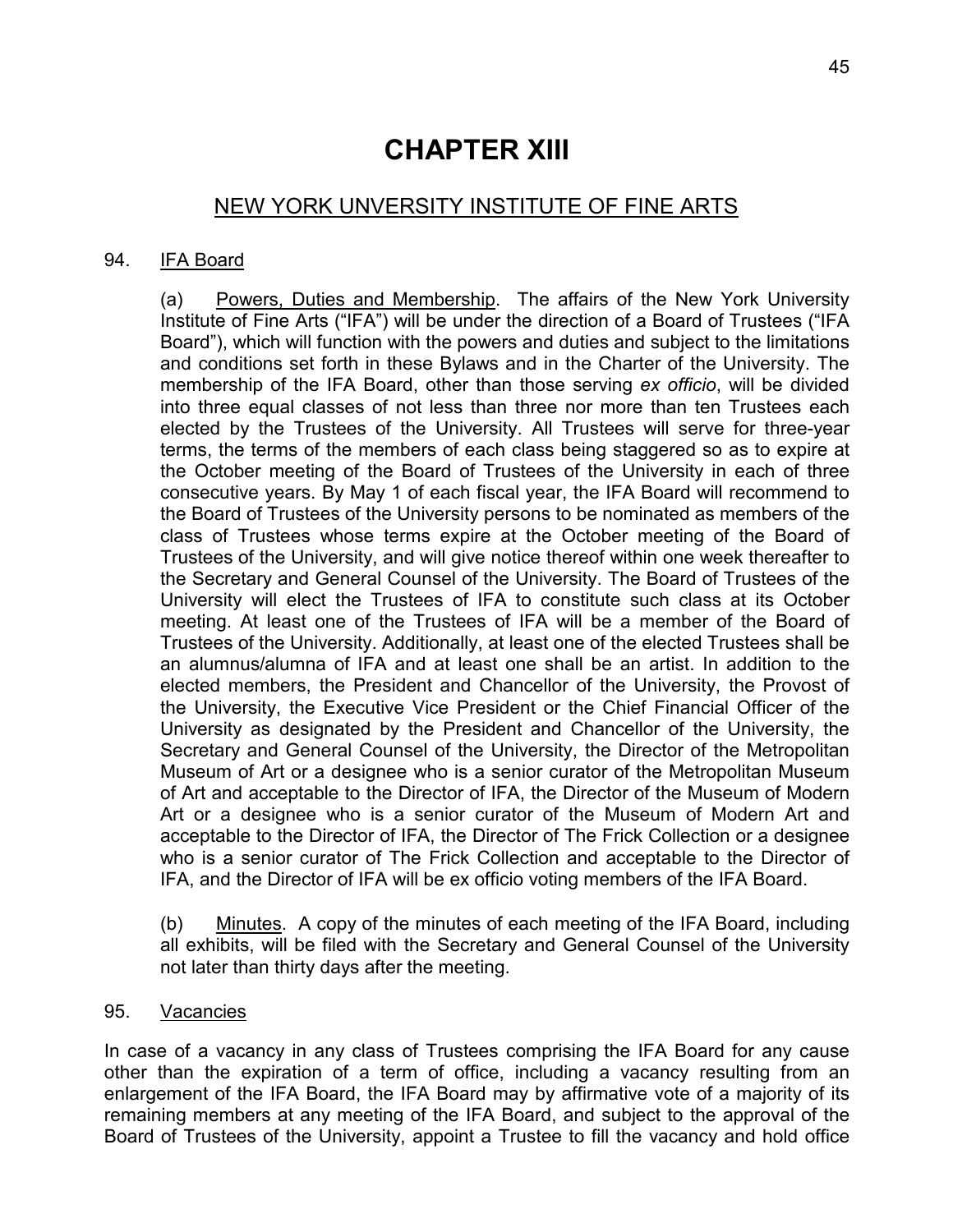until the next October meeting of the Board of Trustees of the University.

## 96. Authority of IFA Board

The IFA Board will have power to: (a) review the Institute's programs, plans, and finances and make recommendations to the Board of Trustees of the University with respect thereto; (b) solicit support, financial and otherwise, for IFA's programs to the extent and in the manner which it deems advisable; (c) take custody, for the University, of IFA's physical facilities if approved by the IFA Board and the Board of Trustees of the University and (d) perform such other functions as may be incident to the foregoing or may from time to time be specified by the Board of Trustees of the University.

## 97. Financial Affairs

All past and future gifts of personal and real property received by the University for the exclusive use of IFA will be unavailable for any other purpose of the University and will be excluded from the lien of any mortgage or pledge given as security for general-purpose borrowings by the University. All financial transactions of IFA will conform to the policies approved by the University and to the procedures established by the Chief Financial Officer of the University. Full reports of all transactions will be made regularly to the Chief Financial Officer of the University.

## 98. Budgets and Appointments

All budgets (including the use of income from endowment funds of IFA and tuition and other funds provided by the University) and faculty appointments will be negotiated by the Director of IFA with the Provost of the University. Faculty and non-faculty appointments will be in accordance with University procedures. The Director of IFA will be appointed by the President and Chancellor of the University in accordance with the customary procedures of the University and will have direct access to the President and Chancellor on matters of IFA policy that affect the interests of the University.

## 99. Bylaws

The IFA Board may adopt such bylaws for the regulation and management of its affairs, consistent with the Charter and Bylaws of the University, as it may deem advisable for the performance of its functions ("IFA Bylaws"). Without limiting the generality of the foregoing, the IFA Bylaws may provide for the establishment of an Executive Committee of IFA to act on behalf of the IFA Board between meetings thereof, a Finance Committee, and such other committees as may be deemed appropriate.

## 100. Indemnification of Trustees of IFA

Members of the IFA Board will be indemnified to the extent provided in Section 12 of the Charter of the University for members of the managing board of a separate administrative unit of the University.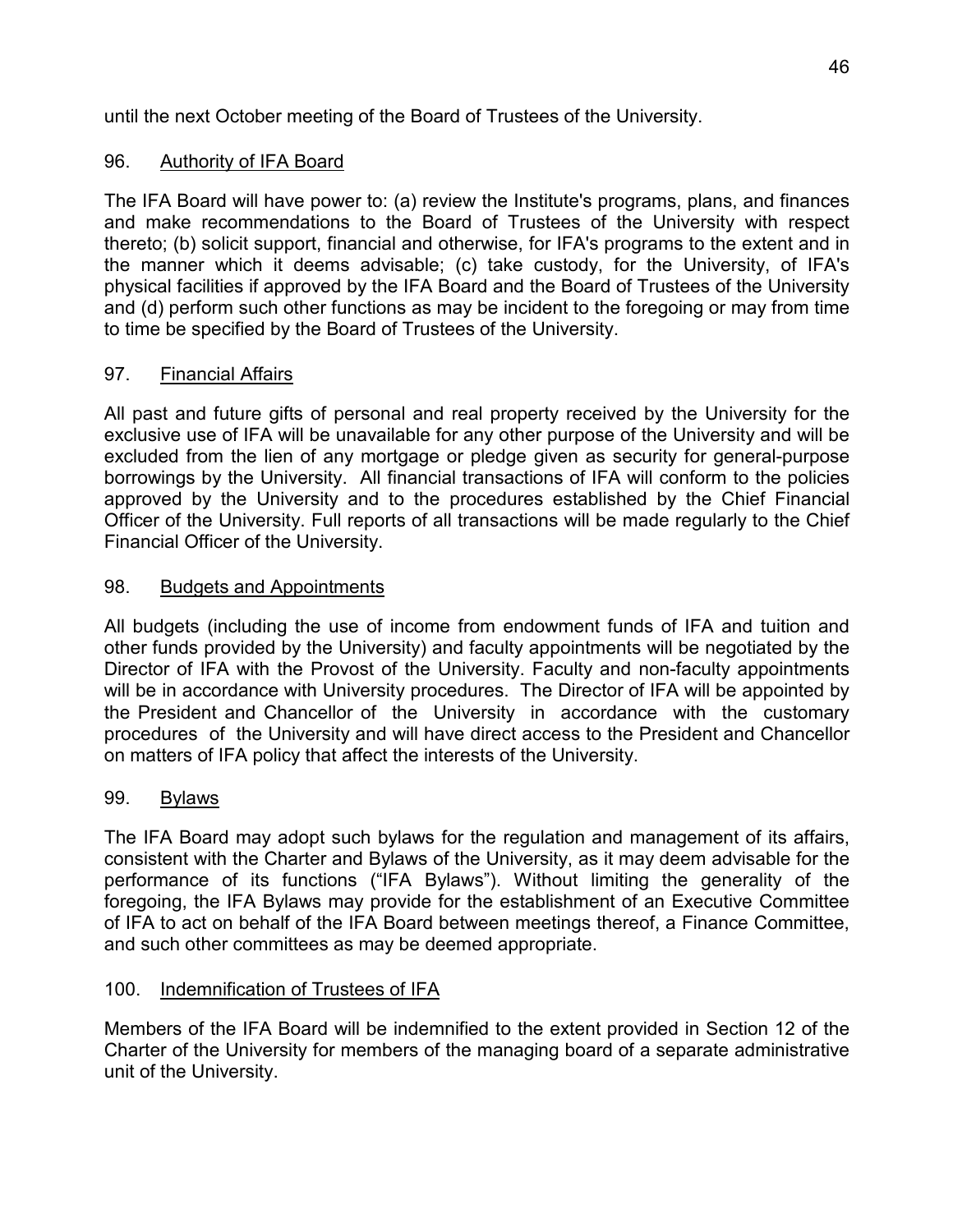# **CHAPTER XIV**

# NEW YORK UNIVERSITY INSTITUTE FOR THE STUDY OF THE ANCIENT **WORLD**

#### 101. ISAW Board

(a) Powers, Duties and Membership. The affairs of the New York University Institute for the Study of the Ancient World ("ISAW" or the "Institute") will be under the direction of a Board of Trustees ("ISAW Board"), which, once constituted, will function with the powers and duties and subject to the terms and conditions set forth in these Bylaws and the Charter of the University and all applicable donor agreements. The ISAW Board will consist of no less than nine members. The President and Chancellor of the University, the Provost of the University, and the Director of ISAW, or their respective designees, will be ex officio voting members of the ISAW Board. The remaining members of the ISAW Board will be subject to the approval of the Trustees of the University. The terms of each non ex-officio member of the Board of ISAW will be three (3) years or until the individual's sooner death or resignation. Where feasible, at least one of member of the ISAW Board will be a member of the Board of Trustees of the University who shares a personal commitment to the fulfillment of the purposes and goals of ISAW.

(b) Minutes. A copy of the minutes of each meeting of the ISAW Board, including all exhibits, will be filed with the Secretary and General Counsel of the University not later than thirty days after the meeting.

#### 102. Authority of ISAW Board

The ISAW Board will have power to: (a) review the Institute's programs, plans, and finances and make recommendations to the Board of Trustees of the University with respect thereto; (b) solicit support, financial and otherwise, for ISAW's programs to the extent and in the manner which it deems advisable; and (c) perform such other functions as may be incident to the foregoing or may from time to time be specified by the Board of Trustees of the University.

#### 103. Financial Affairs

All gifts of personal and real property received by the University for the exclusive use of ISAW will be unavailable for any other purpose of the University and will be excluded from the lien of any mortgage or pledge given as security for general-purpose borrowings by the University. All financial transactions of ISAW will conform to the policies approved by the University and to the procedures established by the Chief Financial Officer of the University. Full reports of all transactions will be made regularly to the Vice President for Finance of the University.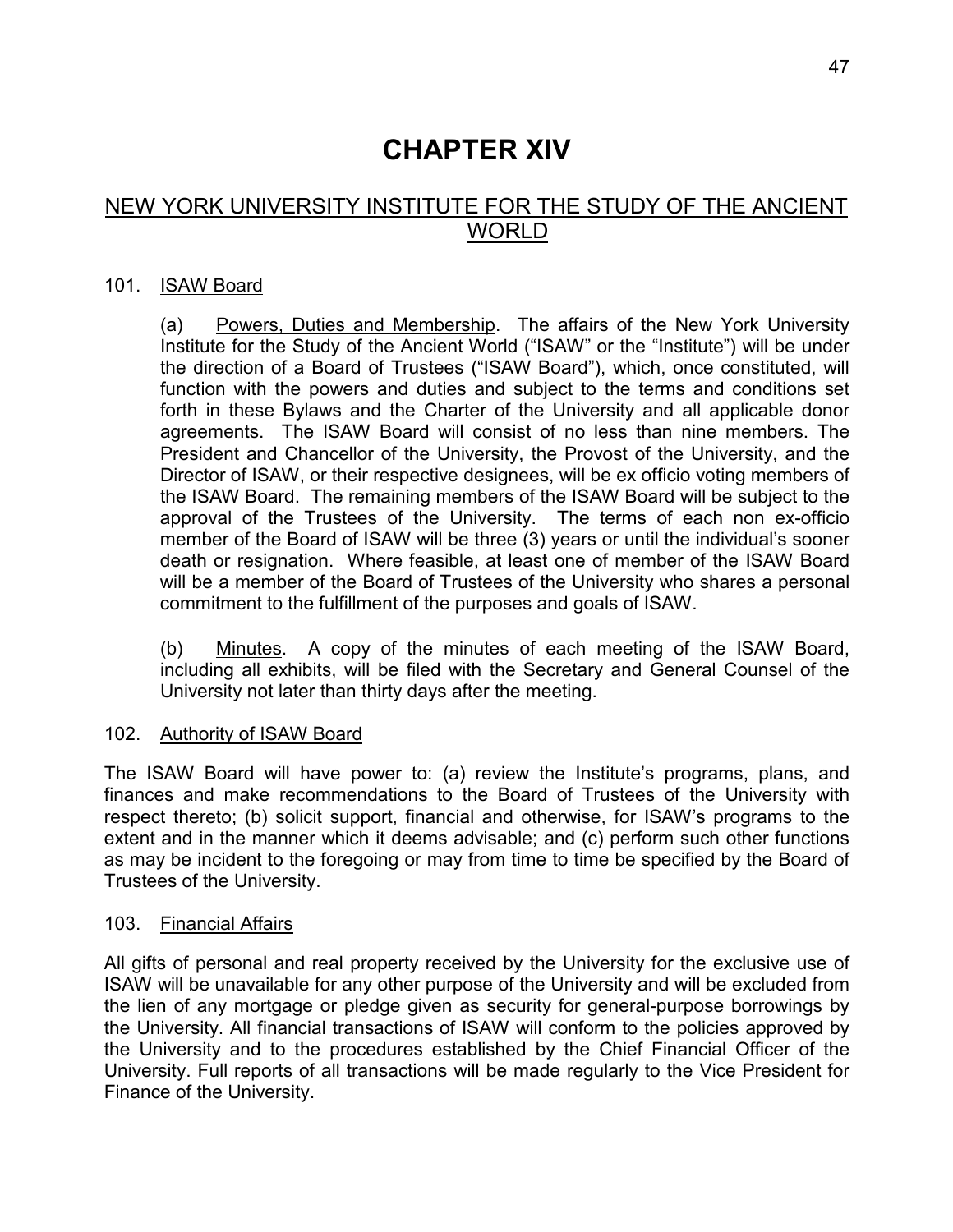#### 104. Appointments

Faculty appointments will be conducted in conformance with the University's standards and procedures, negotiated by the Director of ISAW, and approved by the Provost. The Director of ISAW will be appointed by the President and Chancellor of the University in accordance with the customary procedures of the University and will have direct access to the President and Chancellor on matters of Institute policy that affect the interests of the University. The Director will be a member, as are the Deans of the University's colleges and schools and the Directors of the Courant Institute of Mathematical Sciences and the Institute of Fine Arts, of the senior leadership of the University.

#### 105. Bylaws

The ISAW Board may adopt bylaws for the regulation and management of its affairs, consistent with the Charter and Bylaws of the University and all applicable donor agreements and subject to approval by the Trustees of the University, as it may deem advisable for the performance of its functions.

#### 106. Indemnification of Trustees of the Institute

Members of the Board of Trustees of ISAW will be indemnified to the extent provided in Section 12 of the Charter for members of the managing board of a separate administrative unit of the University.